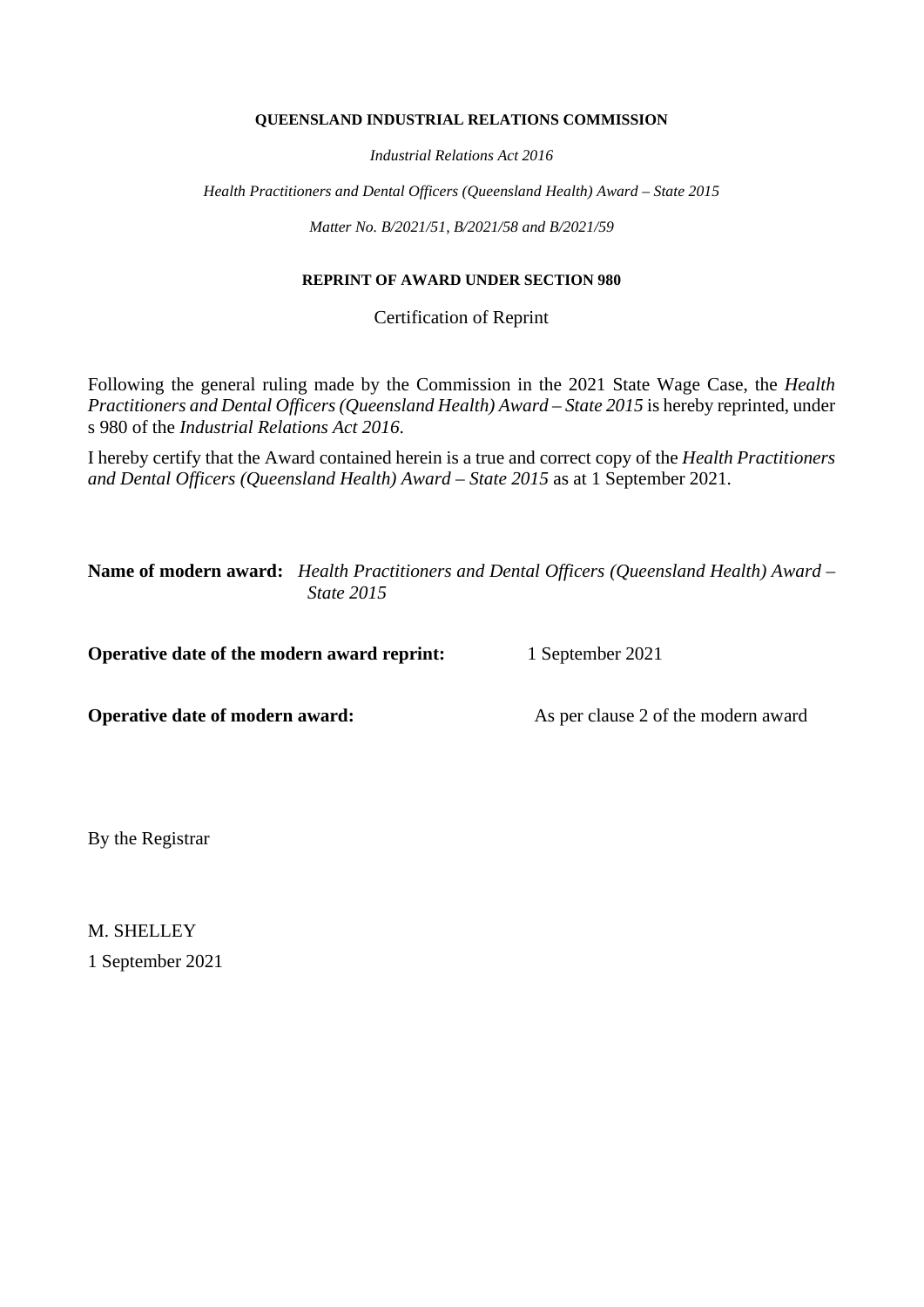# **HEALTH PRACTITIONERS AND DENTAL OFFICERS** (QUEENSLAND HEALTH) AWARD - STATE 2015

## **Table of Contents**

| 1.  |                                                                           |
|-----|---------------------------------------------------------------------------|
| 2.  |                                                                           |
| 3.  |                                                                           |
| 4.  |                                                                           |
| 5.  |                                                                           |
| 6.  |                                                                           |
|     |                                                                           |
| 7.  |                                                                           |
|     | PART 3 - Types of Employment, Consultation and Termination of Employment9 |
| 8.  |                                                                           |
| 9.  |                                                                           |
| 10. |                                                                           |
| 11. |                                                                           |
|     |                                                                           |
| 12. |                                                                           |
| 13. |                                                                           |
| 14. |                                                                           |
|     |                                                                           |
| 15. |                                                                           |
| 16. |                                                                           |
| 17. |                                                                           |
| 18. |                                                                           |
|     |                                                                           |
| 19. |                                                                           |
| 20. |                                                                           |
| 21. |                                                                           |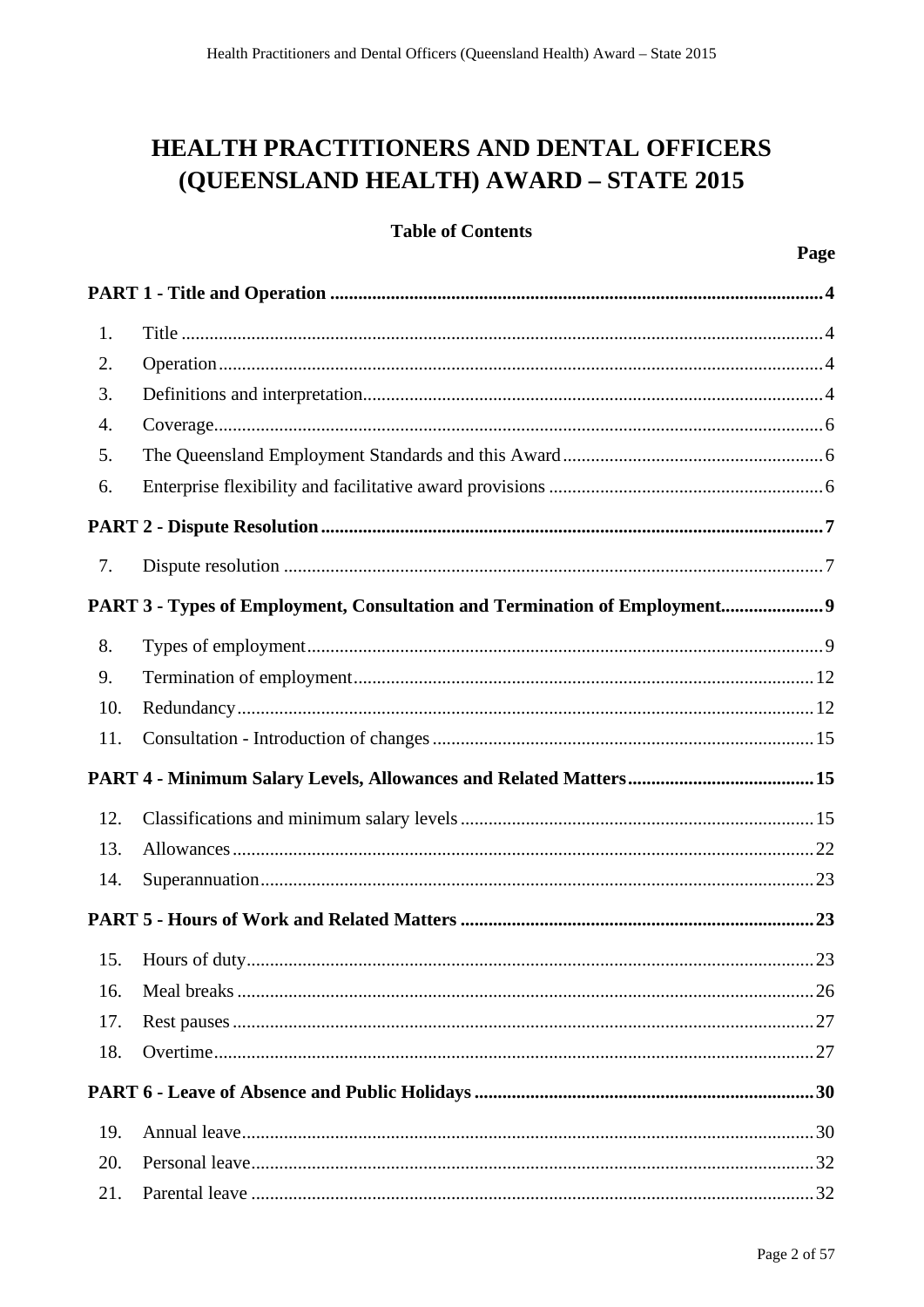| 22. |                                                                                        |  |  |  |
|-----|----------------------------------------------------------------------------------------|--|--|--|
| 23. |                                                                                        |  |  |  |
| 24. |                                                                                        |  |  |  |
|     |                                                                                        |  |  |  |
| 25. |                                                                                        |  |  |  |
| 26. |                                                                                        |  |  |  |
| 27. |                                                                                        |  |  |  |
|     |                                                                                        |  |  |  |
| 28. |                                                                                        |  |  |  |
|     |                                                                                        |  |  |  |
| 29. |                                                                                        |  |  |  |
| 30. |                                                                                        |  |  |  |
|     |                                                                                        |  |  |  |
| 31. |                                                                                        |  |  |  |
| 32. |                                                                                        |  |  |  |
| 33. |                                                                                        |  |  |  |
| 34. |                                                                                        |  |  |  |
|     | Schedule 1 - Work areas/units included in Department of Health (as at 1 March 2017) 41 |  |  |  |
|     |                                                                                        |  |  |  |
|     |                                                                                        |  |  |  |
|     |                                                                                        |  |  |  |
|     |                                                                                        |  |  |  |
|     | Schedule 6 - Directives Which Apply to Employees Covered by this Award57               |  |  |  |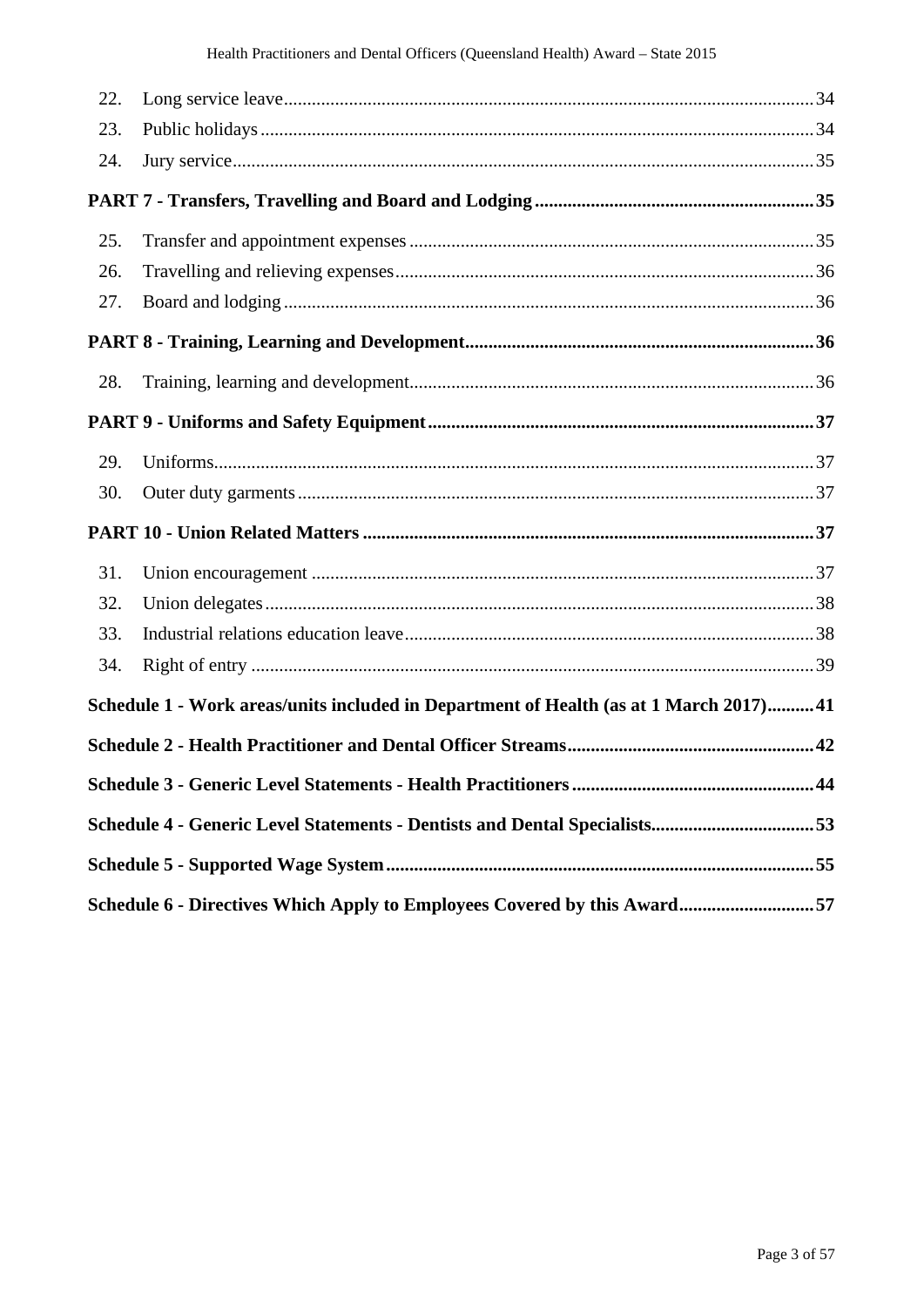## **PART 1 - Title and Operation**

## **1. Title**

This Award is known as the *Health Practitioners and Dental Officers (Queensland Health) Award – State 2015*.

## **2. Operation**

This Award, made on 1 November 2015, operates from 4 May 2016.

## **3. Definitions and interpretation**

Unless the context otherwise requires, in this Award:

**accrued day off** means a day, other than a rostered day off, on which an employee is not rostered for duty as a result of time accrued under the method of working ordinary hours implemented in accordance with clauses 15.1 or 15.2

**Act** means the *Industrial Relations Act 2016*

**afternoon shift** means any shift commencing at or after 1200 and finishing after 1800

**chief executive** means the chief executive of the Department of Health

**classification level** comprises a minimum salary rate plus a number of paypoints in a particular stream through which employees will be eligible to progress

**Commission** means the Queensland Industrial Relations Commission

**continuous shift work** means work done by employees where the hours of work are regularly rotated in accordance with a shift roster covering a 24 hour per day operation over a 7 day week

**crib break** means a break, without loss of pay, which is taken in a way that does not interfere with the continuity of work

**day shift** means any shift worked as part of a non-continuous shift work system or a continuous shift work system which is not an afternoon shift or a night shift

**day work** means a single period of work (excluding a meal break) performed during the spread of ordinary hours which is not part of a non-continuous shift work or a continuous shift work system

**day worker** means a person who works day work

**dental officer** means a person described in clause S2.3 of Schedule 2

**department** means the Department of Health, and includes the work areas/units listed in Schedule 1 as amended from time to time

**directive** means a ruling, or part of a ruling, made under section 53 or section 54 of the *Public Service Act 2008*

**double rates** means one time in addition to the prescribed rate payable depending upon when the work is performed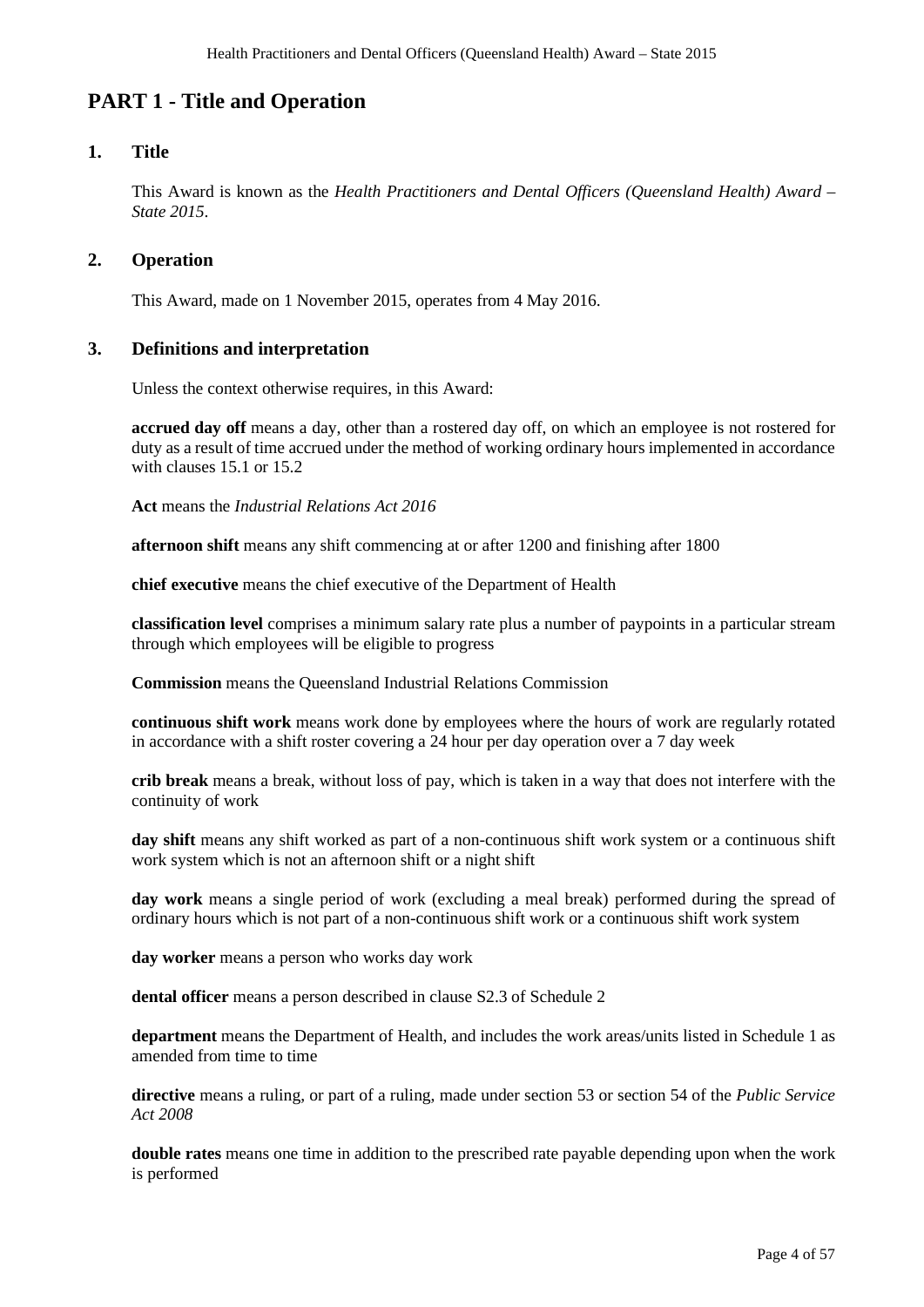**employee** means a person referred to at clause 4.1(a)

**employer** means:

- (a) the chief executive of the department; or
- (b) a hospital and health service,

in their capacity as the employer of employees covered by this Award

**generic level statement** means a broad, concise statement of the duties, skills and responsibilities indicative of a given classification level

**health practitioner** means a person described in clauses S2.1 and S2.2 of Schedule 2

**health service** has the same meaning as hospital and health service

**hospital and health service** means a hospital and health service established in accordance with the *Hospital and Health Boards Act 2011*

**increment** means for all employees an increase in salary from one paypoint to the next highest paypoint within a classification level

**majority of shift** means the day on which the major proportion of ordinary hours is worked where the starting and finishing times of that shift occur on different days

**night shift** means a shift commencing at or after 1800 or before 0600 the following day, at least 50% of which is worked before 0800

**non-continuous shift work** means work regularly rotated in accordance with a roster which prescribes 2 or more shifts (day, afternoon or night) per day, but does not cover a 24 hour per day operation over a 7 day week (see continuous shift work)

**paypoint** means the specific rate of remuneration payable to employees within a classification level

**public holiday** has the same meaning as that provided in Schedule 5 of the Act

**QES** means the Queensland Employment Standards contained in Part 3 of Chapter 2 of the Act

#### **rostered day off** means:

- for an employee whose ordinary hours of duty are Monday to Friday: Saturday and Sunday
- for an employee whose ordinary hours of duty include a Saturday and/or Sunday: one of the two days each week, or four days each fortnight, that the employee is not rostered for duty in accordance with clause 15.1(h). Depending on the working arrangements, a Saturday and/or Sunday may also be a rostered day off

**shift work** means work performed by an employee on day shift, afternoon shift or night shift, either solely or in any combination thereof, as part of a non-continuous shift work system or a continuous shift work system

**shift worker** means an employee who works shift work

**TOIL** means time off in lieu of payment for overtime

**union** means one of the industrial organisations of employees mentioned in clause 4.1(c)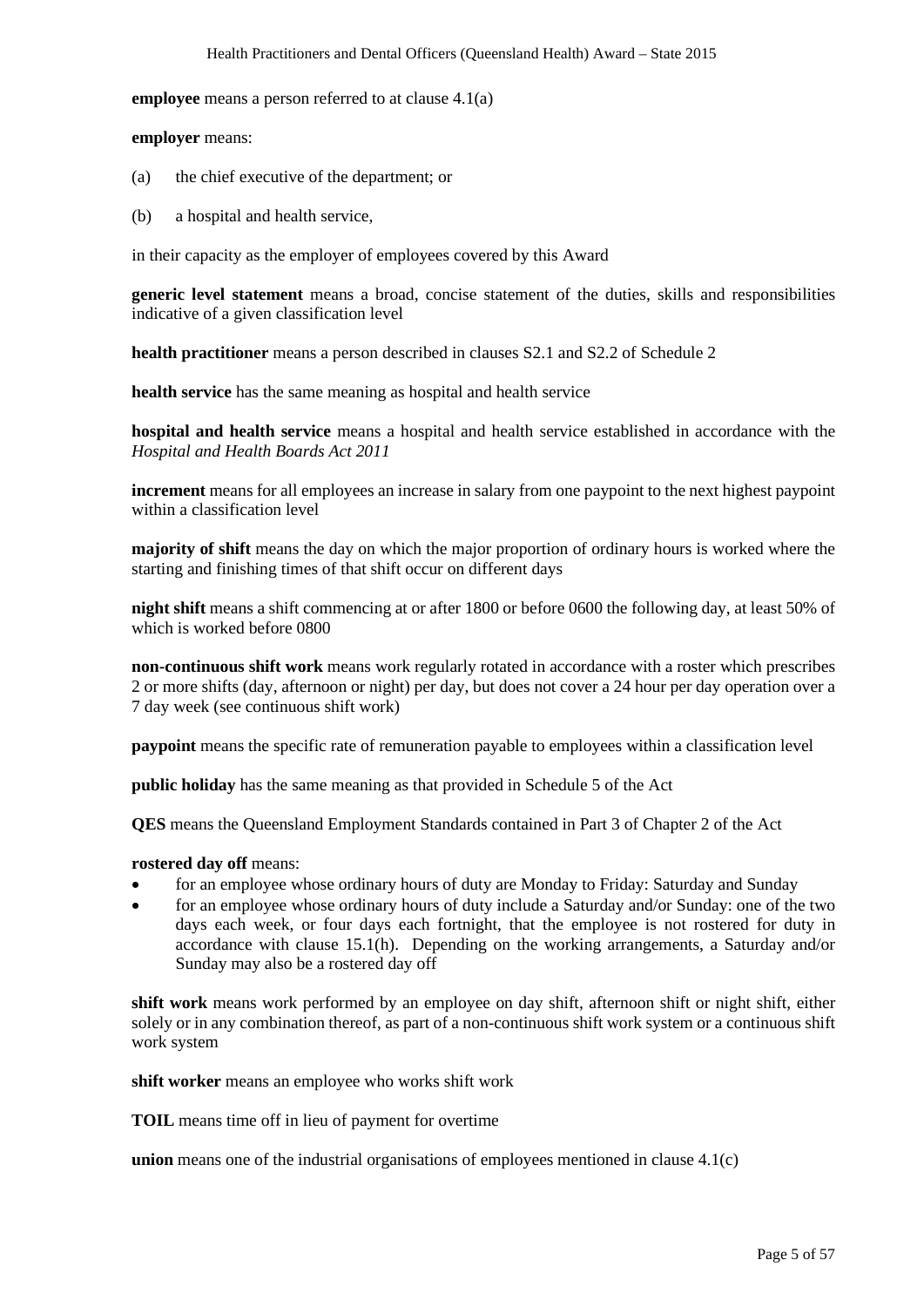## **4. Coverage**

- **4.1** This Award applies to:
- (a) those health practitioners and dental officers who are health service employees described in Schedule 2 of this Award; and
- (b) (i) the chief executive of the department; and
	- (ii) each hospital and health service,

in their capacity as the employer of employees covered by this Award; and

- (c) the following industrial organisations of employees:
	- (i) Queensland Nurses and Midwives' Union of Employees;
	- (ii) The Australian Workers' Union of Employees, Queensland;
	- (iii) Together Queensland, Industrial Union of Employees; and
	- (iv) United Voice, Industrial Union of Employees, Queensland,

to the exclusion of any other award.

#### **4.2 Directives which apply to employees covered by this Award**

In addition to conditions of employment provided in this Award, Schedule 6 provides for entitlements under directives that:

- (a) have been extended to certain employees covered by this Award by the operation of Schedule 3 of the *Public Service Regulation 2008*; and
- (b) apply to employees, as a term of this Award, until 31 October 2017.

#### **5. The Queensland Employment Standards and this Award**

This Award together with the QES provide for a minimum safety net of enforceable conditions of employment for employees covered by this Award.

#### **6. Enterprise flexibility and facilitative award provisions**

#### **6.1 Enterprise flexibility**

- (a) As part of a process of improvement in productivity and efficiency, discussion should take place at an enterprise level to provide more flexible working arrangements, improvement in the quality of working life, enhancement of skills, training and job satisfaction and to encourage consultative mechanisms across the workplace.
- (b) The consultative processes established in an enterprise in accordance with clause 6.1 may provide an appropriate mechanism for consideration of matters relevant to clause 6.1(a). Union delegates at the place of work may be involved in such discussions.
- (c) Any proposed genuine agreement reached between the chief executive and employees in an enterprise is contingent upon the agreement being submitted to the Commission in accordance with Chapter 4 of the Act and is to have no force or effect until approval is given.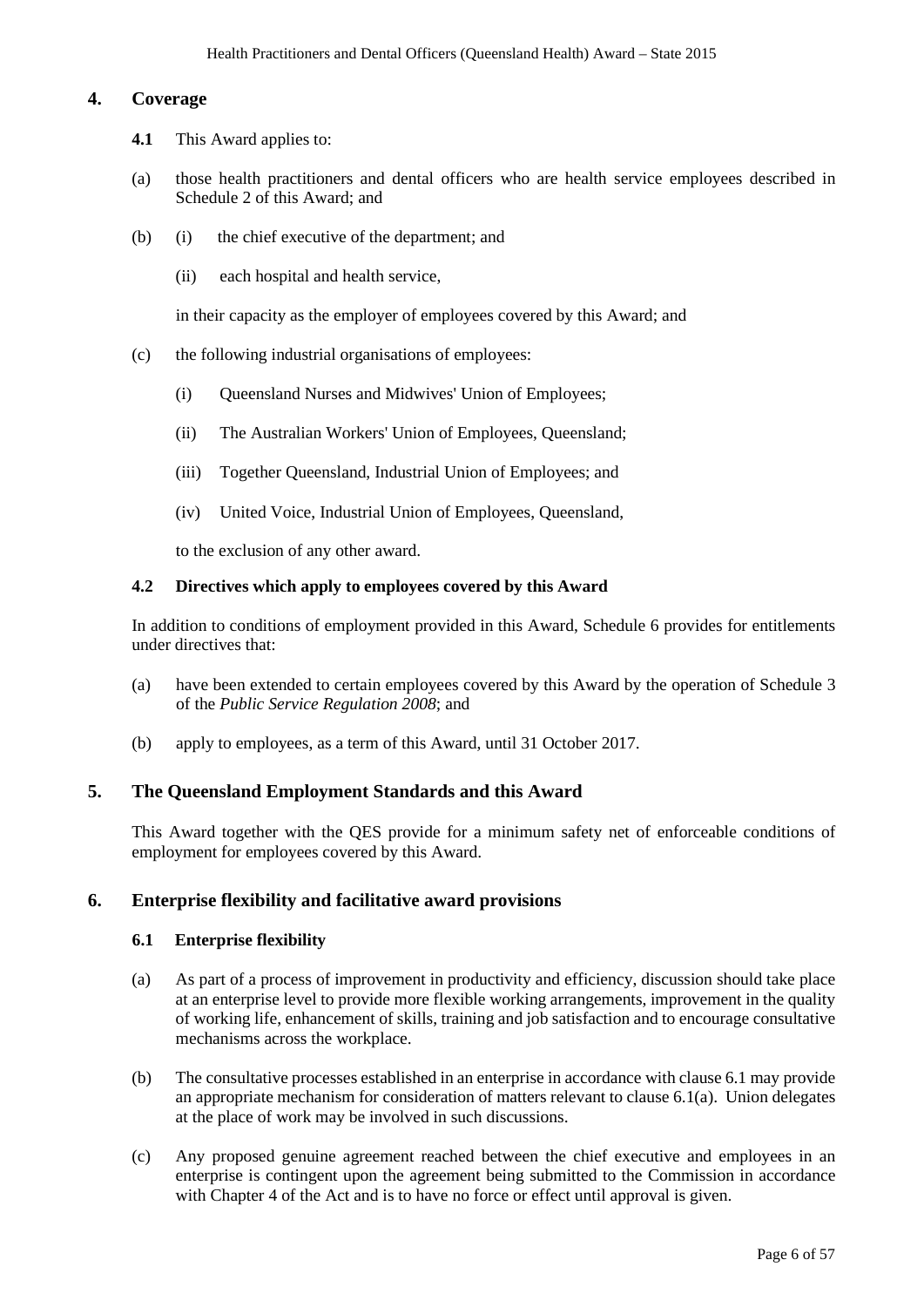#### **6.2 Procedures to implement facilitative award provisions**

Wherever facilitative provisions appear in this Award which allow for determination of the conditions of employment by agreement between the employer and the union, or the employer and the majority of employees affected, the following procedures shall apply:

- (a) Facilitative award provisions can be negotiated between management and employees who are directly affected by such proposals or between management and the union depending on the particular award provisions.
- (b) Employees may be represented by their local union delegate/s and shall have the right to be represented by their local union official/s.
- (c) Facilitative award provisions can only be implemented by agreement.
- (d) In determining the outcome from facilitative provisions neither party should unreasonably withhold agreement.
- (e) Agreement is defined as obtaining consent of greater than 50% of employees directly affected or of the union depending upon the particular award provisions.
- (f) Where a provision refers to agreement by the majority of employees affected, all employees directly affected shall be consulted. This consultation shall be undertaken where practicable as a group, or in groups. Should the consultation process identify employees with specific concerns which relate to either equity or occupational health and safety issues, such concerns may be catered for on an individual basis subject to operational requirements.
- (g) Any agreement reached must be documented and shall incorporate a review period.
- (h) Where the agreement relates to either the working of ordinary hours on other than a Monday to Friday basis, the introduction of shift work or a change to the shift roster, the relevant union/s are to be notified in writing at least one week in advance of agreement being sought.

## **PART 2 - Dispute Resolution**

## **7. Dispute resolution**

#### **7.1 Prevention and settlement of disputes - Award matters**

- (a) The objectives of this procedure are the avoidance and resolution of any disputes over matters covered by this Award by measures based on the provision of information and explanation, consultation, co-operation and negotiation.
- (b) Subject to legislation, while the dispute procedure is being followed normal work is to continue except in the case of a genuine safety issue. The *status quo* existing before the emergence of a dispute is to continue whilst the procedure is being followed. No party shall be prejudiced as to the final settlement by the continuation of work.
- (c) There is a requirement for management to provide relevant information and explanation and consult with the appropriate employee representatives.
- (d) In the event of any disagreement between the parties as to the interpretation or implementation of this Award, the following procedures shall apply:
	- (i) the matter is to be discussed by the employee's union representative and/or the employee/s concerned (where appropriate) and the immediate supervisor in the first instance. The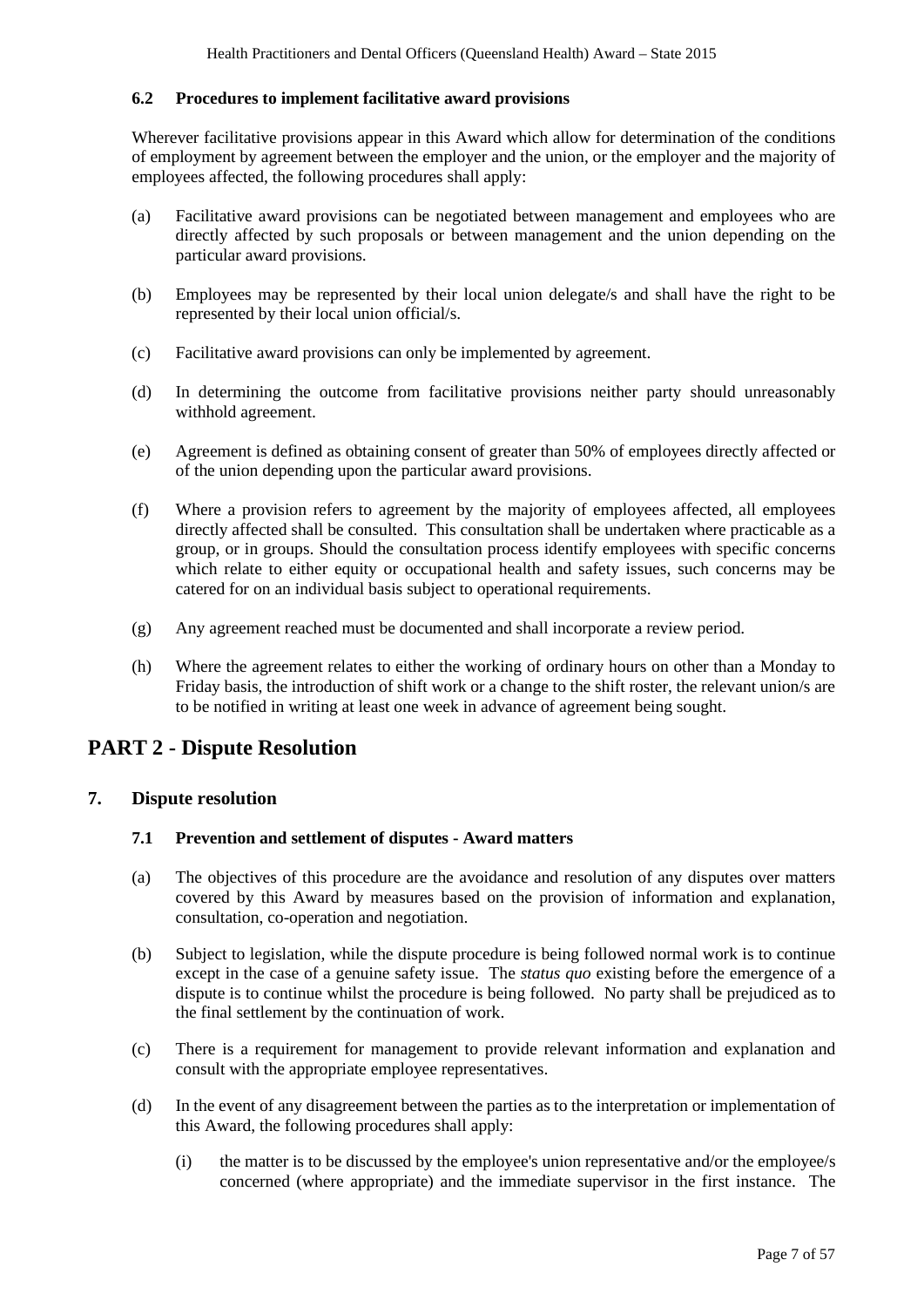discussion should take place within 24 hours and the procedure should not extend beyond 7 days;

- (ii) if the matter is not resolved as per clause  $7.1(d)(i)$ , it shall be referred by the union representative and/or the employee/s to the appropriate management representative who shall arrange a conference of the relevant parties to discuss the matter. This process should not extend beyond 7 days;
- (iii) if the matter remains unresolved it may be referred to the employer for discussion and appropriate action. This process should not exceed 14 days;
- (iv) if the matter is not resolved then it may be referred by either party to the Commission.
- (e) Nothing contained in this procedure shall prevent a union or the employer from intervening in respect of matters in dispute should such action be considered conducive to achieving resolution.

#### **7.2 Employee grievance procedures - other than Award matters**

- (a) The objectives of the procedure are to promote the prompt resolution of grievances by consultation, co-operation and discussion to reduce the level of disputation and to promote efficiency, effectiveness and equity in the workplace.
- (b) The following procedure applies to all industrial matters within the meaning of the Act:
	- Stage 1: In the first instance the employee shall inform such employee's immediate supervisor of the existence of the grievance and they shall attempt to solve the grievance. It is recognised that an employee may exercise the right to consult such employee's union representative during the course of Stage 1.
	- Stage 2: If the grievance remains unresolved, the employee shall refer the grievance to the next in line management ("the manager"). The manager will consult with the relevant parties. The employee may exercise the right to consult or be represented by such employee's union representative during the course of Stage 2.
	- Stage 3: If the grievance is still unresolved, the manager will advise the employer and the aggrieved employee may submit the matter in writing to the employer if such employee wishes to pursue the matter further. If desired by either party the matter shall also be notified to the relevant union.
- (c) The employer shall ensure that:
	- (i) the aggrieved employee or such employee's union representative has the opportunity to present all aspects of the grievance; and
	- (ii) the grievance shall be investigated in a thorough, fair and impartial manner.
- (d) The employer may appoint another person to investigate the grievance. The employer may consult with the relevant union in appointing an investigator. The appointed person shall be other than the employee's supervisor or manager.
- (e) If the matter is notified to the union, the investigator shall consult with the union during the course of the investigation. The employer shall advise the employee initiating the grievance, such employee's union representative and any other employee directly concerned of the determinations made as a result of the investigation of the grievance.
- (f) The procedure is to be completed in accordance with the following time frames unless the parties agree otherwise: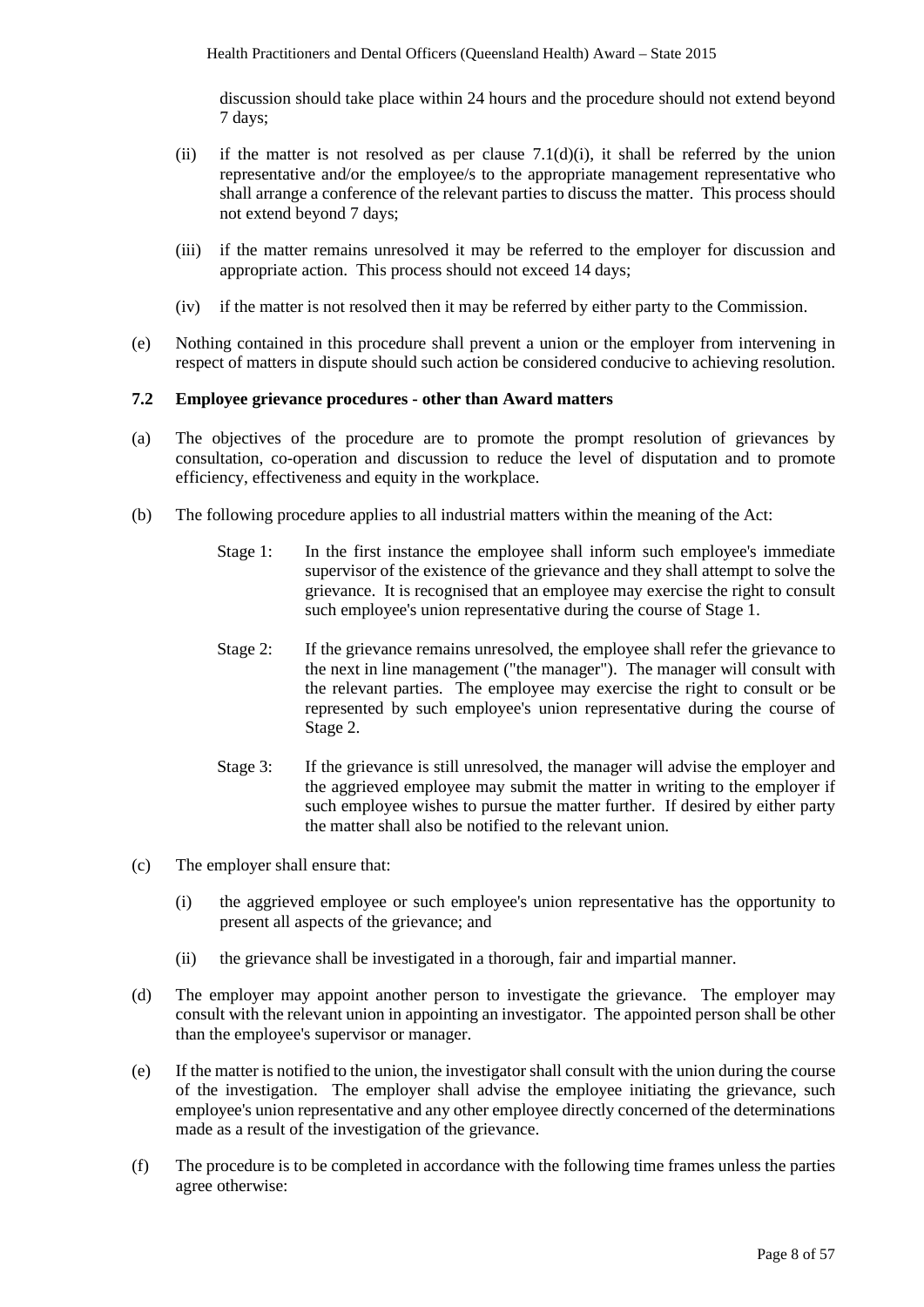- Stage 1: Discussions should take place between the employee and such employee's supervisor within 24 hours and the procedure shall not extend beyond 7 days.
- Stage 2: Not to exceed 7 days.
- Stage 3: Not to exceed 14 days.
- (g) If the grievance is not settled the matter may be referred to the Commission by the employee or the union.
- (h) Subject to legislation, while the grievance procedure is being followed normal work is to continue except in the case of a genuine safety issue. The *status quo* existing before the emergence of a grievance or dispute is to continue while the procedure is being followed. No party shall be prejudiced as to the final settlement by the continuation of work.
- (i) Where the grievance involves allegations of sexual harassment an employee should commence the procedure at Stage 3.

## **PART 3 - Types of Employment, Consultation and Termination of Employment**

## **8. Types of employment**

An employee may be employed on a full-time, part-time or casual basis.

#### **8.1 Full-time employment**

A full-time employee is one who is engaged to work an average of 38 ordinary hours per week, pursuant to clause 15.1 of this Award.

#### **8.2 Part-time employment**

- (a) A part-time employee is an employee who:
	- (i) is engaged to work a regular number of ordinary hours per fortnight which are less than the ordinary hours worked by an equivalent full-time employee; and
	- (ii) receives, on a *pro rata* basis, the same salary and conditions of employment to those of an equivalent full-time employee who performs the same kind of work.
- (b) For each ordinary hour worked a part-time employee shall be paid no less than 1/76th of the minimum fortnightly rate of pay for their classification.
- (c) By mutual agreement with their employer, a part-time employee may elect to work additional ordinary hours above their regular hours, up to and including full-time equivalent hours. The additional hours so worked are to be taken into account in the *pro rata* calculation of all entitlements.
- (d) A part-time employee must be employed for no less than 8 ordinary hours per fortnight.
- (e) The minimum payment on any day when ordinary hours are worked shall be for 4 hours' work.
- (f) Part-time employees are eligible for payment of salary increments in accordance with the provisions of clause 12.9(a)(i).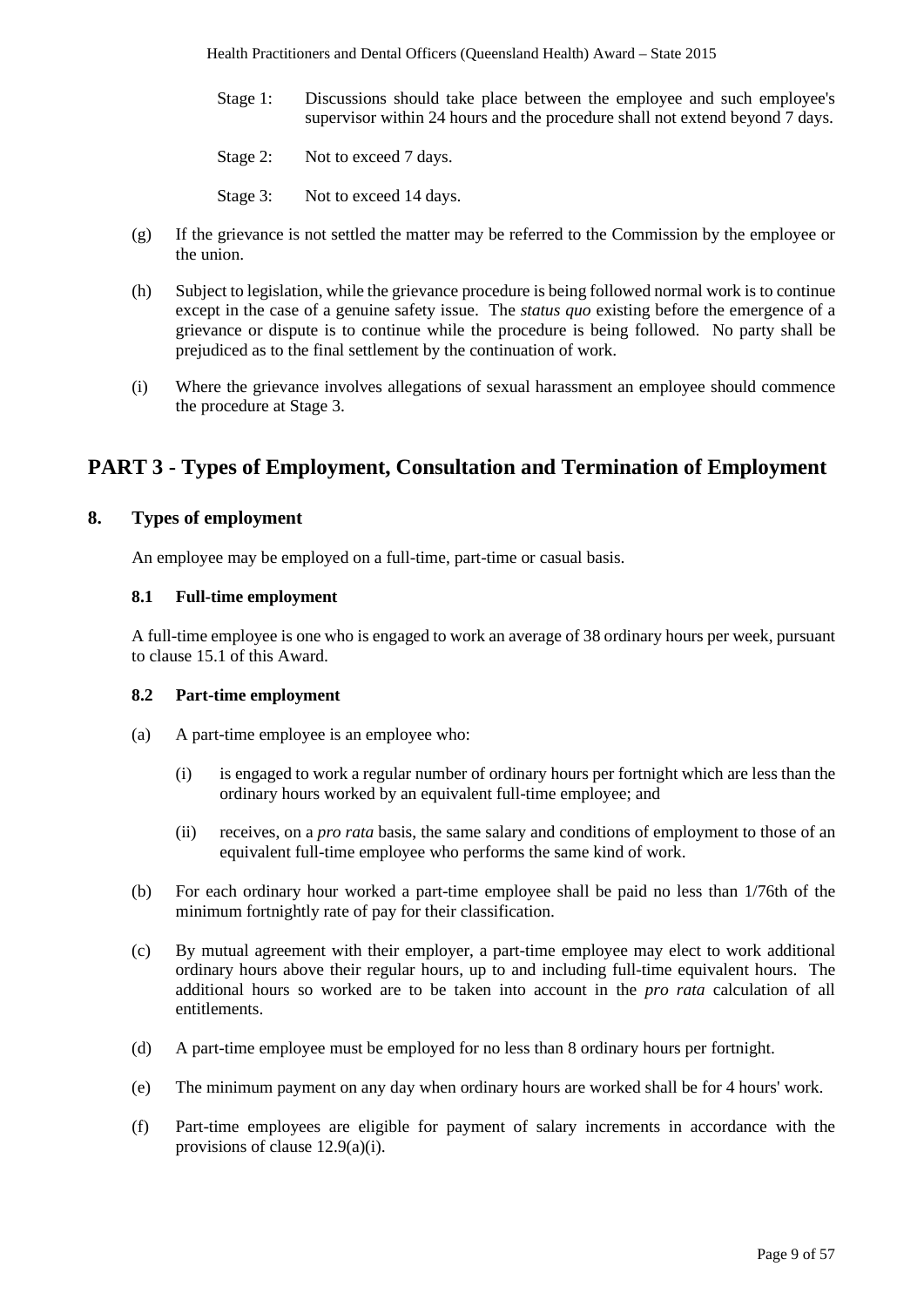#### **8.3 Casual employment**

- (a) (i) A casual employee is an employee who is engaged and paid as such.
	- (ii) A casual employee cannot be employed to work more ordinary hours than are worked by an equivalent full-time employee each fortnight.
- (b) A casual employee is entitled to receive, on a *pro rata* basis, the same pay and conditions of employment, other than leave entitlements, to those of an equivalent full-time employee who performs the same kind of work.
- (c) For each ordinary hour worked a casual employee shall be paid no less than 1/76th of the minimum fortnightly rate of pay for their classification plus a casual loading of 23%.
- (d) Each casual engagement stands alone with a minimum payment as for 2 hours' work to be made in respect to each engagement.
- (e) The casual loading of 23% is paid instead of annual leave, paid personal/carer's leave, notice of termination, redundancy benefits and the other attributes of full-time or part-time employment. The loading constitutes part of the casual employee's salary for the purposes of calculating overtime, weekend penalties, public holiday and shift payments, where relevant.
- (f) The casual loading is payable in respect of all hours worked by a casual employee except for hours worked on a Sunday. For hours worked on a Sunday, a casual employee is to be remunerated at the rate of double time and will not be entitled to payment of the casual loading of 23%.
- (g) The method of calculating overtime and penalty rate payments for casual employees are as follows:
	- (i) weekend penalty Saturday (ordinary rate  $+$  casual loading) x 1.5
	- (ii) weekend penalty Sunday (ordinary rate) x 2 Note: Casual loading is not payable on Sundays
	- (iii) public holidays (ordinary rate  $+$  casual loading) x 2.5
	- (iv) overtime
		- (A) shift workers (ordinary rate  $+$  casual loading) x 2
		- (B) other employees (ordinary rate  $+$  casual loading) x 1.5 for the first 3 hours (ordinary rate  $+$  casual loading) x 2 after 3 hours
	- (v) afternoon and night shifts (ordinary rate + casual loading)  $+ 15\%$  of ordinary rate on hours that attract shift loading.
	- (vi) early and late work (prior to 0600 and after 1800) A casual employee commencing their ordinary hours of duty prior to 0600 or finishing their ordinary hours of duty subsequent to 1800 shall be paid for the time so worked prior to 0600 or after 1800, respectively, at the same rate as prescribed in clause  $8.3(g)(v)$ .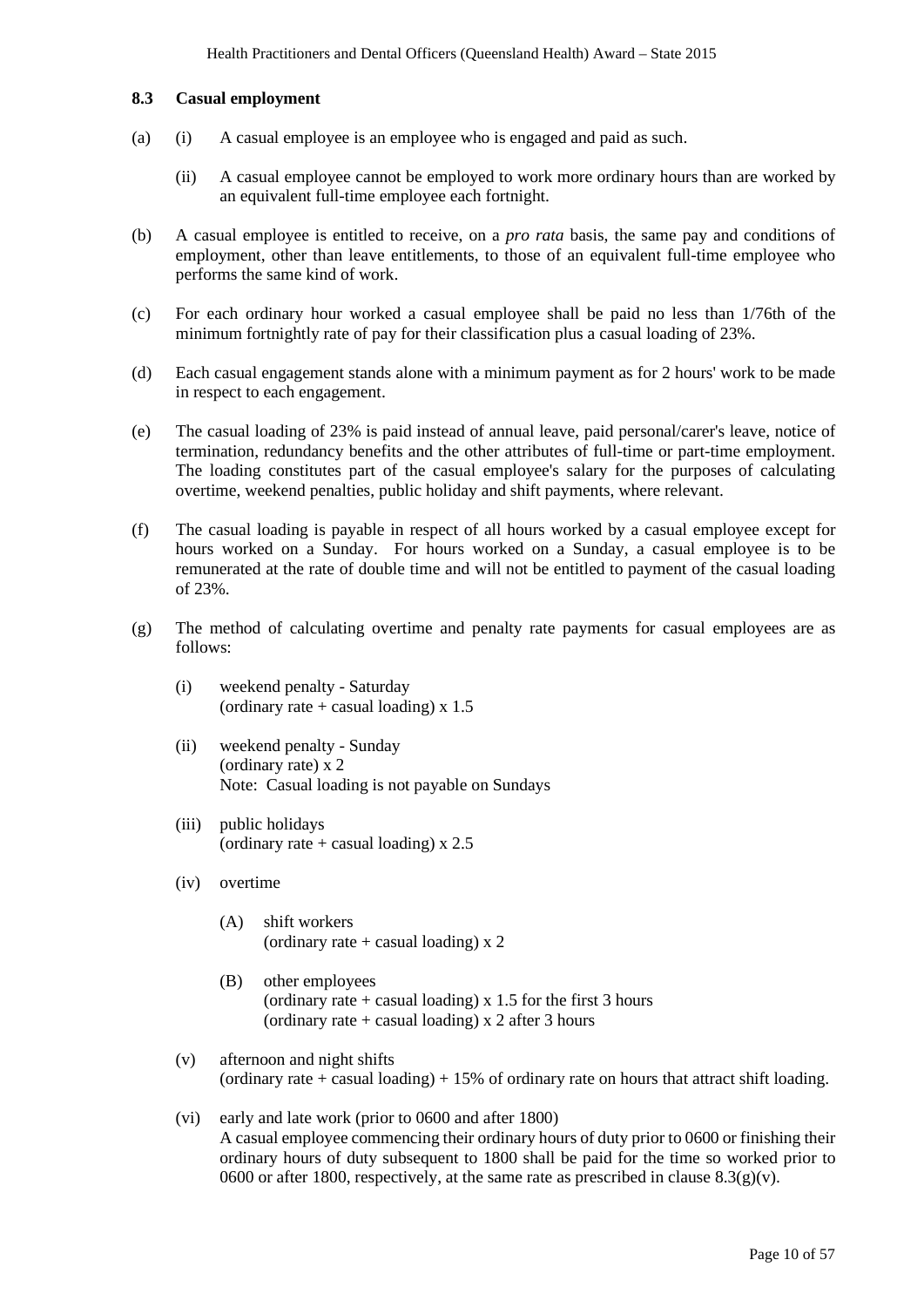- (h) Casual employees are eligible for payment of salary increments in accordance with the provisions of clause 12.9(a)(ii).
- (i) The long service leave entitlement of casual employees is recorded in clause 22.

#### **8.4 Probationary employment**

- (a) Except where the employer and an employee agree to a different period or no period of probation prior to commencement of employment, the engagement of a full-time or part-time employee will in the first instance be subject to a probationary period of 3 months duration. If a period of probation of longer than 3 months is agreed it must:
	- (i) be agreed in writing; and
	- (ii) be a reasonable period having regard to the nature and circumstances of the employment.
- (b) The employer may terminate the employment of an employee who is on probation at any time during the probationary period.
- (c) Where an employee's service is considered satisfactory or where an employee's service exceeds the designated probationary period or agreed extension the employee's appointment will be deemed to be confirmed.

#### **8.5 Recognition of previous service**

- (a) An employee may seek to have their previous service recognised for the purposes of calculating any sick leave accumulation, long service leave entitlement and paid parental leave.
- (b) In calculating length of service, any period on probation which the employee has served must be included.

*Note: Where a directive about recognition of previous service and employment covers an employee, the provisions of the directive apply to the employee to the extent it provides a more generous entitlement.*

#### **8.6 Anti-discrimination**

- (a) In fulfilling their obligations under this Award, the parties must take reasonable steps to ensure that neither the Award provisions nor their operation are directly or indirectly discriminatory in their effects. Discrimination includes:
	- (i) discrimination on the basis of sex, relationship status, family responsibilities, pregnancy, parental status, breastfeeding, age, race, impairment, religious belief or religious activity, political belief or activity, trade union activity, lawful sexual activity, gender identity, sexuality and association with, or in relation to, a person identified on the basis of any of the above attributes;
	- (ii) sexual harassment; and
	- (iii) racial and religious vilification.
- (b) Nothing in clause 8.6 is to be taken to affect:
	- (i) any different treatment (or treatment having different outcomes) which is specifically exempted under the *Anti-Discrimination Act 1991*;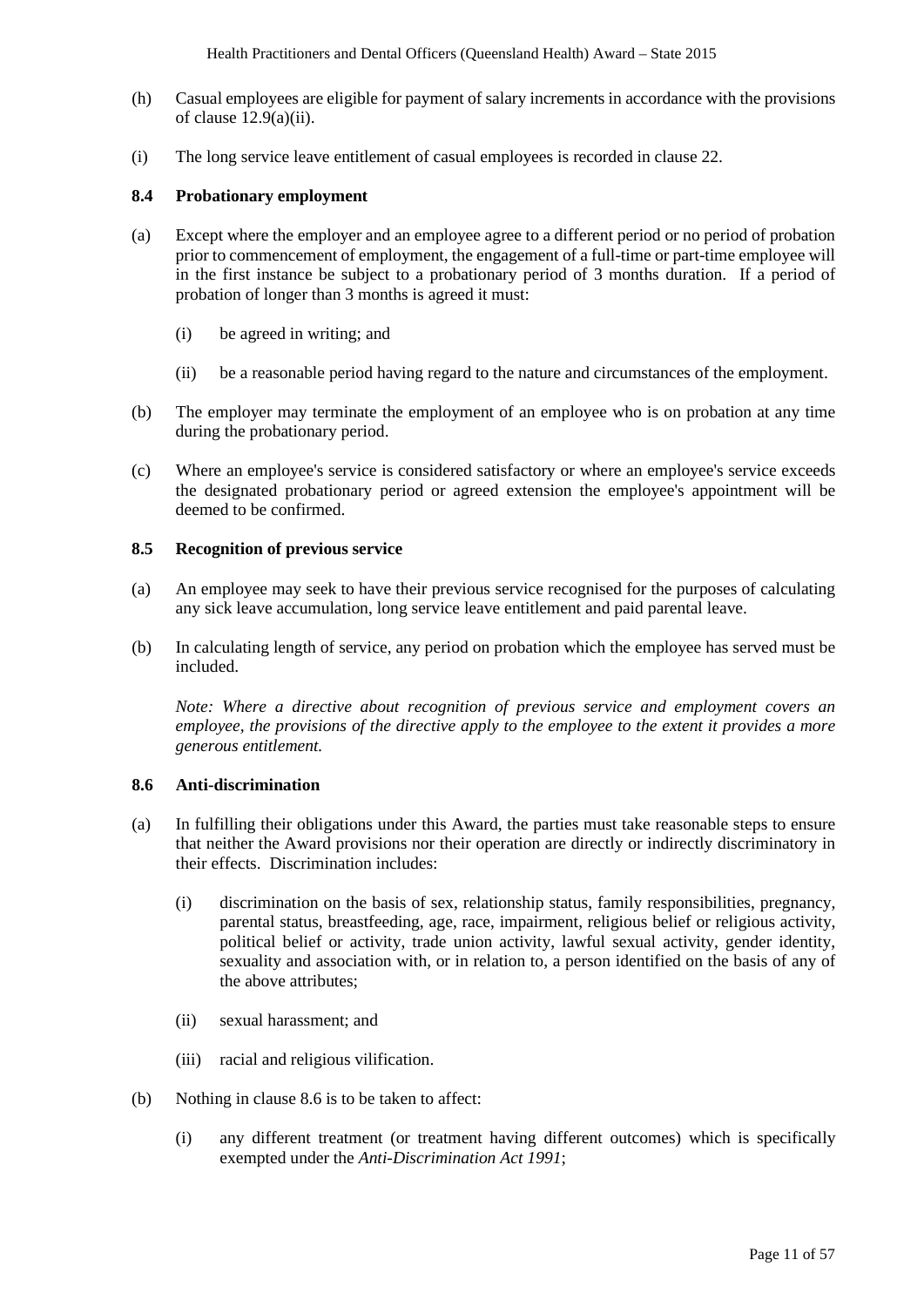(ii) an employee, employer or registered organisation, pursuing matters of discrimination, including by application to the Australian Human Rights Commission/Anti-Discrimination Commission Queensland.

## **9. Termination of employment**

#### **9.1 Notice of termination by the employer**

Notice of termination by the employer is provided for in Division 13 of the QES. Clauses 9.2 to 9.5 supplement the QES provisions.

#### **9.2 Notice of termination by an employee**

Unless otherwise agreed between the employer and an employee the notice of termination required by an employee, other than a casual employee, will be two weeks or two weeks' salary forfeited in lieu. If an employee fails to give the required notice the employer will have the right to withhold monies due to the employee with a maximum amount equal to the ordinary time rate of salary for the period of notice not provided.

#### **9.3 Notice cannot be offset**

In the absence of mutual agreement between the employer and the employee, annual leave or any part thereof cannot be considered as or nominated as notice for the purpose of giving notice of termination of employment.

#### **9.4 Job search entitlement**

Where an employer has given notice of termination to an employee for reasons other than redundancy, the employee must be allowed up to one day's time off without loss of pay for the purpose of seeking other employment. The time off is to be taken at times that are convenient to the employee after consultation with the employer.

#### **9.5 Statement of employment**

The employer shall, in the event of termination of employment, provide upon request to an employee who has been terminated a written statement specifying the period of employment and the classification or type of work performed by the employee.

#### **10. Redundancy**

### **10.1 Redundancy pay**

Redundancy pay is provided for in Division 13 of the QES. Clauses 10.2 to 10.9 supplement the QES provisions.

*Note: Where a directive about redundancy and retrenchment covers an employee, the provisions of the directive apply to the employee to the extent it provides a more generous entitlement.*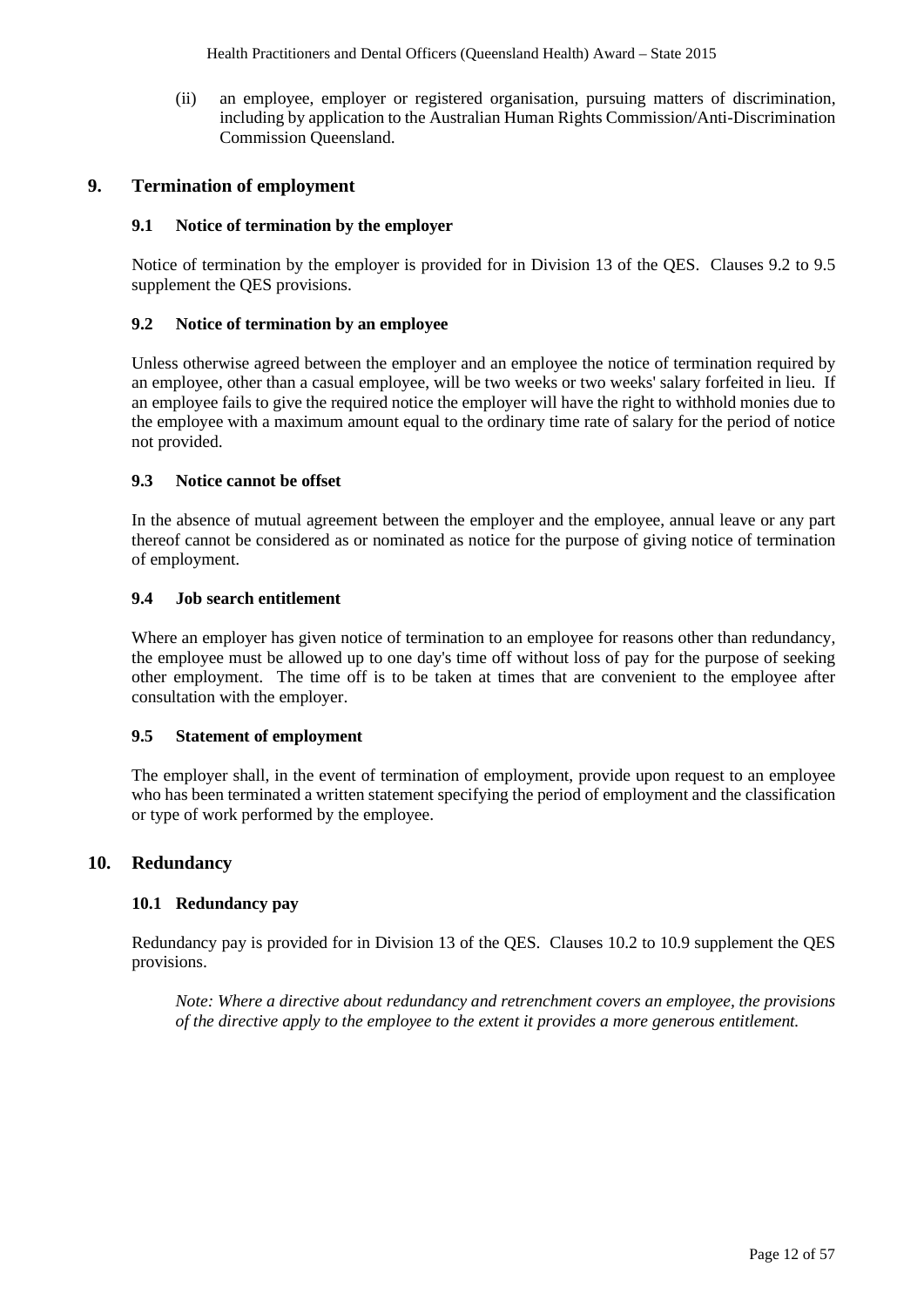#### **10.2 Consultation before termination**

- (a) Where an employer decides that the employer no longer wishes the job an employee/s has been doing to be done by anyone, and this is not due to the ordinary and customary turnover of labour, and that decision may lead to termination of employment, the employer shall consult the employee/s directly affected and, where relevant, their union/s.
- (b) The consultation shall take place as soon as it is practicable after the employer has made a decision which will invoke the provisions of clause  $10.2(a)$  and shall cover the reasons for the proposed terminations and measures to avoid or minimise the terminations and/or their adverse effects on the employee/s concerned.
- (c) For the purpose of the consultation the employer shall, as soon as practicable, provide in writing to the employee/s concerned and, where relevant, their union/s, all relevant information about the proposed terminations including the reasons for the proposed terminations, the number and categories of employees likely to be affected, the number of workers normally employed and the period over which the terminations are likely to be carried out.
- (d) Notwithstanding the provision of clause 10.2(c), the employer shall not be required to disclose confidential information, the disclosure of which would be adverse to the employer's interests.

### **10.3 Transfer to lower paid duties**

- (a) Where an employee is transferred to lower paid duties by reason of redundancy the employee shall be entitled to the same period of notice of transfer as the employee would have been entitled to if the employee's employment had been terminated under the redundancy pay provisions of the QES.
- (b) The employer may, at the employer's option, make payment in lieu thereof of an amount equal to the difference between the former amounts the employer would have been liable to pay and the new lower amount the employer is liable to pay the employee for the number of weeks of notice still owing.
- (c) The amounts must be worked out on the basis of:
	- (i) the ordinary working hours to be worked by the employee; and
	- (ii) the amounts payable to the employee for the hours including, for example, allowances, loadings and penalties; and
	- (iii) any other amounts payable under the employee's employment contract.

#### **10.4 Employee leaving during notice period**

An employee given notice of termination in circumstances of redundancy may terminate their employment during the period of notice. The employee is entitled to receive the benefits and payments they would have received under this clause had they remained in employment until the expiry of the notice, but is not entitled to payment instead of notice.

#### **10.5 Job search entitlement**

- (a) An employee given notice of termination in circumstances of redundancy must be allowed up to one day's time off without loss of pay during each week of notice for the purpose of seeking other employment.
- (b) If the employee has been allowed paid leave for more than one day during the notice period for the purpose of seeking other employment the employee must, at the request of the employer,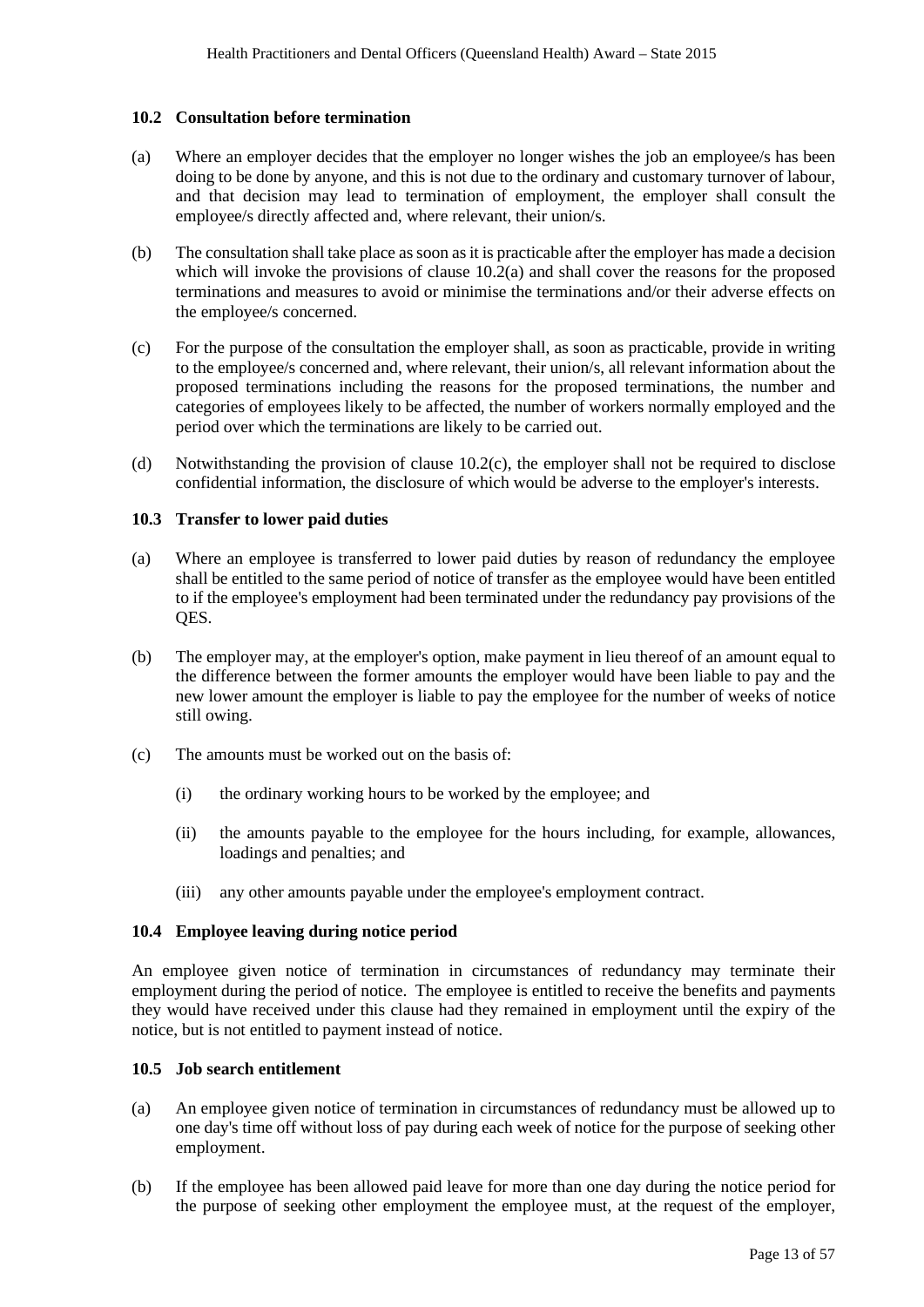produce proof of attendance at an interview or the employee will not receive payment for the time absent. For this purpose a statutory declaration will be sufficient.

(c) Clause 10.5 applies instead of clause 9.4 in cases of redundancy.

#### **10.6 Transmission of business**

- (a) Where a business is, whether before or after the date of commencement of this Award, transmitted from the employer (transmittor) to another employer (transmittee) and an employee who at the time of such transmission was an employee of the transmittor of the business becomes an employee of the transmittee:
	- (i) the continuity of the employment of the employee shall be deemed not to have been broken by reason of such transmission; and
	- (ii) the period of employment which the employee has had with the transmittor or any prior transmittor shall be deemed to be service of the employee with the transmittee.
- (b) In clauses 10.6 and 10.7, 'business' includes trade, process, business or occupation and includes a part or subsidiary (which means a corporation that would be taken to be a subsidiary under the Corporations Law, whether or not the Corporations Law applies in the particular case) of any such business and 'transmission' includes transfer, conveyance, assignment or succession whether by agreement or by operation of law and 'transmitted' has a corresponding meaning.

#### **10.7 Exemption where transmission of business**

The provisions of clause 10.6 are not applicable where a business is, before or after the date of commencement of this Award, transmitted from the employer (transmittor) to another employer (transmittee) in any of the following circumstances:

- (a) where the employee accepts employment with the transmittee which recognises the period of continuous service which the employee had with the transmittor and any prior transmittor to be continuous service of the employee with the transmittee; or
- (b) where the employee rejects an offer of employment with the transmittee:
	- (i) in which the terms and conditions are substantially similar and no less favourable, considered on an overall basis, than the terms and conditions applicable to the employee at the time of ceasing employment with the transmittor; and
	- (ii) which recognises the period of continuous service which the employee had with the transmittor and any prior transmittor to be continuous service of the employee with the transmittee.

#### **10.8 Alternative employment**

An employer, in a particular case, may make application to the Commission to have the general severance pay prescription amended if the employer obtains acceptable alternative employment for an employee.

#### **10.9 Employees exempted**

Clauses 10.1 to 10.8 shall not apply:

- (a) where employment is terminated as a consequence of misconduct on the part of the employee; or
- (b) to an employee engaged for a specific period or task/s; or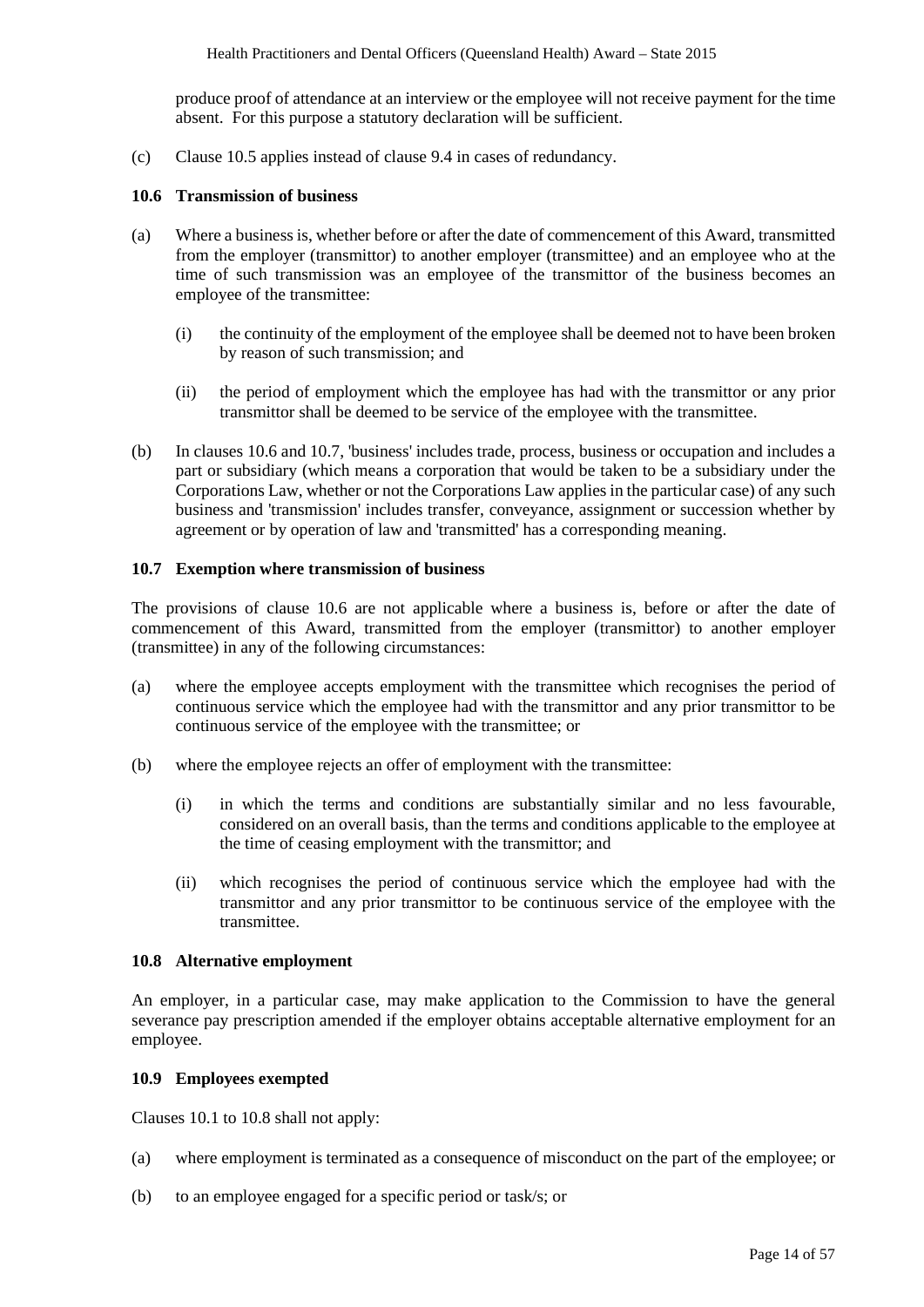- (c) to a casual employee; or
- (d) to an employee with less than one year's continuous service, in which case the general obligation an employer should be no more than to give the relevant employee an indication of the impending redundancy at the first reasonable opportunity and to take such steps as may be reasonable to facilitate the obtaining by the employee of suitable alternative employment.

### **11. Consultation - Introduction of changes**

#### **11.1 Employer's duty to notify**

- (a) Where an employer decides to introduce changes in production, program, organisation, structure or technology that are likely to have significant effects on employees, the employer shall notify the employees who may be affected by the proposed changes and, where relevant, their union/s.
- (b) 'Significant effects' includes termination of employment; major changes in the composition, operation or size of the employer's workforce or in the skills required; the elimination or diminution of job opportunities or job tenure; the alteration of hours of work; the need for retraining or transfer of employees to other work or locations and the restructuring of jobs.
- (c) Where the Award makes provision for alteration of any of the matters referred to in clauses 11.1(a) and (b) an alteration shall be deemed not to have significant effect.

#### **11.2 Employer's duty to consult over change**

- (a) The employer shall consult the employees affected and, where relevant, their union/s about the introduction of the changes, the effects the changes are likely to have on employees (including the number and categories of employees likely to be dismissed, and the time when, or the period over which, the employer intends to carry out the dismissals) and ways to avoid or minimise the effects of the changes (e.g. by finding alternate employment).
- (b) The consultation must occur as soon as practicable after making the decision referred to in clause 11.1.
- (c) For the purpose of such consultation the employer shall provide in writing to the employees concerned and, where relevant, their union/s, all relevant information about the changes including the nature of the changes proposed, the expected effects of the changes on employees, and any other matters likely to affect employees.
- (d) Notwithstanding the provision of clause 11.2(c) the employer shall not be required to disclose confidential information, the disclosure of which would be adverse to the employer's interests.

## **PART 4 - Minimum Salary Levels, Allowances and Related Matters**

*(Note: The wage rates and salary levels prescribed in this Award do not apply to employees to whom the provisions of Schedule 5 (Supported Wage System) apply.)*

## **12. Classifications and minimum salary levels**

#### **12.1 Classification structure**

Employees covered by this Award are to be classified into either the health practitioner stream or the dental officer stream: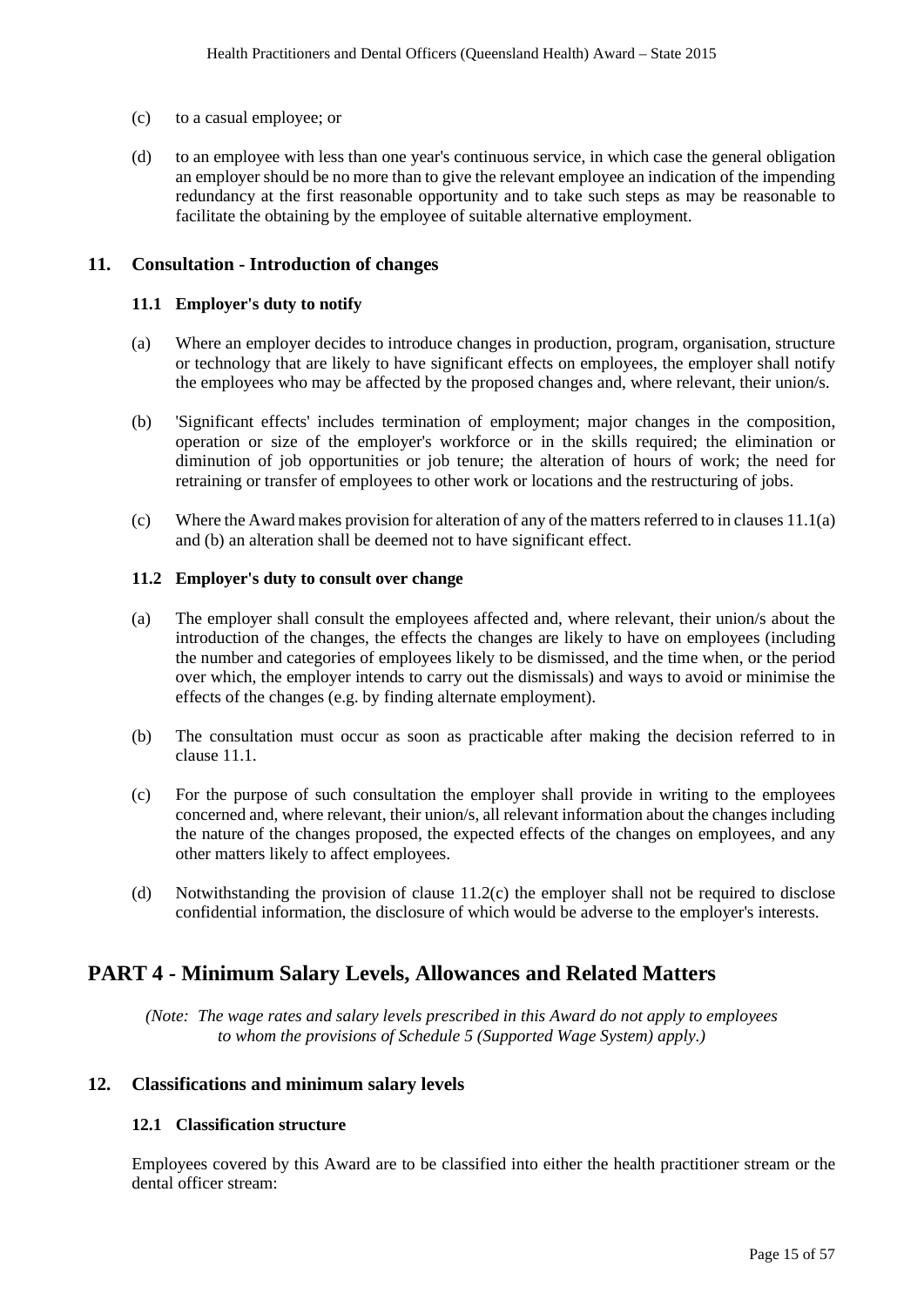- (a) The health practitioner stream comprises those employees who are identified in clauses S2.1 and S2.2 of this Award.
- (b) The dental officer stream comprises those employees who are identified in clause S2.3 of this Award.

#### **12.2 Allocation to stream and classification levels**

- (a) Allocation of positions to the health practitioner stream and dental officer stream shall be in accordance with the occupational groupings contained in Schedule 2.
- (b) Subject to the provisions of clause 12.6, allocation of employees to classification levels within those streams shall be in accordance with the generic level statements contained in Schedules 3 and 4. These statements reflect the degree of complexity and responsibility of duties, skills and knowledge proceeding from the lowest to the highest classification levels. Their purpose is to provide an indication as to the health practitioner and dental officer classification level appropriate to any packaging of duties.
- (c) Where a new position is created and its allocation cannot be determined the matter may be discussed with the relevant employee/s and, where requested, their representative, and/or referred to the Commission for resolution.
- (d) Notwithstanding anything contained elsewhere in this Award, an applicant who is appointed to a position may, at the discretion of the relevant employer, be offered and appointed to any paypoint within a classification level based on recognition of skills, knowledge and abilities.

#### **12.3 Minimum salary levels**

#### (a) **Health Practitioner stream**

The minimum salaries payable to health practitioners covered by this Award, including employees under 21 years of age, are prescribed in the table below:

| <b>Classification Level</b> | Paypoint                | <b>Relativity to</b><br>Age 21 Rate<br>$\frac{0}{0}$ <sup>5</sup> | <b>Award Rate<sup>1</sup></b><br><b>Per Fortnight</b><br>$\frac{1}{2}$ | <b>Annual</b><br>Salary <sup>3</sup><br>$\frac{1}{2}$ |
|-----------------------------|-------------------------|-------------------------------------------------------------------|------------------------------------------------------------------------|-------------------------------------------------------|
| HP1                         | $\mathbf{1}$            | 91.8                                                              | 2,020                                                                  | 52,700                                                |
|                             | $\boldsymbol{2}$        | 94.5                                                              | 2,079                                                                  | 54,239                                                |
|                             | 3                       | 97.2                                                              | 2,138                                                                  | 55,778                                                |
| At age 21                   | $\overline{\mathbf{4}}$ | 100                                                               | 2,200 <sup>4</sup>                                                     | 57,396                                                |
|                             | 5                       |                                                                   | 2,258                                                                  | 58,909                                                |
|                             | 6                       |                                                                   | 2,314                                                                  | 60,370                                                |
|                             | 7                       |                                                                   | 2,372                                                                  | 61,883                                                |
|                             |                         |                                                                   |                                                                        |                                                       |
| HP2                         | $\mathbf{1}$            |                                                                   | 2,438                                                                  | 63,605                                                |
|                             | $\boldsymbol{2}$        |                                                                   | 2,582                                                                  | 67,362                                                |
|                             | 3                       |                                                                   | 2,698                                                                  | 70,388                                                |
|                             | $\overline{\mathbf{4}}$ |                                                                   | 2,814                                                                  | 73,414                                                |
|                             | 5                       |                                                                   | 2,974                                                                  | 77,589                                                |
|                             | 6                       |                                                                   | 3,156                                                                  | 82,337                                                |
|                             | 7                       |                                                                   | 3,231                                                                  | 84,294                                                |
|                             | $8*$                    |                                                                   | 3,325                                                                  | 86,746                                                |
|                             |                         |                                                                   |                                                                        |                                                       |
| HP3                         | $\bf{0}$                |                                                                   | 2,582                                                                  | 67,362                                                |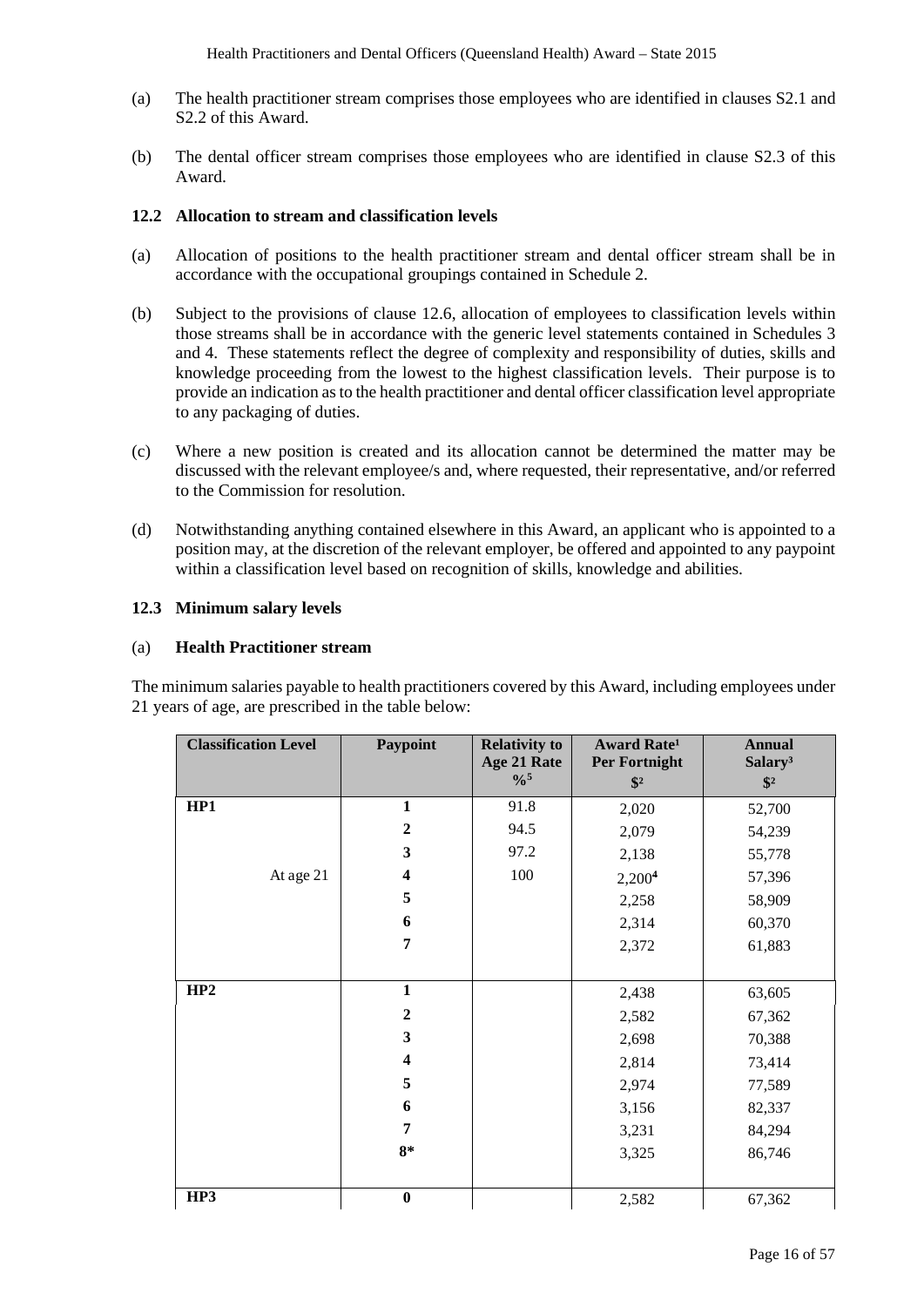| <b>Classification Level</b> | <b>Paypoint</b>         | <b>Relativity to</b>                      | <b>Award Rate<sup>1</sup></b>  | <b>Annual</b>                        |
|-----------------------------|-------------------------|-------------------------------------------|--------------------------------|--------------------------------------|
|                             |                         | Age 21 Rate<br>$\frac{0}{0}$ <sup>5</sup> | Per Fortnight<br>$\sqrt[6]{3}$ | Salary <sup>3</sup><br>$\sqrt[6]{2}$ |
|                             | $\mathbf{1}$            |                                           | 2,814                          | 73,414                               |
|                             | $\overline{2}$          |                                           |                                | 77,589                               |
|                             | 3                       |                                           | 2,974                          |                                      |
|                             | $\overline{\mathbf{4}}$ |                                           | 3,156                          | 82,337                               |
|                             | 5                       |                                           | 3,273                          | 85,389                               |
|                             |                         |                                           | 3,411                          | 88,990                               |
|                             | 6                       |                                           | 3,552                          | 92,668                               |
|                             | $\overline{7}$          |                                           | 3,720                          | 97,051                               |
|                             | $8*$                    |                                           | 3,830                          | 99,921                               |
|                             |                         |                                           |                                |                                      |
| HP4                         | $\mathbf{1}$            |                                           | 4,087                          | 106,626                              |
|                             | $\mathbf{2}$            |                                           | 4,168                          | 108,739                              |
|                             | 3                       |                                           | 4,273                          | 111,478                              |
|                             | $\overline{\mathbf{4}}$ |                                           | 4,384                          | 114,374                              |
|                             |                         |                                           |                                |                                      |
| HP5                         | $\mathbf{1}$            |                                           | 4,600                          | 120,009                              |
|                             | $\overline{2}$          |                                           | 4,794                          | 125,071                              |
|                             |                         |                                           |                                |                                      |
| HP <sub>6</sub>             | $\mathbf{1}$            |                                           | 5,109                          | 133,289                              |
|                             | $\boldsymbol{2}$        |                                           | 5,283                          | 137,828                              |
|                             |                         |                                           |                                |                                      |
| HP7                         | $\mathbf{1}$            |                                           | 5,795                          | 151,186                              |
|                             | $\overline{2}$          |                                           | 6,200                          | 161,752                              |
|                             |                         |                                           |                                |                                      |
| HP8                         | $1*$                    |                                           | 6,419                          | 167,465                              |
|                             | $2*$                    |                                           | 6,682                          | 174,327                              |
|                             | $3*$                    |                                           | 6,977                          | 182,023                              |
|                             | $4*$                    |                                           | 7,507                          | 195,850                              |
|                             | $5*$                    |                                           | 7,813                          | 203,833                              |
|                             |                         |                                           |                                |                                      |

*Notes:*

**¹** Includes the arbitrated wage adjustment payable under the 1 September 2021 Declaration of General Ruling.

- <sup>2</sup> Rounded to the nearest dollar.<br><sup>3</sup> Annual salaries (fortnightly rat
- <sup>3</sup> Annual salaries (fortnightly rate x 26.089) are for reference purposes only.<br><sup>4</sup> Identifies the minimum salary payable to an employee aged 21 years and only
- <sup>4</sup> Identifies the minimum salary payable to an employee aged 21 years and over.<br><sup>5</sup> Iunior percentages to apply from 1 September 2017
- <sup>5</sup> Junior percentages to apply from 1 September 2017.
- **\*** See clauses 12.6(d) and 12.10.

## (b) **Dental Officer stream**

The minimum salaries payable to dental officers covered by this Award are prescribed in the table below:

| <b>Position</b> | <b>Classification</b><br>level | <b>Paypoint</b> | <b>Award Rate<sup>1</sup></b><br><b>Per Fortnight</b><br>$\frac{1}{2}$ | <b>Annual</b><br>Salary <sup>3</sup><br>$\frac{1}{2}$ |
|-----------------|--------------------------------|-----------------|------------------------------------------------------------------------|-------------------------------------------------------|
| <b>Dentist</b>  | L1                             |                 | 4,011                                                                  | 104,643                                               |
|                 |                                | 2               | 4,125                                                                  | 107,617                                               |
|                 |                                | 3               | 4,235                                                                  | 110,487                                               |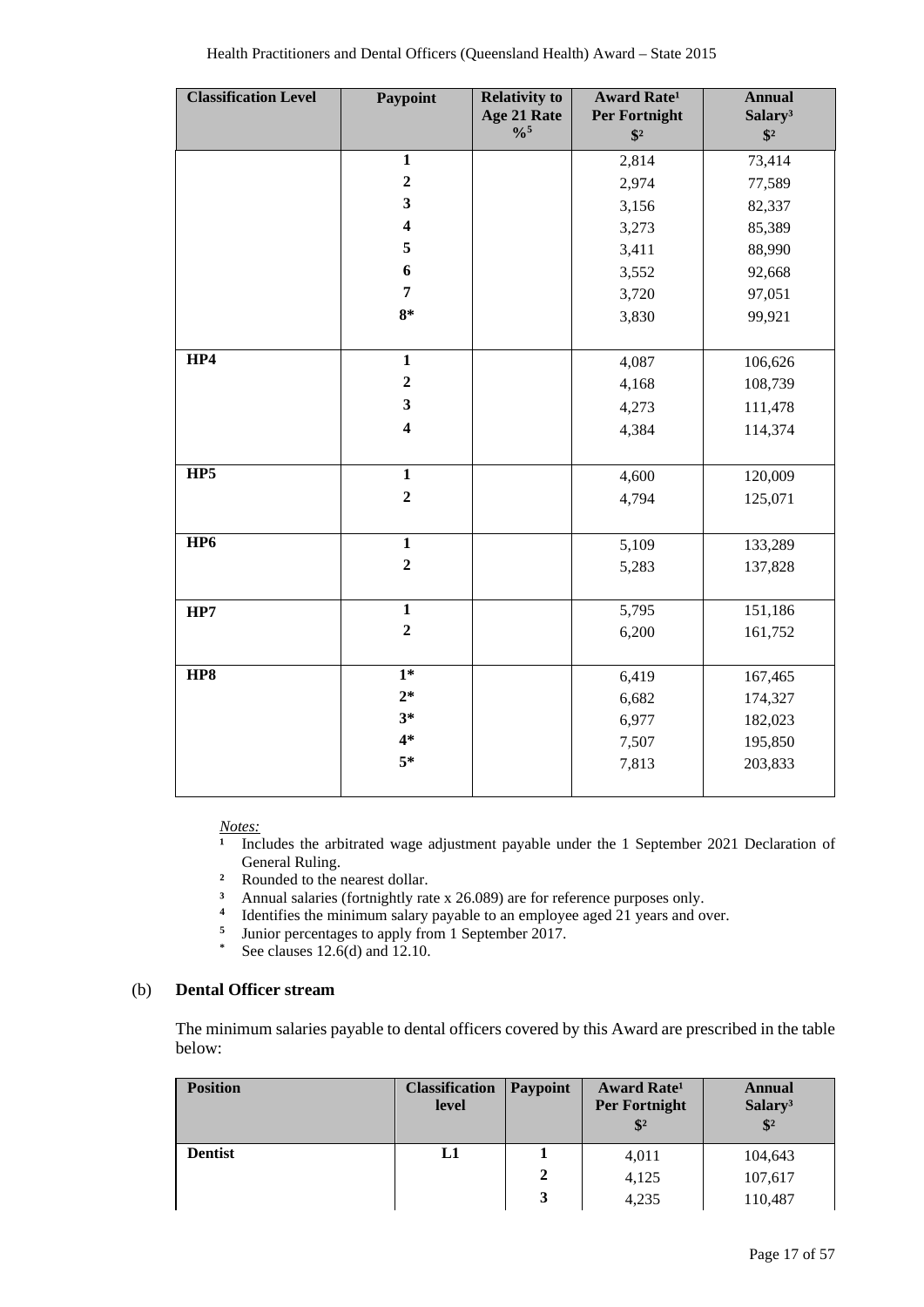|                                        |                 | $\overline{\mathbf{4}}$ | 4,432 | 115,626 |
|----------------------------------------|-----------------|-------------------------|-------|---------|
|                                        |                 | 5                       | 4,574 | 119,331 |
|                                        |                 | 6                       | 4,799 | 125,201 |
|                                        |                 |                         |       |         |
| <b>Senior Dentist including</b>        | L2              | $\mathbf{1}$            | 4,938 | 128,827 |
| Senior Dentist (Clinical),<br>$\circ$  |                 | $\overline{2}$          | 5,079 | 132,506 |
| Senior Dentist (Managerial)<br>$\circ$ |                 | 3                       | 5,248 | 136,915 |
|                                        |                 | $\overline{\mathbf{4}}$ | 5,443 | 142,002 |
|                                        |                 |                         |       |         |
| <b>PrincipalDentist</b>                | L3              | $\mathbf{1}$            | 5,643 | 147,220 |
|                                        |                 | $\boldsymbol{2}$        | 5,809 | 151,551 |
|                                        |                 |                         |       |         |
| <b>Director</b>                        | $\overline{L4}$ | $\mathbf{1}$            | 6,063 | 158,178 |
|                                        |                 | $\overline{2}$          | 6,315 | 164,752 |
|                                        |                 |                         |       |         |
| <b>Dental Specialist</b>               | DS1             | $\mathbf{1}$            | 6,063 | 158,178 |
|                                        |                 | $\boldsymbol{2}$        | 6,315 | 164,752 |
|                                        |                 | $\mathbf{3}$            | 6,568 | 171,353 |
|                                        |                 | $\overline{\mathbf{4}}$ | 6,819 | 177,901 |
|                                        |                 | 5                       | 7,075 | 184,580 |
|                                        |                 |                         |       |         |
| <b>Senior Dental Specialist</b>        | DS <sub>2</sub> | $\mathbf{1}$            | 7,329 | 191,206 |
|                                        |                 | $\mathbf{2}$            | 7,581 | 197,781 |
|                                        |                 | $\overline{\mathbf{3}}$ | 7,776 | 202,868 |
|                                        |                 |                         |       |         |

*Notes:*

**¹** Includes the arbitrated wage adjustment payable under the 1 September 2021 Declaration of General Ruling.

- **²** Rounded to the nearest dollar.
- **³** Annual salaries (fortnightly rate x 26.089) are for reference purposes only.

#### (c) **Payment of salaries**

Salaries shall be paid fortnightly and may at the discretion of the chief executive be paid by electronic funds transfer.

#### **12.4 Work allocation**

An employee appointed to or relieving in a role within a classification level may be allocated and subsequently reallocated to any role within that particular classification level.

#### **12.5 Incidental and peripheral tasks**

An employer may direct an employee to carry out duties that are within the particular employee's skill, competence and training provided:

- (a) the direction does not affect the employee's entitlement to higher or other duties allowances provided in this Award; and
- (b) all such directions are consistent with the employer's responsibilities to provide a safe and healthy working environment.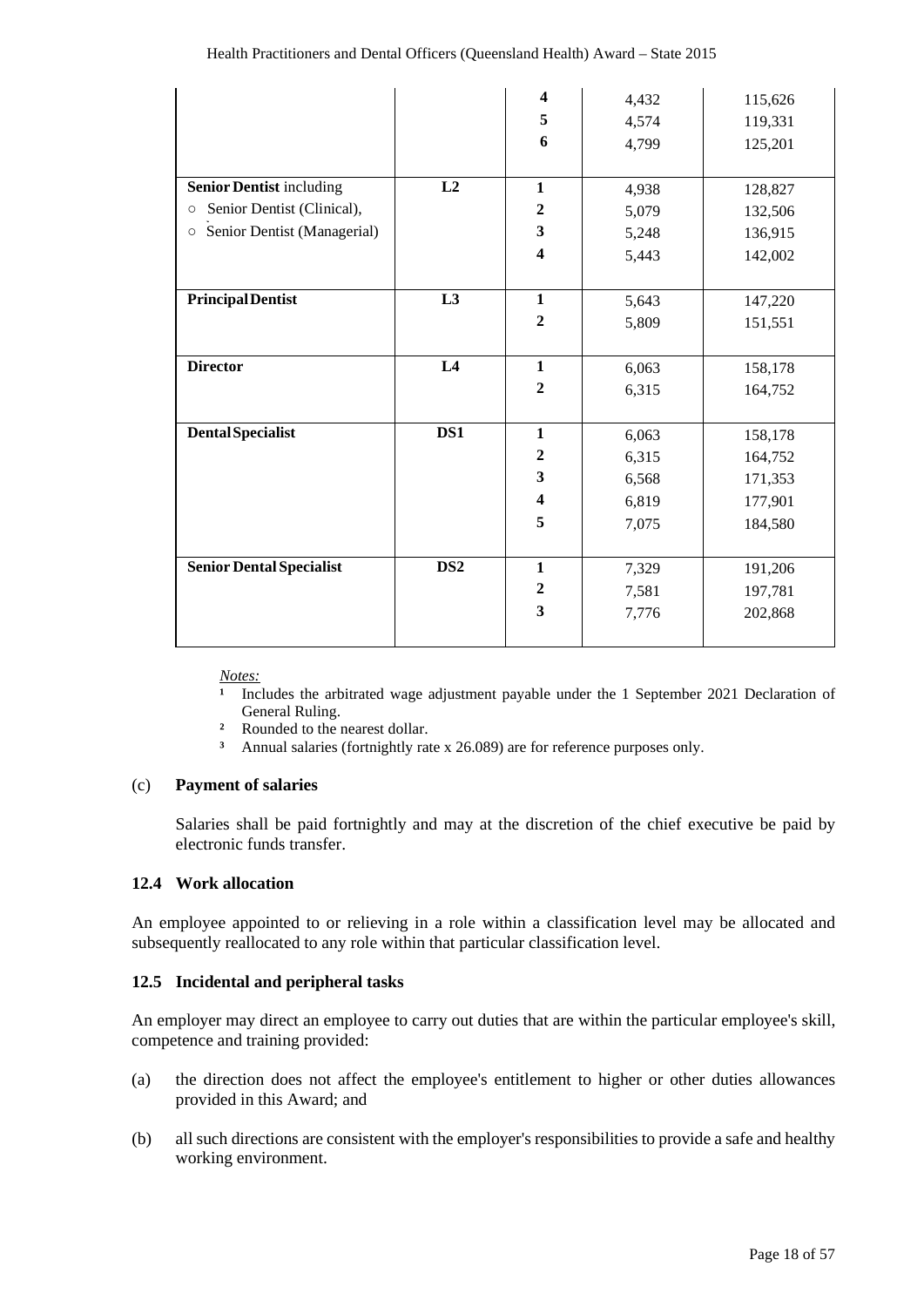#### **12.6 Appointment to classification levels - health practitioners**

- (a) Appointment to a classification level will be based on appointment on merit to advertised vacancies.
- (b) The following entry levels for health practitioner positions will apply as a minimum:
	- (i) an employee with a relevant qualification of diploma or equivalent (provided the employee is applying that qualification to a relevant position) will commence at level HP2.1;
	- (ii) an employee appointed to a position requiring a minimum three year tertiary qualification of a degree or equivalent will commence at level HP3.0;
	- (iii) an employee appointed to a position requiring a minimum four year tertiary qualification of a degree or equivalent will commence at level HP3.1; and
	- (iv) an employee appointed to a position requiring tertiary courses such as a two year masters' program for registration purposes or entry level into the discipline will commence at level HP3.1.
- (c) An employee appointed to the HP1 classification level must be paid at the HP1.4 classification level on reaching 21 years of age.
- (d) (i) All appointments to the HP8 classification level will be by advertisement and merit selection processes and the employer will determine the salary level for HP8 positions having regard for the context of the position and the responsibilities required.
	- (ii) Movements between all paypoints of the HP8 level are not incremental. However, the employer may, upon application, review an employee's paypoint to take into account changed circumstances, responsibilities and/or duties of the position.

*Note: Where a directive about recognition of previous service and employment covers an employee, the provisions of the directive apply to the employee to the extent it provides a more generous entitlement.*

#### **12.7 Movement between classification levels - general**

- (a) Movement between classification levels will be based on appointment on merit to advertised vacancies.
- (b) Subject to clause 12.2(d), an existing employee appointed to a position at a higher classification level within the same stream shall be appointed to paypoint 1 of the higher classification level.

#### **12.8 Movement between classification levels - health practitioner stream**

An employee who moves between classification levels HP2 and HP3 will be appointed to a paypoint in the HP3 classification level that is the next highest to that which the employee was paid under the HP2 classification level.

#### **12.9 Movement within classification levels - increments**

Movement within classification levels is based on meeting the following requirements:

(a) Except in the case of an employee who is paid the prescribed base salary on attaining the age of 21 years or in the case of a promotion, or transfer and promotion from one classification level to another, an increase is not to be made to the salary of any employee until: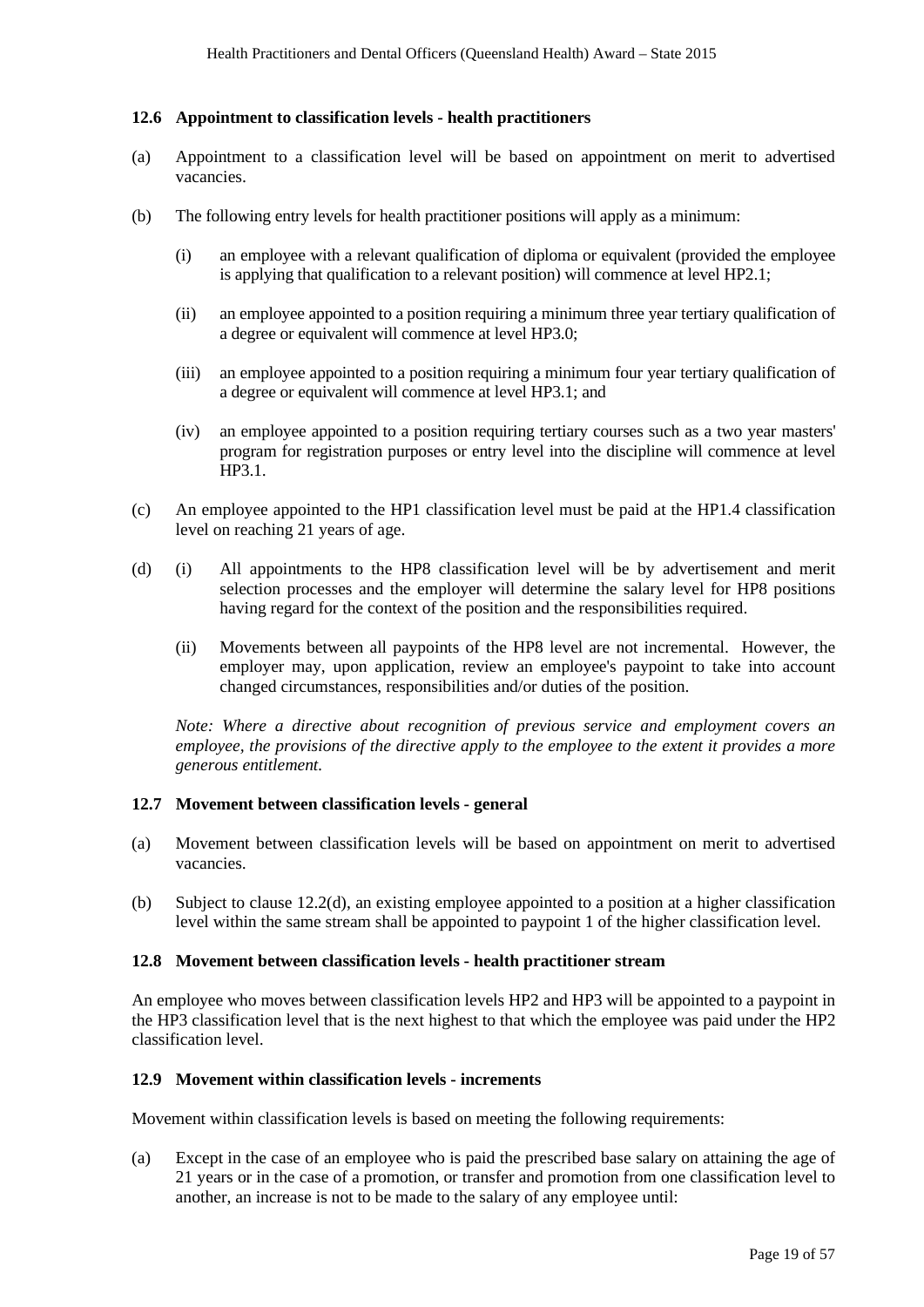- (i) in the case of a full-time or a part-time employee, the employee has received a salary at a particular classification and paypoint for a period of 12 months;
- (ii) in the case of a casual employee with 12 months' continuous service with the same employer:
	- (A) the employee has received a salary at a particular classification and paypoint for a period of at least 12 months; and
	- (B) the employee has worked 1,200 ordinary hours in such classification.

For the purpose of clause 12.9(a)(ii), **continuous service** for a casual employee is considered to be broken if more than 3 months, excluding any public holidays, has elapsed between the end of one employment contract and the start of the next employment contract.

- (b) Notwithstanding anything contained elsewhere in this Award, an employee is not entitled to move to the next salary increment level by virtue of the Award unless:
	- (i) in the case of employees in level HP1 of the health practitioner stream the conduct, diligence and efficiency of the employee has been certified by the employer to have been and to be satisfactory;
	- (ii) in the case of employees in all other classification levels, performance objectives have been achieved as certified by the employer.

*Note: Where a directive about transfer within and between classification levels and systems covers an employee, the provisions of the directive apply to the employee to the extent it provides a more generous entitlement.*

#### **12.10 Health practitioner stream - limitations on progression**

The HP2.8 and HP3.8 levels will only be available for certain levels for a transitional period. This means that:

- (a) only employees classified at TO3.1, TO3.2, TO3.3 or TO3.4 under the *District Health Services Employees' Award - State 2003* as at the date of certification of the *Health Practitioner (Queensland Health) Certified Agreement (No.1) 2007* (HPEB1) on 3 January 2008 will be eligible to increment into level HP2.8 from HP2.7 once the requirements in clause 12.9 are satisfied; and
- (b) only employees classified at PO3.1, PO3.2, PO3.3 or PO3.4 under the *District Health Services Employees' Award - State 2003* as at the date of certification of HPEB1 on 3 January 2008 will be eligible to increment into level HP3.8 from HP3.7 once the requirements in clause 12.9 are satisfied.

## **12.11 Performance of higher duties**

- (a) An employee directed to temporarily fill a position for more than three consecutive working days at a higher classification level within the same stream shall be paid extra remuneration at the first paypoint of the classification level of the position being temporarily filled.
- (b) (i) Where a relieving employee meets their performance objectives attached to the higher level, the employee is entitled to move to the next paypoint within the higher classification level until either the period of temporary relief ceases, when reversion to the employee's normal paypoint will occur, **or** another 12 months' performance appraisal and development cycle has been completed.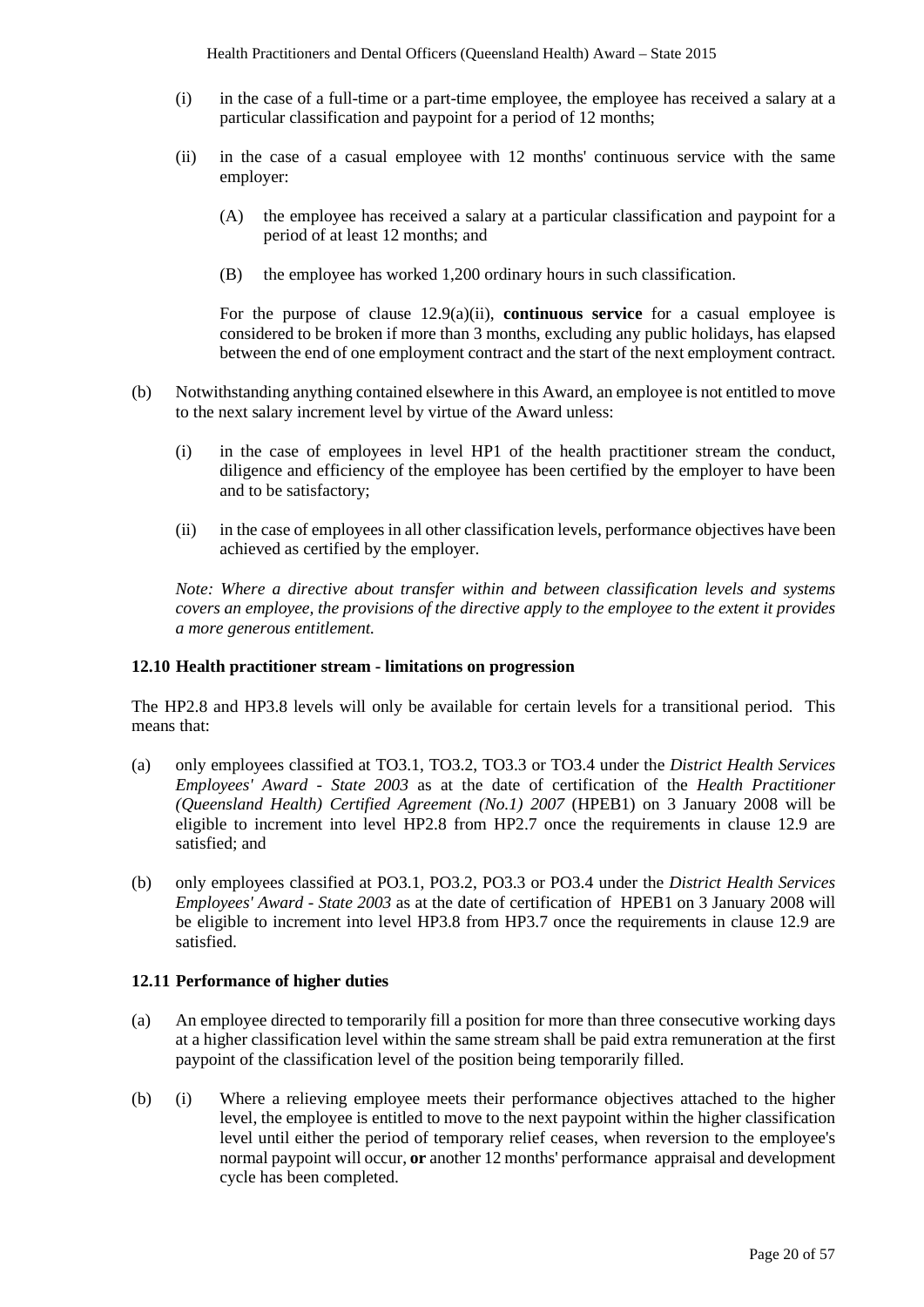(ii) In such case, the employee will be entitled to progress through the paypoints within the higher classification level.

#### **12.12 Salary sacrifice arrangements**

- (a) Eligible employees covered by this Award may participate in salary sacrifice arrangements as determined by the chief executive to the extent allowed by the relevant Commonwealth legislation.
- (b) The administrative processes to accommodate salary sacrifice arrangements shall be established by the chief executive and may be varied from time to time as required, for example to reflect changes in the relevant Commonwealth legislation or changes in procedures adopted by a particular salary packaging bureau service.
- (c) The following principles will apply where employees avail themselves of salary sacrifice arrangements:
	- (i) there will be no additional costs incurred by the employer, either directly or indirectly;
	- (ii) as part of the salary sacrifice arrangements, the costs for administering the package via a salary packaging bureau service, and including any applicable Fringe Benefits Tax (FBT), will be met without delay by the participating employee;
	- (iii) there will be no additional increase in superannuation costs or to FBT payments made by the employer that would not otherwise be payable had the employee not engaged in salary sacrifice arrangements;
	- (iv) the employee may cancel any salary sacrificing arrangements by giving one month's notice of cancellation to the employer, and similarly the employer will give the employee one month's notice of termination;
	- (v) employees should obtain independent financial advice prior to taking up salary sacrifice arrangements; and
	- (vi) there will be no significant additional administrative workload or other ongoing costs to the employer.
- (d) Where the employee has elected to sacrifice a portion of the payable salary:
	- (i) subject to Australian Tax Office requirements, the sacrificed portion will reduce the salary subject to appropriate tax withholding deductions by the amount sacrificed;
	- (ii) any allowance, penalty rate, overtime, weekly workers' compensation benefit, or other payment, to which an employee is entitled under an industrial instrument, Act or Statute which is expressed to be determined by reference to the employee's salary, will be calculated by reference to the gross salary which the employee would receive if not taking part in salary sacrifice arrangements;
	- (iii) salary sacrifice arrangements will be maintained during all periods of leave on full pay, including the maintenance of cash and non-cash benefits; and
	- (iv) the employee's salary for superannuation purposes and severance and termination payments will be the gross salary which the employee would receive if not taking part in salary sacrifice arrangements.
- (e) For the purposes of this clause **eligible employees** means full-time, part-time and long-term casual employees as defined in the Act.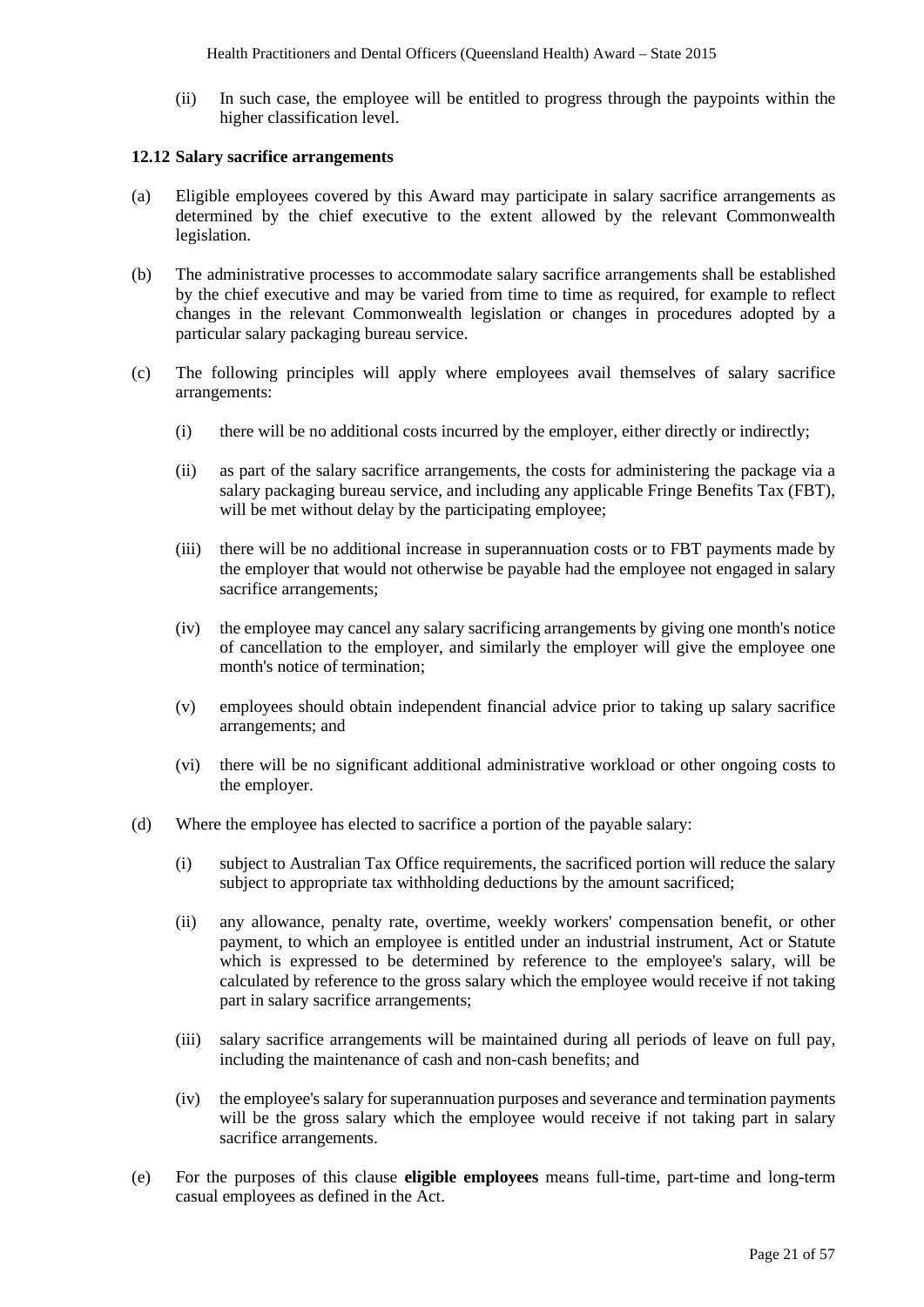#### **13. Allowances**

#### **13.1 Broken shift**

All employees engaged on shifts in which the ordinary hours of duty are subject to a break in continuity other than for the purposes of meal breaks and rest pauses shall be paid an additional \$4.94 per shift for each shift so worked.

#### **13.2 Motor vehicle allowance**

- (a) Where an employer requires an employee to use their own vehicle in or in connection with the performance of their duties, the employee shall be paid an allowance for each kilometre of authorised travel as follows:
	- (i) motor vehicle \$0.82 per kilometre; and
	- (ii) motorcycle \$0.28 per kilometre.
- (b) An employer may require an employee to record full details of all such official travel requirements in a log book.

*Note: Where a directive about motor vehicle allowances covers an employee, the provisions of the directive apply to the employee to the extent it provides a more generous entitlement.*

### **13.3 Overtime meal allowances and meal breaks**

- (a) An employee required to work overtime for more than one hour before the ordinary starting time or more than one hour after ordinary ceasing time shall be provided with an adequate meal at the employer's expense or paid a meal allowance of \$14.10 in lieu of the provision of such meal.
- (b) Additionally, the employee must be allowed 30 minutes at the ordinary mealtime for such meal where work is performed after 1800.
- (c) Where the employer requires the employee to continue working for a further four hours of continuous overtime work in a situation mentioned in clause 13.3(a), the employee will be entitled to a 30 minute meal break and either provided with an adequate meal at the employer's expense or paid an additional meal allowance of \$14.10.
- (d) An employee required to work overtime on an accrued day off or a rostered day off is entitled to \$14.10 meal allowance after each period of 4 hours' continuous overtime, in addition to any payment for overtime to which the employee is entitled, unless a meal of reasonable quality and quantity is provided by the employer.

#### **13.4 Radiation therapy development allowance**

- (a) Radiation therapists (including professional development year radiation therapists) shall receive a radiation therapy development allowance of \$8,503 per annum;
- (b) this allowance shall be paid on a fortnightly basis; and
- (c) *pro rata* payments shall be made to part-time employees.

#### **13.5 Adjustment of monetary allowances**

(a) Other than the expense related allowances at clauses 13.2 (motor vehicle allowance) and 13.3 (overtime meal allowance), respectively, all other monetary allowances specified in clause 13 shall be automatically adjusted from the same date and in the same manner as such monetary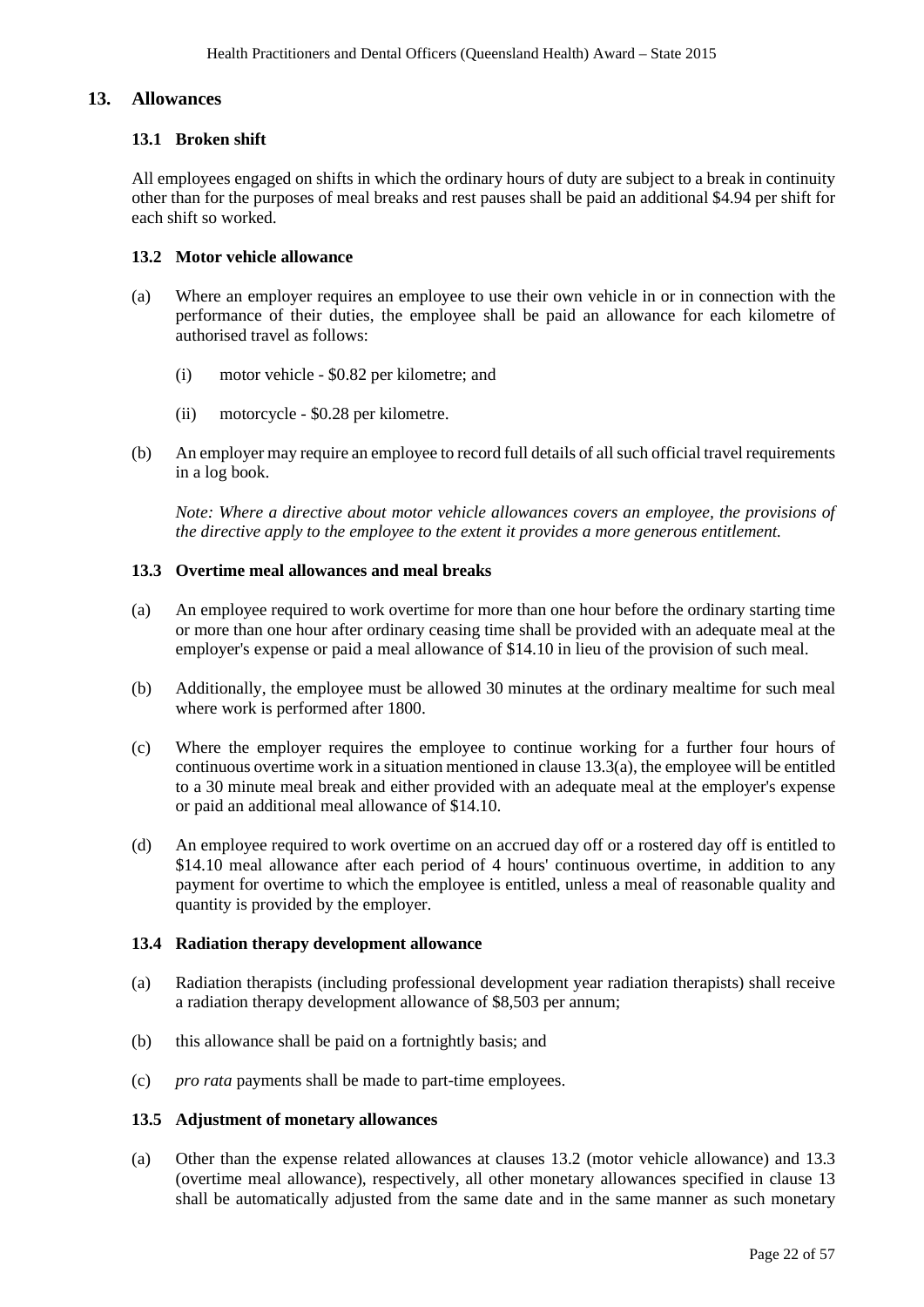allowances are adjusted in any State Wage Case decision or other decision of the Commission adjusting minimum wage rates in this Award.

- (b) At the time of any adjustment to the wage rates in this Award the expense related allowances at clauses 13.2 (motor vehicle allowance), 13.3 (overtime meal allowance) and 29(b) and 29(c)(ii) (uniforms), respectively, shall be automatically adjusted by the relevant adjustment factor. The relevant adjustment factor for this purpose is the percentage movement in the applicable index figure most recently published by the Australian Bureau of Statistics since the allowance was last adjusted.
- (c) The applicable index figure is the index figure published by the Australian Bureau of Statistics for the Eight Capitals Consumer Price Index, as follows:

| Allowance                                                         | <b>Eight Capitals Consumer Price Index</b><br>(ABS Cat No. 6401.0 - Table 7) |
|-------------------------------------------------------------------|------------------------------------------------------------------------------|
| Motor vehicle allowance<br>(last adjusted 1 September 2021)       | Private motoring sub-group                                                   |
| Overtime meal allowance<br>(last adjusted 1 September 2021)       | Take-away and fast foods sub-group                                           |
| Uniform and laundry allowance<br>(last adjusted 1 September 2014) | Clothing and footwear group                                                  |

#### **14. Superannuation**

- (a) Subject to Commonwealth legislation and clause 14(b), the employer must comply with superannuation arrangements prescribed in the *Superannuation (State Public Sector) Act 1990* (and associated Deed, Notice and Regulation).
- (b) Where Commonwealth legislation provides for choice of fund rights to an employee subject to this Award, and that employee fails to elect which superannuation fund to which employer contributions are directed, the employer will direct contributions to the appropriate fund prescribed in the abovementioned Queensland legislation.

## **PART 5 - Hours of Work and Related Matters**

#### **15. Hours of duty**

## **15.1 Ordinary hours of duty**

- (a) Subject to clause 15.1(d) the ordinary hours of duty for all employees covered by this Award shall be an average of 38 hours per week, with a maximum of 8 hours on any one day.
- (b) The ordinary hours of duty of employees are to be worked on one of the following bases:
	- (i) 38 hours within a work cycle not exceeding 7 consecutive days; or
	- (ii) 76 hours within a work cycle not exceeding 14 consecutive days; or
	- (iii) 114 hours within a work cycle not exceeding 21 consecutive days; or
	- (iv) 152 hours within a work cycle not exceeding 28 consecutive days.
- (c) Employees must be allowed a break of not less than 10 hours between the termination of one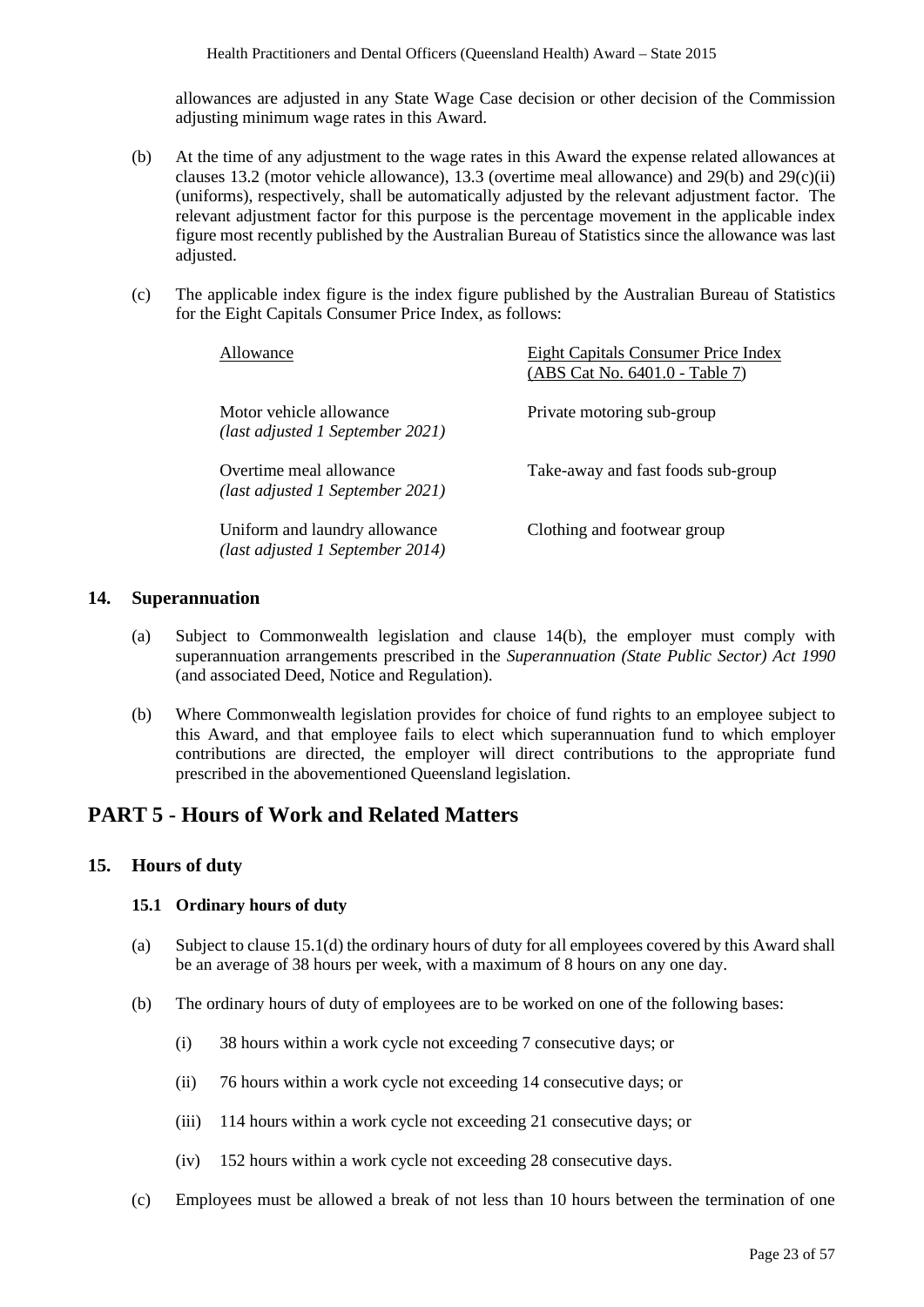shift and the commencement of another shift, except that 8 hours applies instead of the 10 hours in any of the following circumstances:

- (i) for the purposes of changing shift rosters by shift workers who rotate from one shift to another; or
- (ii) in any other case agreed upon between the employer and the employee concerned.
- (d) Notwithstanding the working hours arrangements recorded in clause 15.1(a), an employer and an employee or group of employees may agree that the ordinary hours of work are to exceed 8 hours on any day, thus enabling more than one accrued day off to be taken off during a particular work cycle. However, the ordinary hours of work shall not exceed 10 hours on any one day.
- (e) Different methods of working a 38 hour week may apply to individual employees, groups or sections of employees in each location concerned.
- (f) The method of working the 38 hour week may be altered, from time to time, upon giving 7 days' notice or such shorter period as may be mutually agreed upon following negotiations between the employer and employees concerned, utilising the consultation process in clause 6.2.
- (g) (i) Where the arrangement of ordinary hours of work provides for an accrued day off, the employer and an individual employee and/or the majority of employees concerned may agree to accrue up to a maximum of five accrued days off. Consent to accrue days off shall not be unreasonably withheld by either party.
	- (ii) Where such agreement has been reached, the accrued days off shall be taken within 12 calendar months of the date on which the first day off was accrued.
	- (iii) Where, as at the date of termination of service, an employee has accumulated time towards an accrued day or days off in accordance with clause 15.1, such employee shall be paid for the time so accrued at the employee's ordinary rate of pay.
- (h) Rostered days off where work is performed on other than a Monday to Friday basis
	- (i) Unless prescribed elsewhere in this Award, all employees shall be entitled to not less than two consecutive rostered days off duty each week.
	- (ii) In lieu of two rostered days off in each week, an employee may be allowed in each fortnightly period either one rostered day off in one week and three consecutive rostered days off in the other week, four consecutive rostered days off or two groups of two consecutive rostered days off.
	- (iii) Two consecutive rostered days off, one at the end of one week and one at the beginning of the following week may be counted as meeting the requirements of clause 15.1(h)(i).

For the purpose of Clause 15.1(h), **day** means a period from midnight on one day until midnight on the following day.

#### **15.2 Shift work arrangements**

(a) Shift work may be introduced to meet operational requirements. Such shift work shall be worked in accordance with a roster mutually agreed between the employer and the union, in consultation with the employees directly affected. Any discussions concerning the introduction of shift work or roster variations shall be conducted in accordance with the provisions of clause 6.2 of this Award.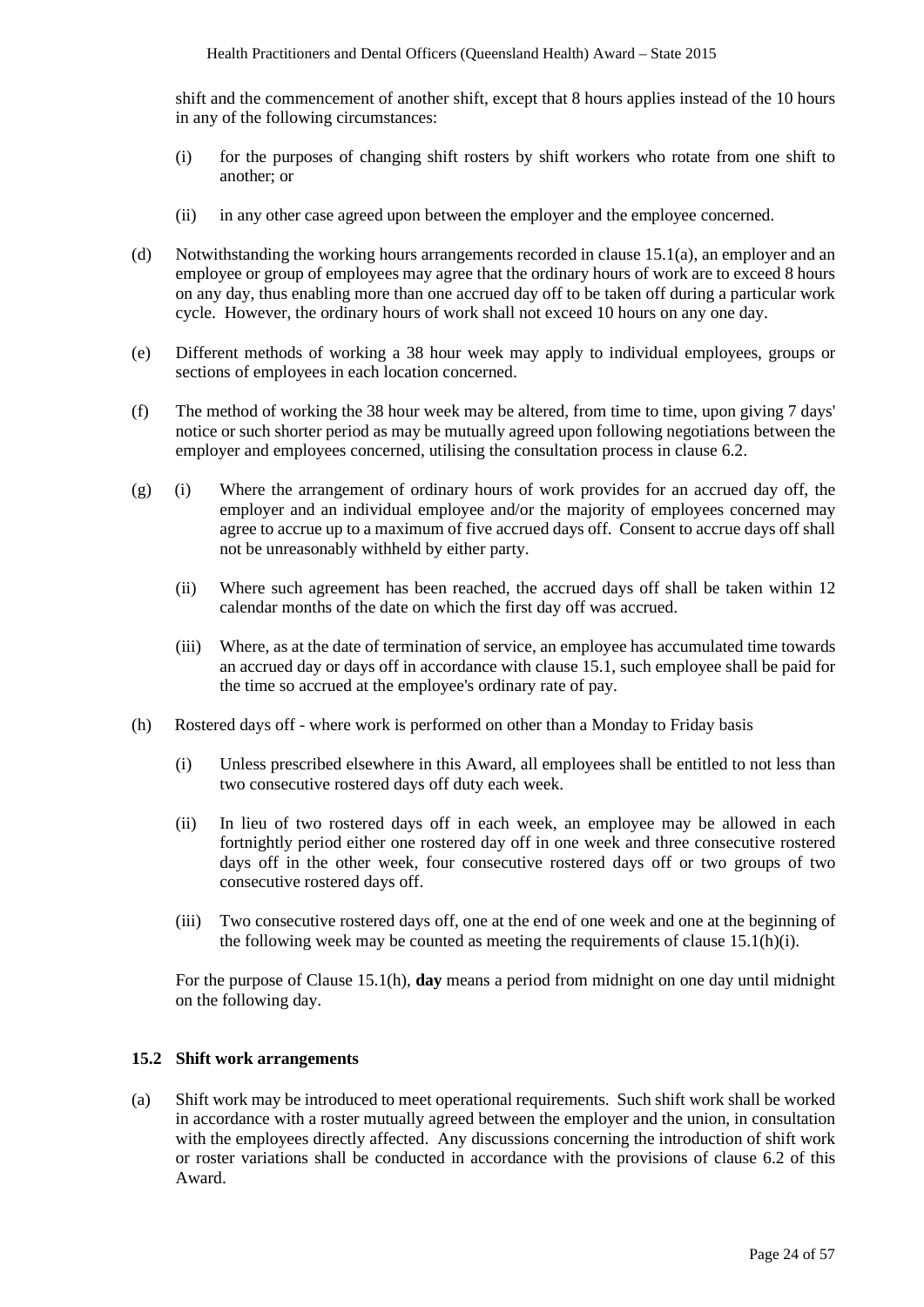- (b) A roster setting out the employee's days of duty and starting and finishing times on such days shall either be displayed in a convenient place or made available electronically to employees at least one calendar week in advance of the roster cycle, provided that notification by 1300 on Monday will be sufficient notification for the week commencing the following Monday.
- (c) A shift worker shall not perform more than two consecutive shifts (e.g. day shift/afternoon shift; afternoon shift/night shift).
- (d) Changes within a roster shall be by agreement between the employer and the employee concerned but, failing agreement, 24 hours' notice of any change in the roster must be given by the employer or double time is to be paid for the employee's next shift.

#### **15.3 Spread of ordinary hours of duty - day workers**

- (a) Subject to clauses 15.1 and 15.3(b), the spread of ordinary hours of duty for day workers shall be 0600 to 1800 Monday to Friday.
- (b) By agreement between the employer and the majority of the employees concerned, the ordinary hours prescribed by clause 15.1(a) may be worked over any 10 days in any 14 day work cycle.
- (c) The ordinary starting and finishing times of various groups of employees or individual employees may be staggered provided there is agreement between the employer and the majority of employees concerned.
- (d) Employees' starting and finishing times may be altered to suit operational requirements, geographic, safety, climatic or traffic conditions by the employer after consultation with the employees concerned. Any such altered starting and finishing time will not invoke any penalty payment that would not be payable if the Award spread of hours were observed.
- (e) Employees are required to observe the nominated starting and finishing times for the work day including designated breaks to maximise available working time. Preparation for starting and finishing work including personal clean-up will be in the employee's time.

#### **15.4 Payment for working ordinary hours - day workers**

- (a) All ordinary hours of duty performed by a day worker within the ordinary spread of hours prescribed in clause 15.3 shall be paid for as follows:
	- (i) Monday to Friday ordinary time;
	- (ii) between 0000 and 2400 on a Saturday time and one-half;
	- (iii) between 0000 and 2400 on a Sunday double time; and
	- (iv) between 0000 and 2400 on a public holiday at the rate prescribed in clause 23.
- (b) Where an employee working day work is required to commence their ordinary hours of duty prior to 0600 or finish their ordinary hours of duty subsequent to 1800, that employee shall be paid for the time so worked prior to 0600 or after 1800, respectively, at one and one-half times the ordinary rate for the first three hours and double the ordinary rate thereafter.

## **15.5 Payment for working ordinary hours - shift workers**

- (a) Subject to clause 15.6 a full-time shift worker who works an afternoon shift or night shift Monday to Friday, inclusive, other than on a public holiday, is to be paid, in addition to their ordinary salary, an allowance of 15% for all ordinary time worked on such shift.
- (b) A part-time shift worker working less than 7.6 hours on an afternoon shift finishing at or after 2030 on Monday to Friday, inclusive, other than on a public holiday, is to be paid in addition to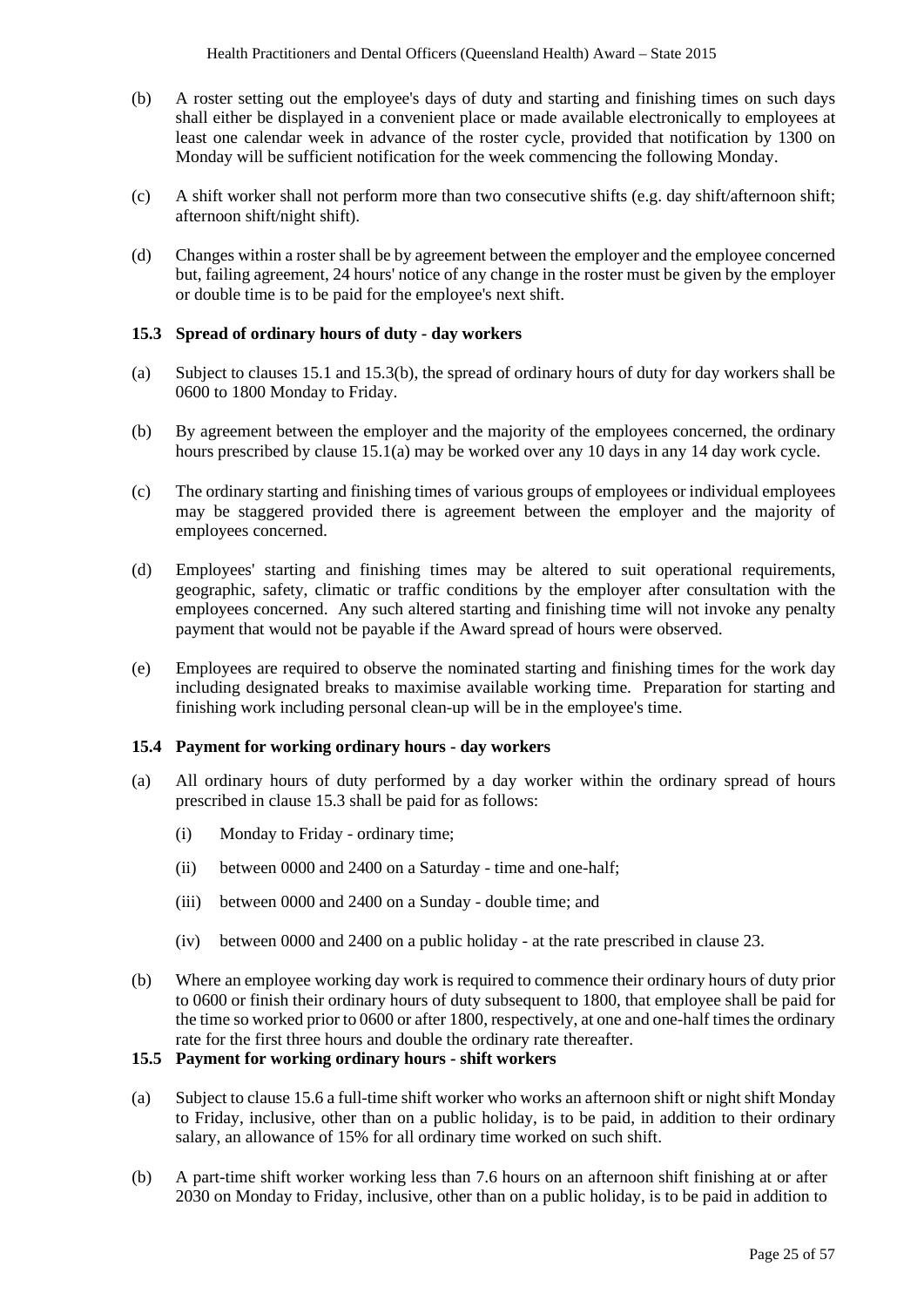their ordinary salary, an allowance of 15% for all ordinary time worked on such shifts.

- (c) A part-time shift worker working less than 7.6 hours on an afternoon shift finishing before 2030 on Monday to Friday, inclusive, other than on a public holiday where the time worked after 1800 was at least 50% of the shift, is to be paid in addition to their ordinary salary, an allowance of 15% for all ordinary time worked on such shifts.
- (d) Where an employee working day shift is required to commence ordinary duty prior to 0600, such time worked prior to 0600 will attract an additional 15% allowance.
- (e) Subject to clause 15.6 all ordinary hours of duty worked by a shift worker on a weekend or a public holiday will be paid for as follows:
	- (i) between 0000 and 2400 on a Saturday time and one-half;
	- (ii) between 0000 and 2400 on a Sunday double time;
	- (iii) between 0000 and 2400 on a public holiday at the rate prescribed in clause 23.

#### **15.6 Majority of shift**

The payments prescribed in clause 15.5 shall be calculated on a majority of shift basis. This means, for example:

- (a) if the majority of the ordinary hours of a shift which commenced on a Friday are worked on a Saturday, the whole of the shift is to be treated as having been worked on a Saturday; and
- (b) if the majority of the ordinary hours of a shift which commenced on a Saturday are worked on a Sunday, the whole of the shift is to be treated as having been worked on a Sunday; and
- (c) if the majority of the ordinary hours of a shift which commenced on a Sunday are worked on a Monday, the whole of the shift is to be treated as having been worked on a Monday.

### **16. Meal breaks**

#### **16.1 Meal breaks - day workers**

- (a) All day workers shall be allowed not less than 30 minutes for an unpaid meal break between the third and sixth hours of duty.
- (b) Where a day worker is directed to work during an unpaid meal break, and where the meal break is unable to be rescheduled within the span of hours, the employee concerned must be paid for the time so worked at the prescribed overtime rate with a minimum payment as for one-half hour worked.

#### **16.2 Meal breaks - shift workers**

- (a) All shift workers shall be allowed not less than 30 minutes for a meal break between the third and the sixth hours of duty.
- (b) The hours of duty of continuous shift workers is inclusive of a meal break with such break to be taken as a crib break so as not to interfere with operational requirements.
- (c) The hours of duty of non-continuous shift workers are either inclusive or exclusive of a meal break subject to operational requirements. In cases where the hours of duty of a particular shift is inclusive of a meal break then such break will be taken as a crib break so as not to interfere with operational requirements.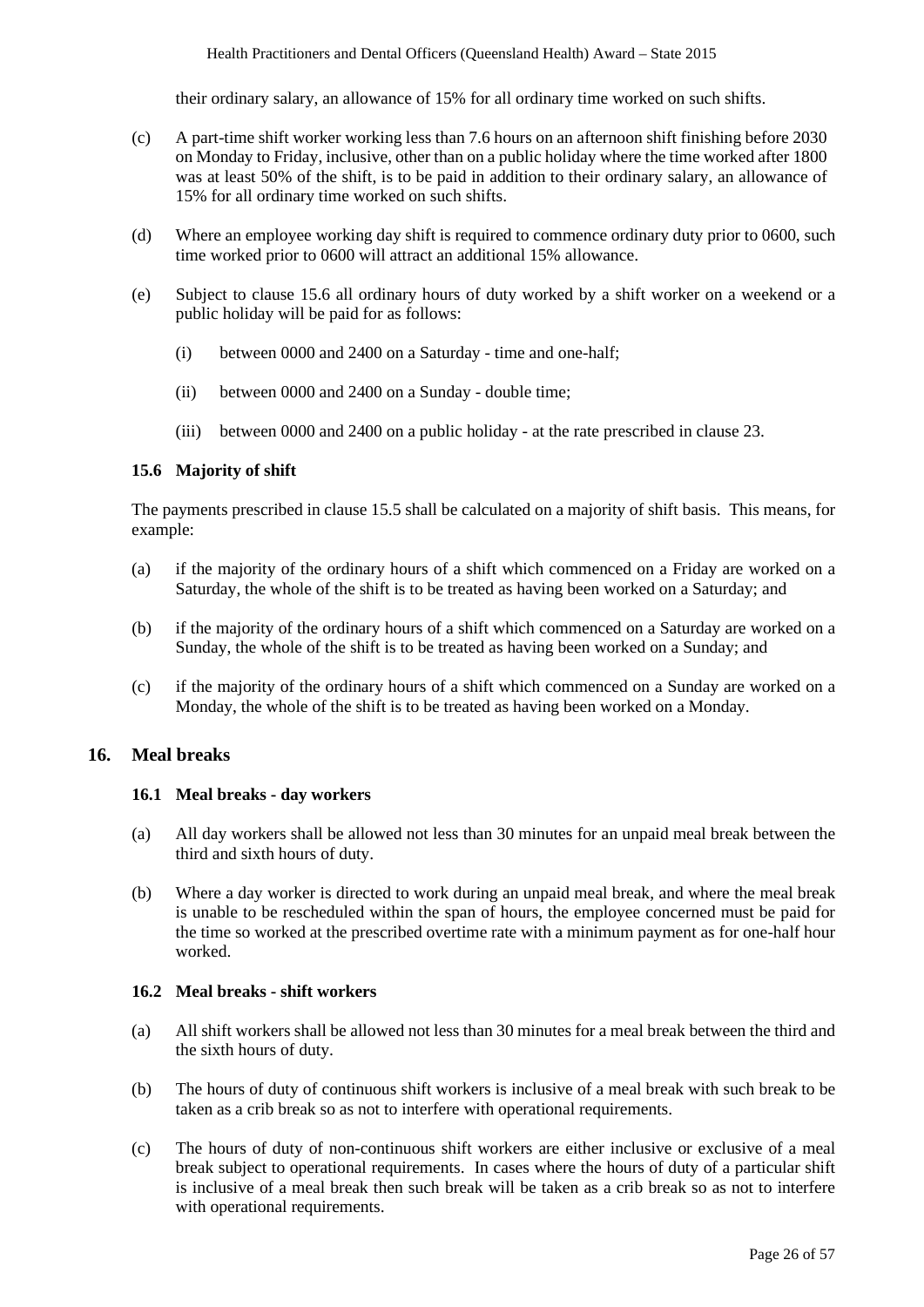(d) Where a shift worker is directed to work during an unpaid meal break, and where the meal break is unable to be rescheduled within the span of hours, the employee concerned must be paid for the time so worked at the prescribed overtime rate with a minimum payment as for one-half hour worked.

#### **16.3 Meal breaks on overtime**

All employees covered by this Award who work overtime are entitled to meal breaks and, where relevant, meal allowances as prescribed in clause 13.3.

#### **17. Rest pauses**

- (a) All employees are entitled to a paid rest pause of 10 minutes duration in the employer's time in the first and second half of the working day, subject to the following:
	- (i) a total of 10 minutes for an employee who works 6 ordinary hours or less in any day; or
	- (ii) a total of 20 minutes for an employee who works for more than 6 ordinary hours in any day.
- (b) All rest pauses shall be taken at such times as will not interfere with the continuity of work where such continuity is necessary.

#### **18. Overtime**

#### **18.1 Overtime - general**

- (a) Employees shall work reasonable overtime whenever necessary in the opinion of the employer, but 24 hours' notice shall be given, where practicable, to an employee required to work overtime.
- (b) Overtime is to be calculated to the nearest quarter of an hour.

#### **18.2 Payment for overtime - day workers**

- (a) Overtime, that is authorised time worked outside the ordinary starting and ceasing times or in excess of the ordinary hours of duty on a Monday to Friday, inclusive, shall be paid for at the rate of time and one-half for the first 3 hours and double time thereafter.
- (b) All authorised overtime worked by an employee on a Saturday shall be paid at the rate of time and one-half for the first 3 hours and double time thereafter with a minimum payment as for 2 hours' work.
- (c) All authorised overtime worked by an employee on a Sunday shall be paid at the rate of double time with a minimum payment as for 2 hours' work except where Sunday is the first or third rostered day off in any work cycle.
- (d) All authorised overtime worked by an employee on their accrued day off or first or third rostered day off in any work cycle shall be paid at the rate of time and one-half for the first 3 hours and double time thereafter with a minimum payment as for 2 hours' work.
- (e) All authorised overtime worked by an employee on their second or fourth rostered day off in any work cycle shall be paid at the rate of double time with a minimum payment as for 2 hours' work.
- (f) The minimum payments provided in clauses 18.2(b), (c), (d) and (e) shall not apply where such overtime is performed immediately preceding or following ordinary hours.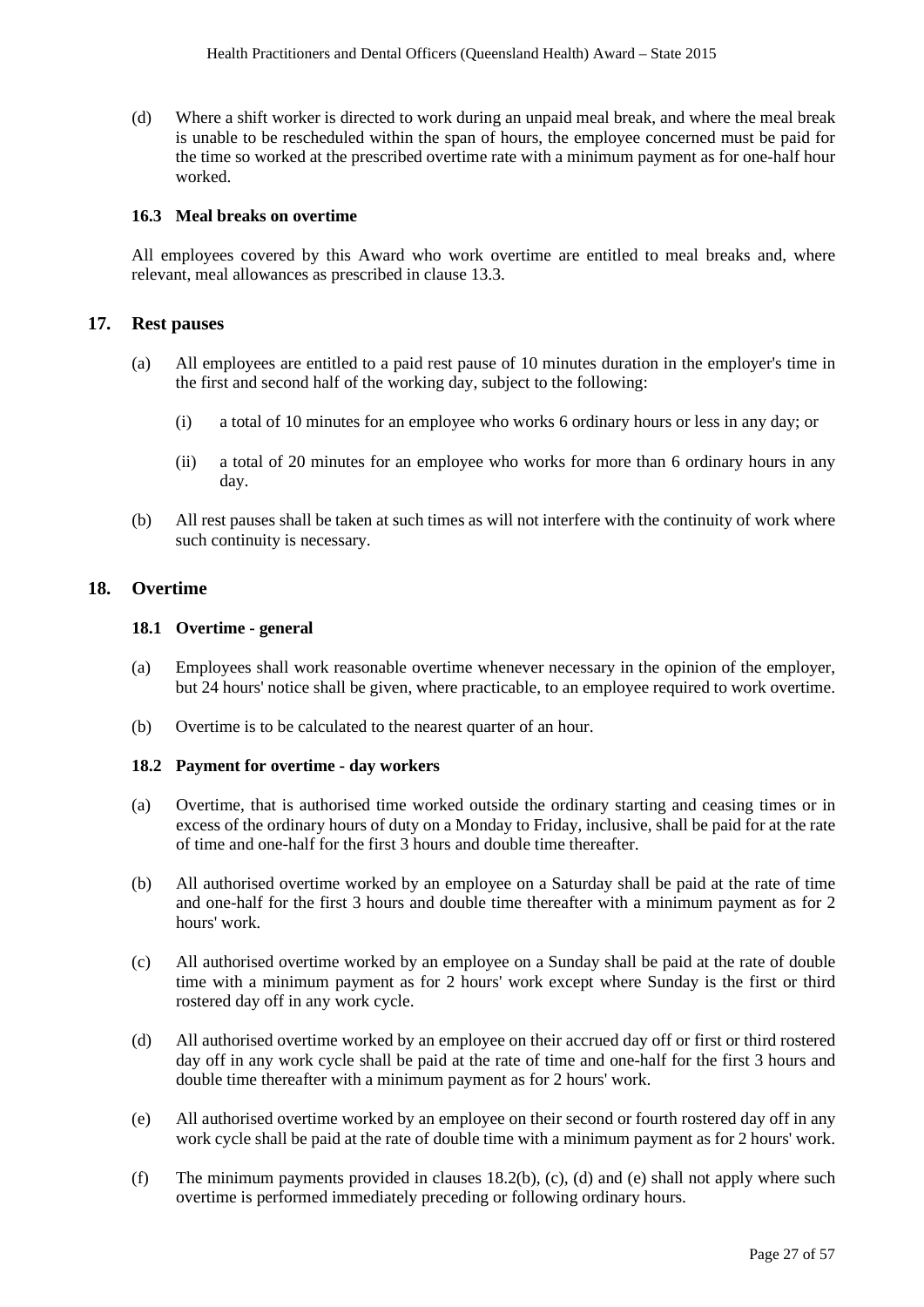#### **18.3 Payment for overtime - shift workers**

- (a) Subject to clause 18.3(b), a shift worker is to be paid for all overtime at the rate of double time.
- (b) All authorised overtime worked by a shift worker on a public holiday shall be paid for at the rate prescribed in clause 23(i), with a minimum payment as for 4 hours' work.
- (c) All authorised overtime worked by an employee on a Saturday, Sunday, rostered day off or an accrued day off shall be paid at the rate of double time with a minimum payment as for 2 hours' work.
- (d) The minimum payments provided in clauses 18.3(b) and (c) shall not apply where such overtime is performed immediately preceding or following ordinary hours.

#### **18.4 Time off in lieu (TOIL)**

- (a) In lieu of the provisions of clauses 18.2 and 18.3, an employee, other than a continuous shift worker, who performs overtime work may, at the employee's option, be granted time off in lieu of payment for such overtime at a mutually convenient time on a time for time basis.
- (b) Overtime taken on a time in lieu basis will be taken in periods mutually agreed between the employer and the employee.
- (c) An employee who works overtime on recall on a public holiday and who is granted equivalent time off in lieu is to be paid at half the ordinary rate for the time so worked with a minimum payment as for 4 hours' work.

#### **18.5 On call - additional payments**

- (a) Subject to clause 18.6, an employee who is instructed to be on call outside ordinary or rostered working hours (other than those employees on emergency clinical on call) shall receive, in addition to their ordinary rate of pay, an allowance based upon the hourly rate of the classification of HP3.7 in accordance with the following scale:
	- (i) where an employee is on call throughout the whole of a rostered day off, an accrued day off or a public holiday: a payment equivalent to 95% of the prescribed hourly rate for one hour, in respect of each such instance;
	- (ii) where an employee is on call during the whole night only of a rostered day off, an accrued day off or public holiday: a payment equivalent to 60% of the prescribed hourly rate for one hour per night; and
	- (iii) where an employee is on call other than as prescribed in clauses  $18.5(a)(i)$  or (ii): a payment equivalent to 47.5% of the prescribed hourly rate for one hour, in respect of each such instance.
- (b) For the purpose of calculating the hourly rate, the divisor will be based upon a 38 hour week and calculated to the nearest \$0.05.
- (c) For the purpose of clause 18.5(a)(ii), a **night** is deemed to consist of those hours falling between 1800 and 0600 or mainly between such hours.

#### **18.6 Emergency clinical on call allowance**

(a) The provisions within this clause only apply to employees who are required to be on emergency clinical on call for essential direct emergency clinical interventions where patient health will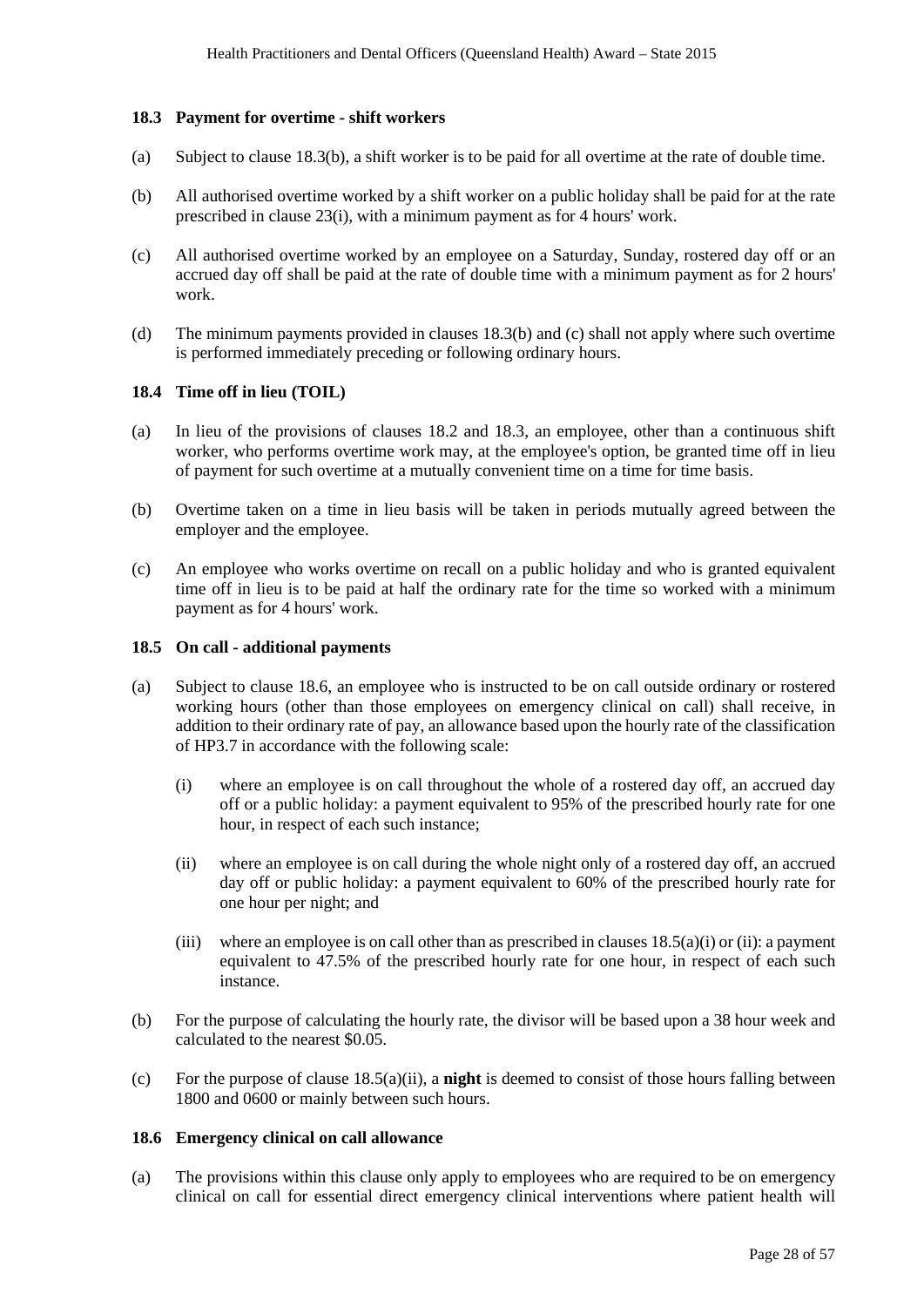likely be compromised without the timely intervention of the health practitioner. Eligible employees shall receive the emergency clinical on call allowance prescribed in clause 18.6 of this Award instead of the standard on call allowance prescribed in clause 18.5.

- (b) The emergency clinical on call allowance shall be an amount of 7% of the HP3.7 ordinary hourly rate per hour that the employee is required for clinical on call.
- (c) For the purpose of calculating the hourly rate, the divisor will be based upon a 38 hour week and calculated to the nearest \$0.05.
- (d) For the purposes of this clause, **emergency clinical on call** means on call arrangements where:
	- (i) either:
		- (A) the service is required for essential direct emergency clinical interventions where patient health will likely be compromised without the timely intervention of the health practitioner and the service operates 24 hours, seven days a week either on a staffed basis or an on call basis; or
		- (B) where local district health service management has decided that the on call service for that profession, discipline or service is required for essential direct emergency clinical interventions where patient health will likely be compromised without the timely intervention of the health practitioner; and
	- (ii) after being contacted, the employee will generally be available for presentation at the health facility within approximately 30 minutes assuming that there are good traffic conditions.

#### **18.7 Restrictions regarding on call arrangements**

Where practicable the employer shall not require an employee to be continuously available on call for a period in excess of 6 weeks.

#### **18.8 Recall to duty - from on call**

- (a) **Monday to Friday** an employee who has been instructed to be on call and who is recalled to perform duty shall be paid for the time worked at the overtime rate prescribed in clauses 18.2(a) or 18.3(a), such time shall be calculated as from home and return with a minimum payment as for 2 hours' work.
- (b) **Saturday or a Sunday** an employee who has been instructed to be on call and who is recalled to perform duty on a Saturday or a Sunday is to be paid for such overtime at the appropriate overtime rate prescribed in clauses 18.2 or 18.3 with a minimum payment as for 2 hours' work inclusive of travelling time from home and return **or**, at the employee's option, be granted time off in lieu at a mutually convenient time equivalent to the number of hours worked.
- (c) **Public holiday** an employee who has been instructed to be on call and who is recalled to perform duty on a public holiday is to be paid for such overtime at the appropriate overtime rate prescribed in clause 23(i) with a minimum payment as for 4 hours' work for the day, inclusive of travelling time from home and return **or**, at the employee's option, be granted time off in lieu at a mutually convenient time equivalent to the number of hours worked. An employee who is granted equivalent time off in lieu shall also be paid at half the ordinary rate for the time so worked with a minimum payment as for 4 hours' work.
- (d) An employee who has been instructed to be on call and who is required to perform duties without the need to leave the employee's place of residence and/or without the need to return to the facility shall be reimbursed for a minimum of one hour's work for each time the employee performs such duties. If the employee is required to again perform duties within that one hour period, no further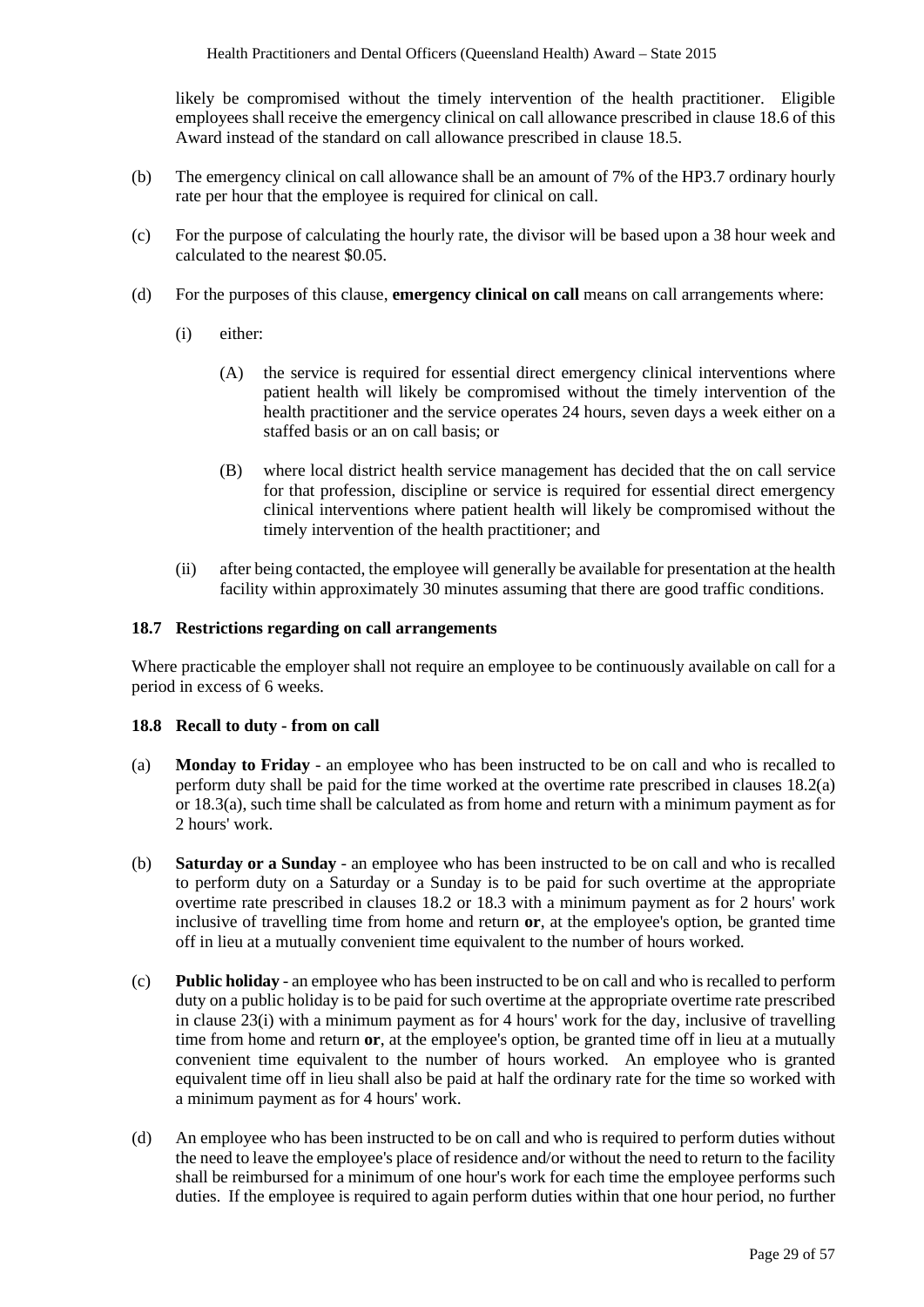minimum payment shall apply. The employee will be responsible for the recording of the nature and times of contact for subsequent verification by the employer.

(e) Any overtime payable in accordance with clause 18.8 shall be in addition to the on call allowance prescribed in clause 18.5(a).

#### **18.9 Recall to duty - other than from on call**

- (a) An employee (other than an employee on call) having been recalled to perform duty shall be paid for the time worked with a minimum payment as for 2 hours for each call out at the prescribed overtime rate, provided that such minimum payment shall not apply where the overtime is performed immediately preceding and/or is continuous with ordinary hours of duty.
- (b) Should the employee be called out again within that 2 hour period no further minimum payment shall apply to that work which shall be separately paid for at the applicable overtime rate.
- (c) Time worked in clause 18.9 is to be calculated from the time of commencement until the cessation of duty at the employee's normal place of work or other designated place.

#### **18.10 Transport costs on recall**

Where an employee is recalled to perform work during an off duty period the employee shall be provided with transport to and from the employee's home or be refunded the cost of such transport.

#### **18.11 Fatigue leave/rest period after overtime**

- (a) An employee who works so much overtime between the termination of ordinary work on one day and the commencement of ordinary work on the next day so that 10 consecutive hours off duty has not occurred shall be released after completion of such overtime until they have had 10 consecutive hours off duty without loss of pay for ordinary working time occurring during such absence.
- (b) If, on the instructions of the employer, an employee resumes or continues ordinary work without having had 10 consecutive hours off duty the employee shall be paid double rates until they are released from duty and shall then be entitled to be absent until they have had 10 consecutive hours off duty without loss of pay for ordinary working time occurring during such absence.
- (c) The provisions of clause 18.11 shall apply as if 8 hours were substituted for 10 hours when overtime is worked:
	- (i) for the purposes of changing shift rosters by shift workers who rotate from one shift to another; or
	- (ii) in any other case agreed upon between the employer and the employee concerned.
- (d) Clause 18.11 does not apply to employees who work 2 hours or less when recalled to duty (see clauses 18.8 and 18.9) on one or more recalls.

## **PART 6 - Leave of Absence and Public Holidays**

## **19. Annual leave**

Annual leave is provided for in Division 5 of the QES. Clauses 19.1 to 19.4 supplement the QES.

#### **19.1 Payment for annual leave**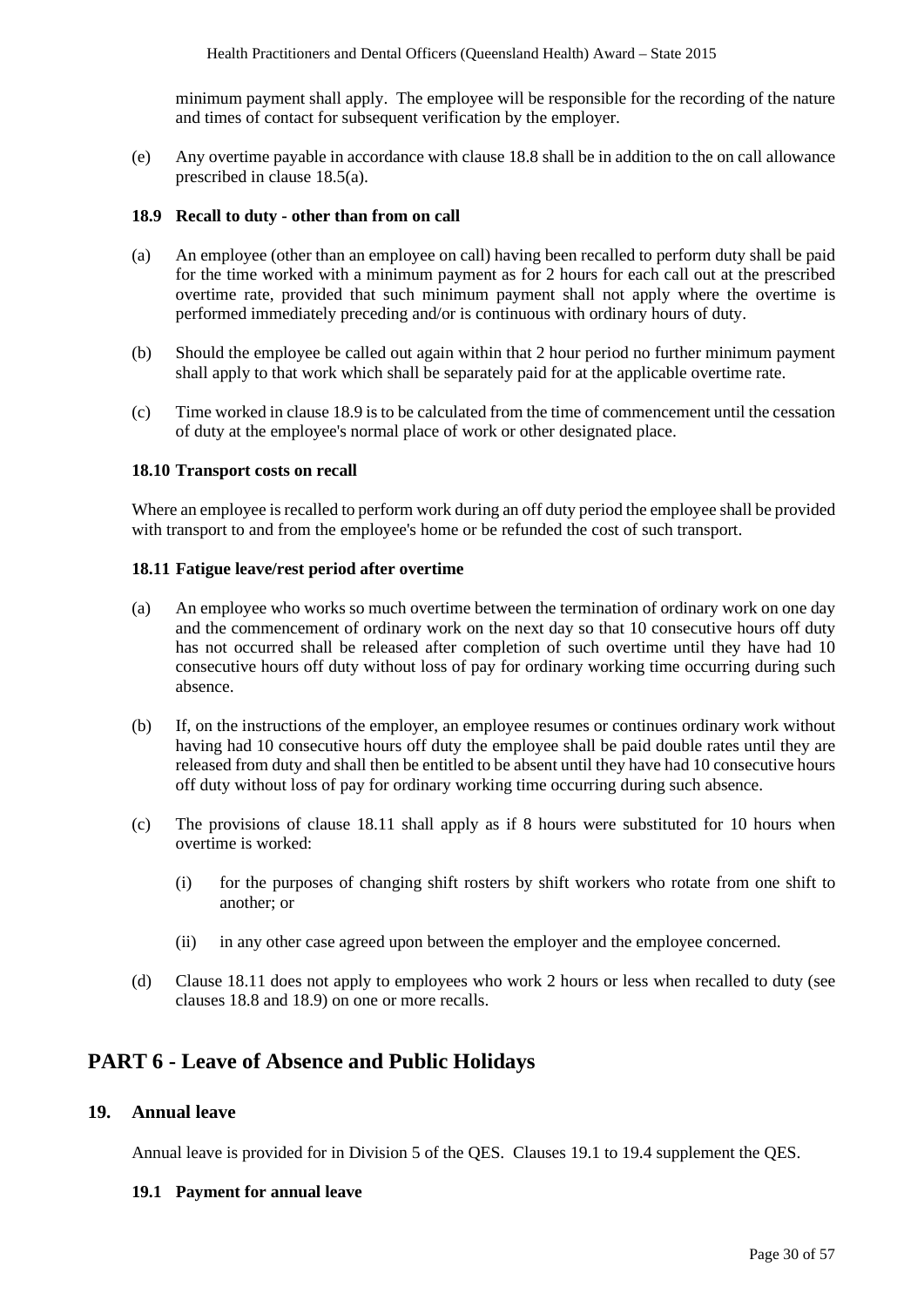- (a) An employee (other than a shift worker) proceeding on annual leave is entitled to receive the following payments:
	- (i) an amount equal to the wage rate being paid to the employee immediately before the employee takes the leave for the period of such leave; and
	- (ii) a further amount equal to 17.5% of the amount referred to in clause 19.1(a)(i).
- (b) A non-continuous shift worker proceeding on annual leave is entitled to receive the following payment:
	- (i) an amount equal to the wage rate being paid to the employee immediately before the employee takes the leave for the period of such leave calculated according to the employee's roster or projected roster including any shift, weekend or public holiday penalties; or
	- (ii) an amount equal to the wage rate being paid to the employee immediately before the employee takes the leave for the period of such leave, excluding any shift, weekend or public holiday penalties plus a further 17.5% of this amount,

whichever is the higher.

- (c) A continuous shift worker proceeding on annual leave is entitled to receive the following payments:
	- (i) an amount equal to the wage rate being paid to the employee immediately before the employee takes the leave for the period of such leave, excluding any shift, weekend or public holiday penalties; and
	- (ii) a further amount equal to 27.5% of the amount referred to in clause 19.1(c)(i).

#### **19.2 Additional leave**

- (a) By mutual agreement between the employer and the majority of employees concerned, employees engaged in the same work unit within a facility may (subject to clause 19.2(b)) receive an additional one week's leave in lieu of the extra payment as prescribed in clauses  $15.4(a)(iv)$  and 15.5(e)(iii) for work performed upon public holidays.
- (b) The granting of the additional week's leave as prescribed in clause 19.2(a) is dependent upon the individual employees having completed a full year of employment and having actually worked ordinary rostered hours on public holidays.
- (c) (i) The payment of projected roster penalties in accordance with clause 19.1 or the payment of the applicable percentages referred to in clause 19.1 are not payable on the additional week's leave referred to in clause 19.2(a).
	- (ii) Consequently, payment of annual leave loading is to be made on the basis of 4/5ths of the total projected roster penalties or 4/5ths of the relevant percentage referred to in clause 19.1 or, in the case of continuous shift workers, 5/6ths of the total projected roster penalties or 5/6ths of the percentages referred to in clause 19.1 and should be calculated by an averaging method.

#### **19.3 Christmas/New Year closure**

(a) Where their work area is compulsorily closed over the Christmas/New Year period all affected employees shall have their annual leave entitlement debited (other than a concessional day/s) by the number of ordinary working days, or hours in the case of part-time employees, they would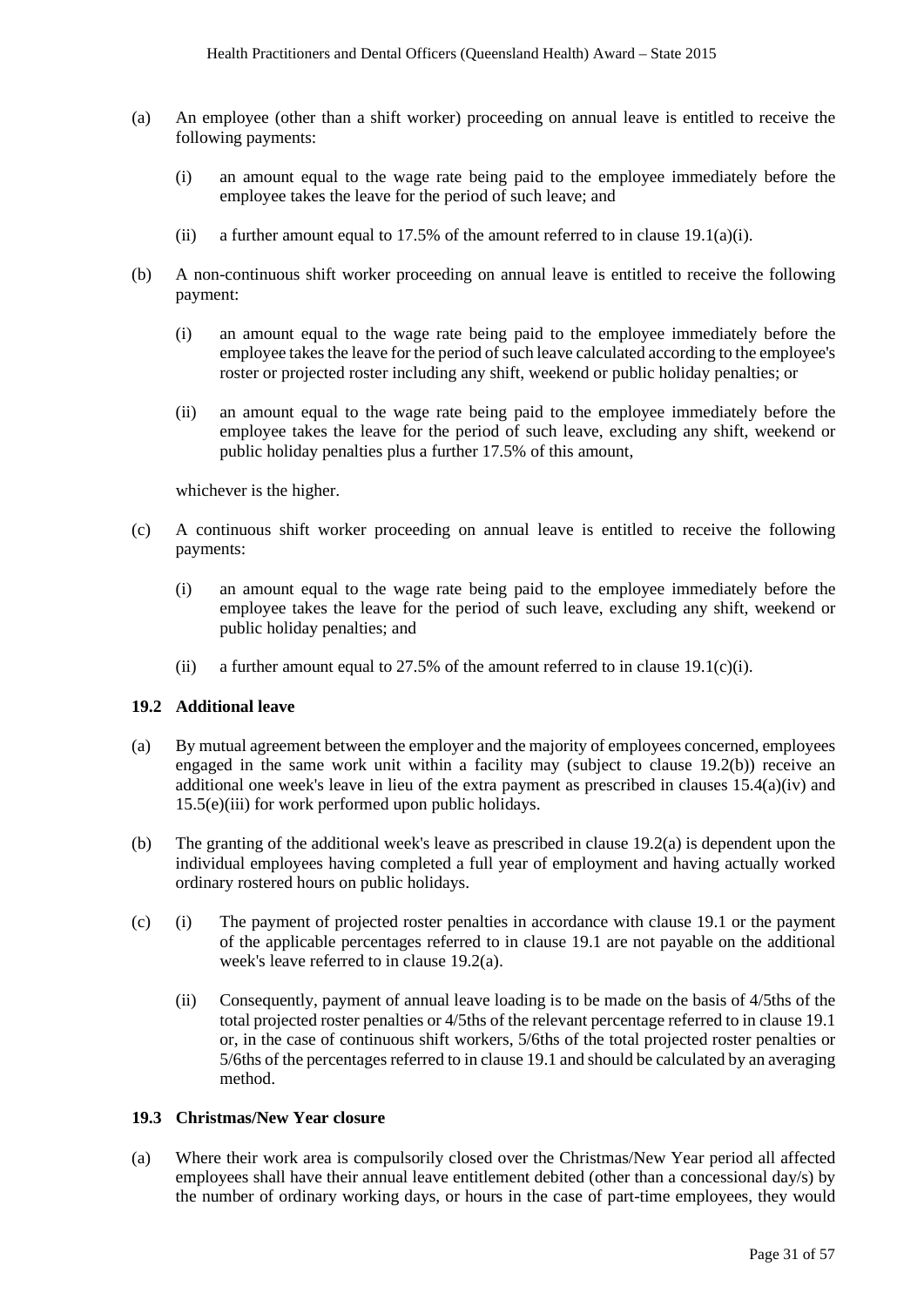ordinarily have worked between Christmas Day and New Year's Day, inclusive.

- (b) For the purposes of clause 19.3(a), **concessional day** means any day upon which an employee is permitted to be absent on full pay without debit to any leave account as a result of a compulsory closure of Government establishments over the Christmas/New Year period or such closure or restricted staffing as the employer determines.
- (c) Notwithstanding the provisions of clause 19.2(a), an employer and an employee may agree that an employee may access any accrued days off or TOIL during a compulsory Christmas closure period instead of having their annual leave entitlement debited.

#### **19.4 Accumulation of leave**

Annual leave may accrue from year to year to a maximum of the equivalent of two years' entitlement.

#### **20. Personal leave**

- (a) Personal leave is provided for in Division 6 of the QES and covers:
	- (i) sick leave;
	- (ii) carer's leave;
	- (iii) bereavement leave; and
	- (iv) cultural leave.
- (b) In addition to the provisions of Subdivision 2 of Division 6 of the QES an employee is entitled to use any sick leave to which they have an entitlement for carer's leave purposes.
- (c) An employee may also elect, with the consent of the employer, to take annual leave for carer's leave purposes.
- (d) An application for sick leave of more than 3 days is to be supported by a medical certificate or any other evidence that is acceptable to the employer.

*Note: Where a directive about sick leave or bereavement leave covers an employee, the provisions of the relevant directive apply to the employee to the extent it provides a more generous entitlement.* 

#### **21. Parental leave**

- (a) Parental leave is provided for in Division 8 of the QES and covers:
	- (i) birth-related leave for an employee who is pregnant or whose spouse gives birth;
	- (ii) adoption leave; and
	- (iii) surrogacy leave.
- (b) Notwithstanding the provisions of Subdivision 2 of Division 8 of the QES, all full-time and part-time employees are entitled to parental leave upon commencement of employment.
- (c) (i) An employee who is pregnant, whether or not she has given her employer written notice of the date/s on which she proposes to start and/or end maternity leave, must: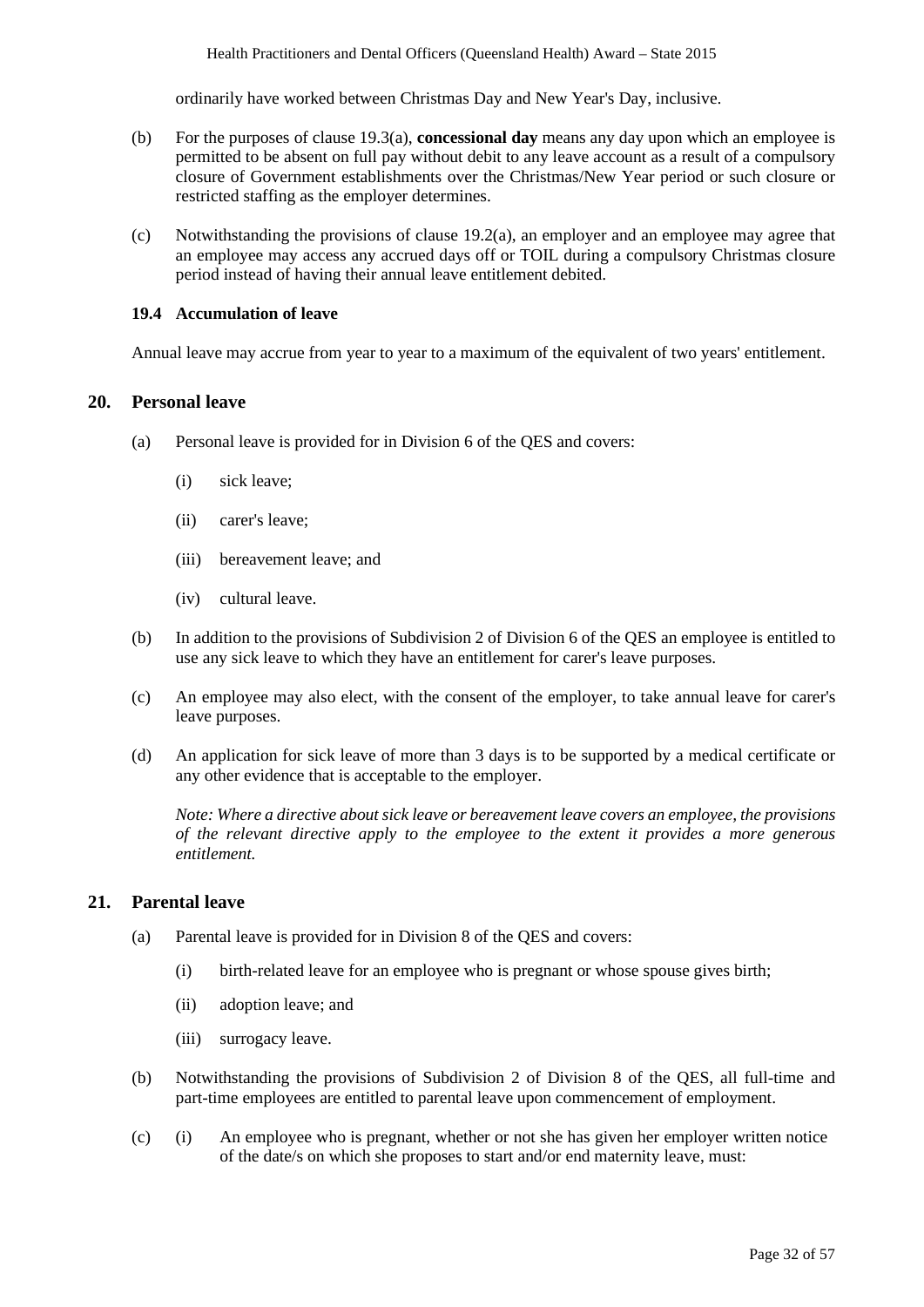- (A) commence maternity leave at least 6 weeks prior to the expected date of birth of her child; and
- (B) remain on maternity leave until at least 6 weeks after the birth of the child.
- (ii) An employer may at the request of the employee and on receipt of a certificate from a medical practitioner certifying that in the opinion of the medical practitioner:
	- (A) the employee is fit for duty until a specified date reduce the period mentioned in clause  $21(c)(i)(A)$ ; or
	- (B) the employee is fit to resume duty reduce the period mentioned in clause  $21(c)(i)(B)$ .
- (iii) If the employer makes a decision under clause  $21(c)(ii)(A)$  to reduce the period, the approval is of effect until:
	- (A) the day specified in the medical certificate; or
	- (B) the day 14 days after the day the employer revokes the decision by giving written notice to the employee; or
	- (C) the employee commences maternity leave; or
	- (D) the day of the employee's confinement,

whichever happens first.

- (d) An employee who is pregnant, during the term of her pregnancy until 6 weeks before the expected date of birth of her child or lesser period as approved by the employer, may request to work parttime or other flexible work arrangements.
- (e) An employee who has taken leave to attend compulsory interviews or examinations as part of an adoption process or who has taken leave to attend compulsory interviews or court hearings associated with a surrogacy arrangement may request that such leave be taken as paid annual leave.
- (f) In addition to the provisions of Subdivision 6 of Division 8 of the QES an employee who has returned to work on a part-time basis may seek to return to the position they held prior to commencing parental leave.
- (g) If the position mentioned in clause 21(f) no longer exists but there are other positions available that the employee is qualified for and is capable of performing, the employee is entitled to be employed in a position that is, as nearly as possible, comparable in status and remuneration to that of the employee's former position.
- (h) The employer must make a position to which the employee is entitled available to the employee.
- (i) (i) An employee who is the parent of a child may apply, at any time, to their employer to work on a part-time basis in order to be the child's primary caregiver when not at work.
	- (ii) The requirements concerning the manner in which the employee may make an application to work part-time under clause  $21(i)(i)$  are the same as those contained in the QES with respect to applications to return to work on a part-time basis for an employee on parental leave (i.e. s 75).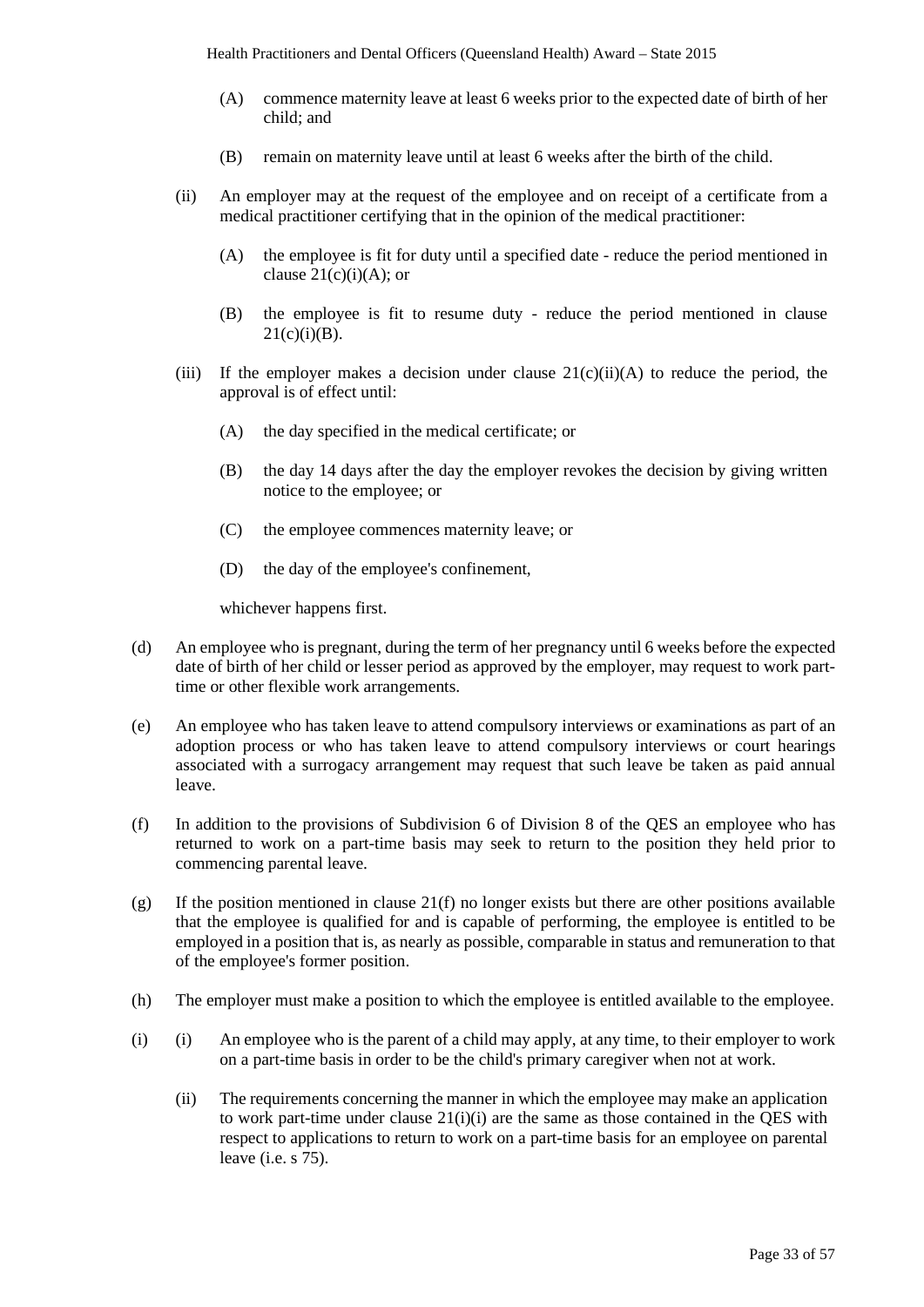- (iii) The period in relation to which an application under clause 21(i) may be made cannot extend beyond the day the child is required to be enrolled for compulsory schooling under the *Education (General Provisions) Act 2006*.
- (iv) The requirements concerning the manner by which the employer is to assess any application by an employee to work part-time are the same as those contained in the QES with respect to assessing applications to return to work on a part-time basis for an employee on parental leave (i.e. s 76).

*Note: Where a directive about paid parental leave covers an employee, the provisions of the directive apply to the employee to the extent it provides a more generous entitlement.*

### **22. Long service leave**

- (a) Long service leave, including for casual employees, is provided for in Division 9 of the QES. Clause 22(b) supplements the QES.
- (b) In lieu of the provisions of sections 95(2)(a) and (b) of the Act, all employees who complete 10 years' continuous service are entitled to long service leave at the rate of 1.3 weeks on full pay for each year of continuous service and a proportionate amount for an incomplete year of service.
- (c) Employees who have completed 7 years' continuous service are entitled to take long service leave on full pay or half pay.
- (d) Employees are entitled to a cash equivalent of long service leave in the following circumstances:

| <b>Specific circumstances</b>                  | Minimum period of<br>continuous service |
|------------------------------------------------|-----------------------------------------|
| Retrenchment                                   |                                         |
| Ill health retirement                          |                                         |
| Retirement if 55 years or older                |                                         |
| Death                                          |                                         |
| Termination except where termination is due to |                                         |
| dismissal or career advancement                |                                         |
| All other circumstances                        |                                         |

*Note: Where a directive about long service leave covers an employee, the provisions of the directive apply to the employee to the extent it provides a more generous entitlement.* 

## **23. Public holidays**

Public holidays are provided for in Division 10 of the QES. Clauses 23(a) to 23(m) supplement the QES provisions.

- (a) All work done on a public holiday by an employee who is not in receipt of the additional week's leave in accordance the clause 19.2(a) shall be paid for at the rate of double time and one-half with a minimum of 4 hours.
- (b) Except for the public holidays prescribed at clauses  $23(c)$ , (d), (e) and (f) all work done on a public holiday by an employee who is in receipt of the additional week's leave in accordance with clause 19.2(a) shall be paid at the rate of time and one-half with a minimum of 4 hours.
- (c) Easter Saturday: All work done by an employee on Easter Saturday (the day after Good Friday) shall be paid for at the rate of double time and one-half with a minimum of 4 hours.
- (d) Easter Sunday: All work done by an employee on Easter Sunday (the Sunday after Good Friday) shall be paid for at the rate of double time and one-half with a minimum of 4 hours.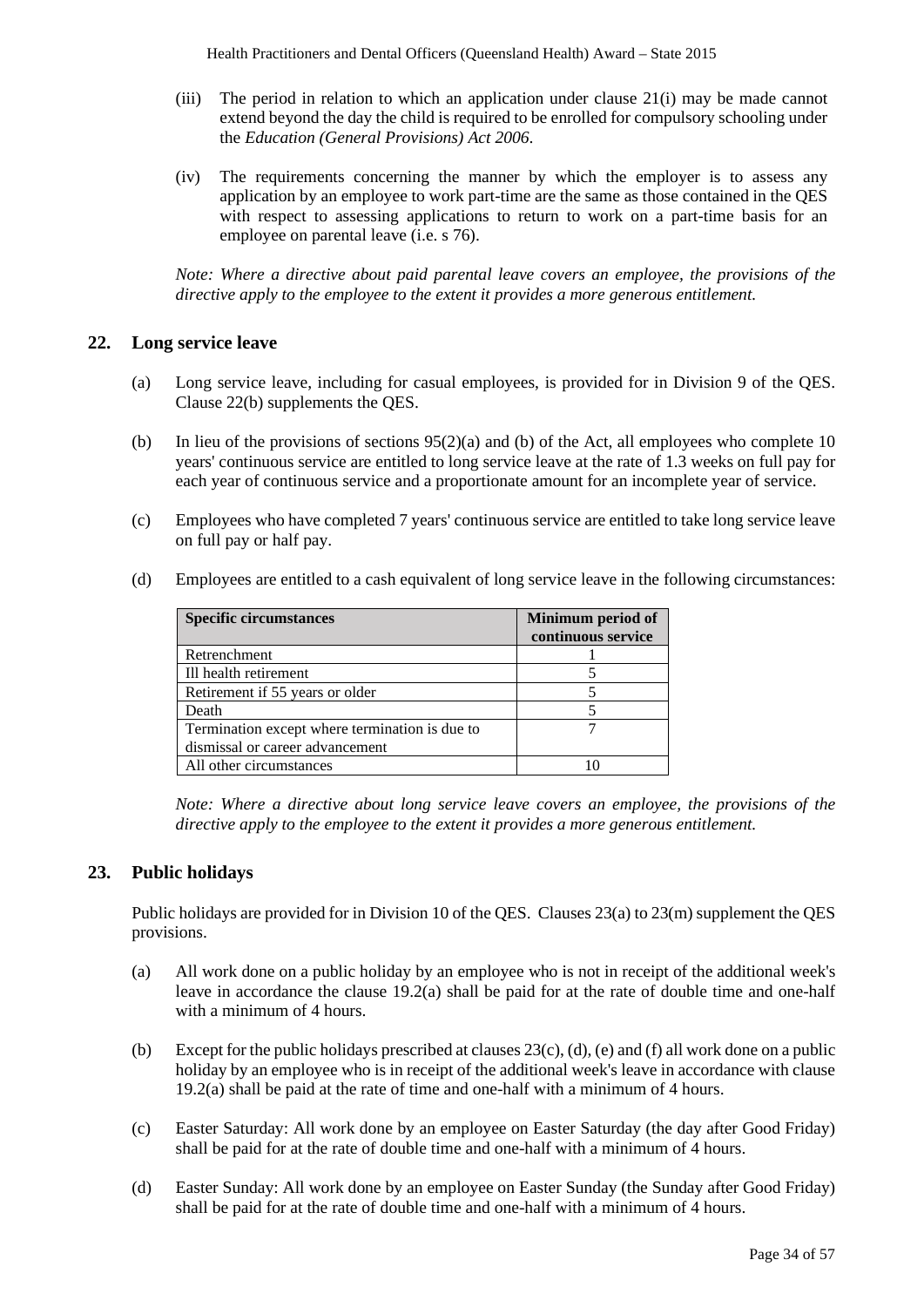- (e) Labour Day: All employees are entitled to be paid a full day's wage for Labour Day irrespective of the fact that no work may be performed on such day. If an employee works on Labour Day they shall be paid a full day's wage for that day and, in addition, a payment for the time actually worked at one and one-half times the ordinary time rate of pay with a minimum payment as for 4 hours' work.
- (f) Show Day: All work done by an employee on show day shall be paid for at the rate of double time and one-half with a minimum payment as for 4 hours' work.
- (g) Subject to clause 23(i) where an employee who is not in receipt of the additional week's leave as prescribed in clause 19.2(a) (other than a casual employee) is rostered off on a public holiday, such employee shall be paid an additional day's wage, or be granted a day's holiday in lieu at a time to be mutually arranged between the employer and the employee concerned, or an extra day will be added to annual leave, for each such day on which such employee is rostered off.
- (h) Subject to clause 23(i) where an employee who is in receipt of the additional week's leave as prescribed in clause 19.2(a) (other than a casual employee) is rostered off on Easter Saturday, Easter Sunday, Show Day or Labour Day, such employee shall be paid an additional day's wage, or be granted a day's holiday in lieu at a time to be mutually arranged between the employer and the employee concerned, or an extra day will be added to annual leave, for each such day on which such employee is rostered off.
- (i) In respect to Easter Saturday and Easter Sunday, clauses 23 (g) and (h) do not apply to an employee who is not ordinarily required to work on a Saturday or Sunday respectively.
- (j) All time worked on a public holiday outside an employee's ordinary starting or ceasing time on such day must be paid at double the rate prescribed by this Award for such time when worked outside the ordinary starting and finishing times on an ordinary day.
- (k) Casual employees required to work on public holidays shall be paid at the rate of double time and one-half for all time worked with a minimum payment as for 4 hours' work.
- (l) The minimum payments provided in clause 23 shall not apply where the work performed on the public holiday is immediately preceding or following ordinary hours.
- (m) All ordinary hours of duty worked in any one shift on a public holiday shall be calculated and paid for on a majority of shift basis as prescribed in clause 15.6.

## **24. Jury service**

Jury service is provided for in Division 12 of the QES.

## **PART 7 - Transfers, Travelling and Board and Lodging**

#### **25. Transfer and appointment expenses**

- (a) Eligible employees when appointed or when transferred (other than at their own request) from one centre to another may be paid for expenses incurred, including:
	- (i) the conveyancing of self, family and effects to the centre to which the employee is appointed or transferred;
	- (ii) board and lodging; and
	- (iii) other items of expenditure related to taking up duty.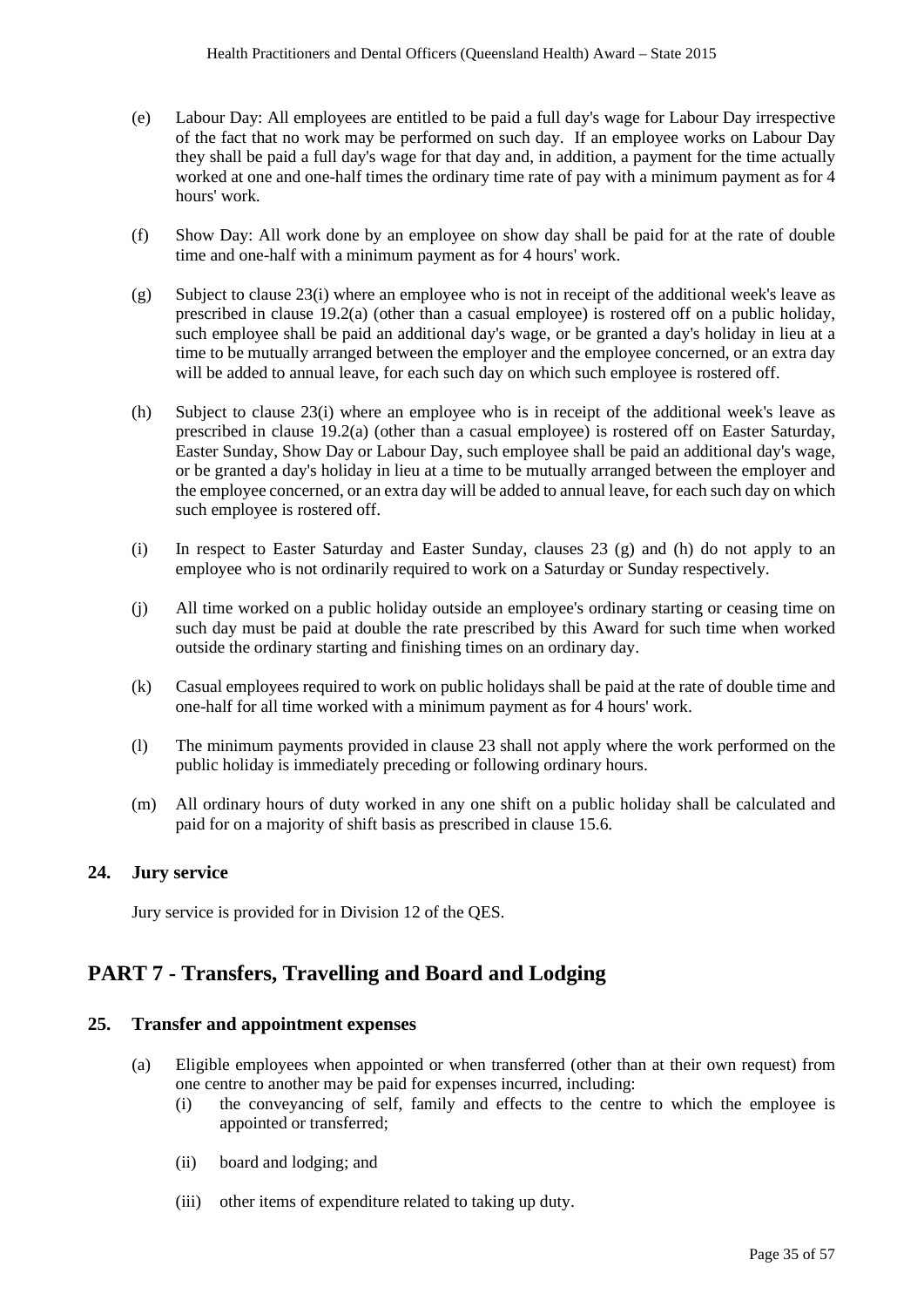(b) Nothing in clause 25(a) is to be taken to prevent an employer from exercising their discretion to pay all or part of the expenses of an employee who is transferred from one centre to another centre at their own request.

*Note: Where a directive about transfer and appointment expenses covers an employee, the provisions of the directive apply to the employee to the extent it provides a more generous entitlement.* 

## **26. Travelling and relieving expenses**

An employee who is required to:

- (a) travel on official duty; or
- (b) take up duty away from the employee's usual place of work to relieve another employee; or
- (c) perform special duty,

is to be reimbursed actual and reasonable expenses for accommodation, meals and incidental expenses necessarily incurred by the employee.

*Note: Where a directive about travelling and relieving expenses covers an employee, the provisions of the relevant directive apply to the employer to the extent it provides a more generous entitlement.* 

### **27. Board and lodging**

- (a) Where board and lodging is supplied to an employee residing within employer accommodation, the employer will be entitled to deduct a weekly sum equivalent to 35% of the HP3.1 rate.
- (b) Where an employee who is living out is provided with meals by the employer, a deduction may be made from their wages/salary calculated at the rate of 2.2% of the board and lodging charge for breakfast and at the rate of 2.7% of the board and lodging charge for each lunch and dinner provided. In respect of lunch and dinner, only a main course, together with tea or coffee, will be provided. For each additional course a charge at the rate 0.6% of the board and lodging charge will be made.
- (c) Where an employee is provided with accommodation only by the employer a deduction will be made from their wages/salary at the rate of 35% of the board and lodging charge per week.
- (d) For the purpose of determining the aforementioned charges, calculations will be made to the nearest \$0.05.

## **PART 8 - Training, Learning and Development**

#### **28. Training, learning and development**

- (a) The parties to this Award recognise that in order to increase efficiency and productivity a greater commitment to learning and development is required.
- (b) Accordingly, the parties commit themselves to developing a more highly skilled and flexible workforce and providing employees with career opportunities through appropriate training to acquire additional skills and knowledge for performance of their duties.
- (c) Within each Hospital and Health Service and relevant work area/unit in the Department, a consultative mechanism and procedures involving representatives of management, employees and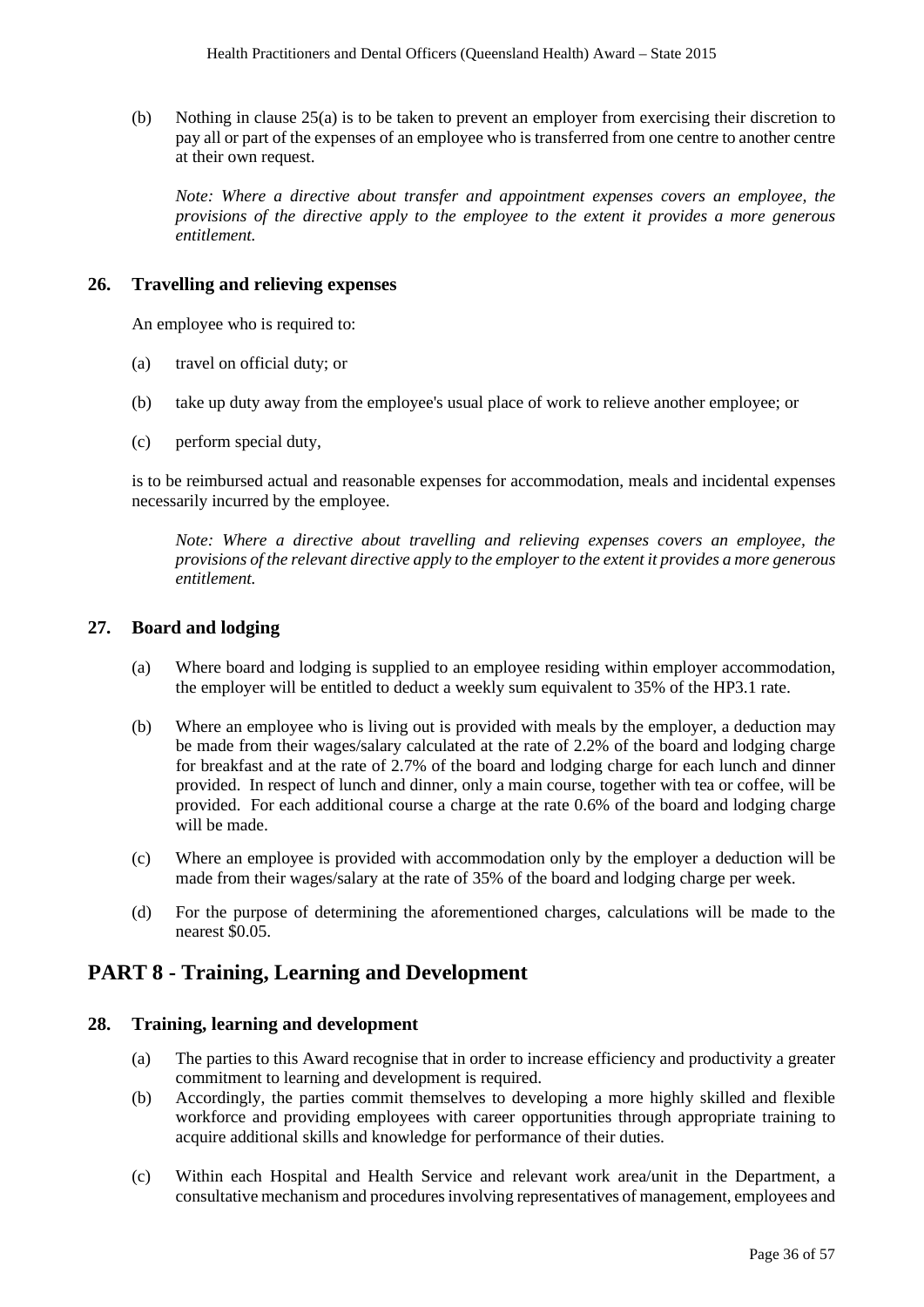relevant unions shall be established as determined by the employer, having regard to the size, structure and needs of the employer.

- (d) Following consultation the employer shall develop a learning and development strategy consistent with:
	- (i) the current and future needs of the employer;
	- (ii) the size, structure and nature of the operations of the employer;
	- (iii) the need to develop vocational skills relevant to the employer through courses conducted wherever possible by accredited educational institutions and providers.
- (e) Learning and development may be both on-the-job or off-the-job and either internal or external to the organisation.
- (f) Learning and development provided should assist employees in obtaining accredited competencies, knowledge and skills.
- (g) All such learning and development should be directed at enabling employees to enhance skills relevant to duties to be performed. Employees will be expected to attend scheduled learning and development activities.

## **PART 9 - Uniforms and Safety Equipment**

## **29. Uniforms**

- (a) Where the employer requires an employee to wear a uniform, the employer must supply the employee with 6 uniforms of good quality in the first year of service. Replacement uniforms will be provided in subsequent years on a fair wear and tear basis.
- (b) An employer who requires an employee to wear a uniform and does not supply uniforms to an employee is to pay to the employee an allowance of \$206.00 per annum or a *pro rata* equivalent in the first year of service and an allowance of \$102.00 per annum or a *pro rata* amount in respect to replacement uniforms during subsequent years.
- (c) (i) Where the employer provides a laundry service or access to a service and such uniforms are laundered by the employer, the uniforms will be laundered without charge to the employee; or
	- (ii) Where no laundry service or access to a laundry service is provided by the employer and uniforms are not laundered by the employer, an allowance of \$2.81 per week will be paid to the employee. However this allowance is not payable where such a service is available but the employee elects not to access the service.

## **30. Outer duty garments**

Where protective outer garments are supplied by the employer they shall be laundered and maintained by the employer without charge to the employee.

## **PART 10 - Union Related Matters**

**31. Union encouragement**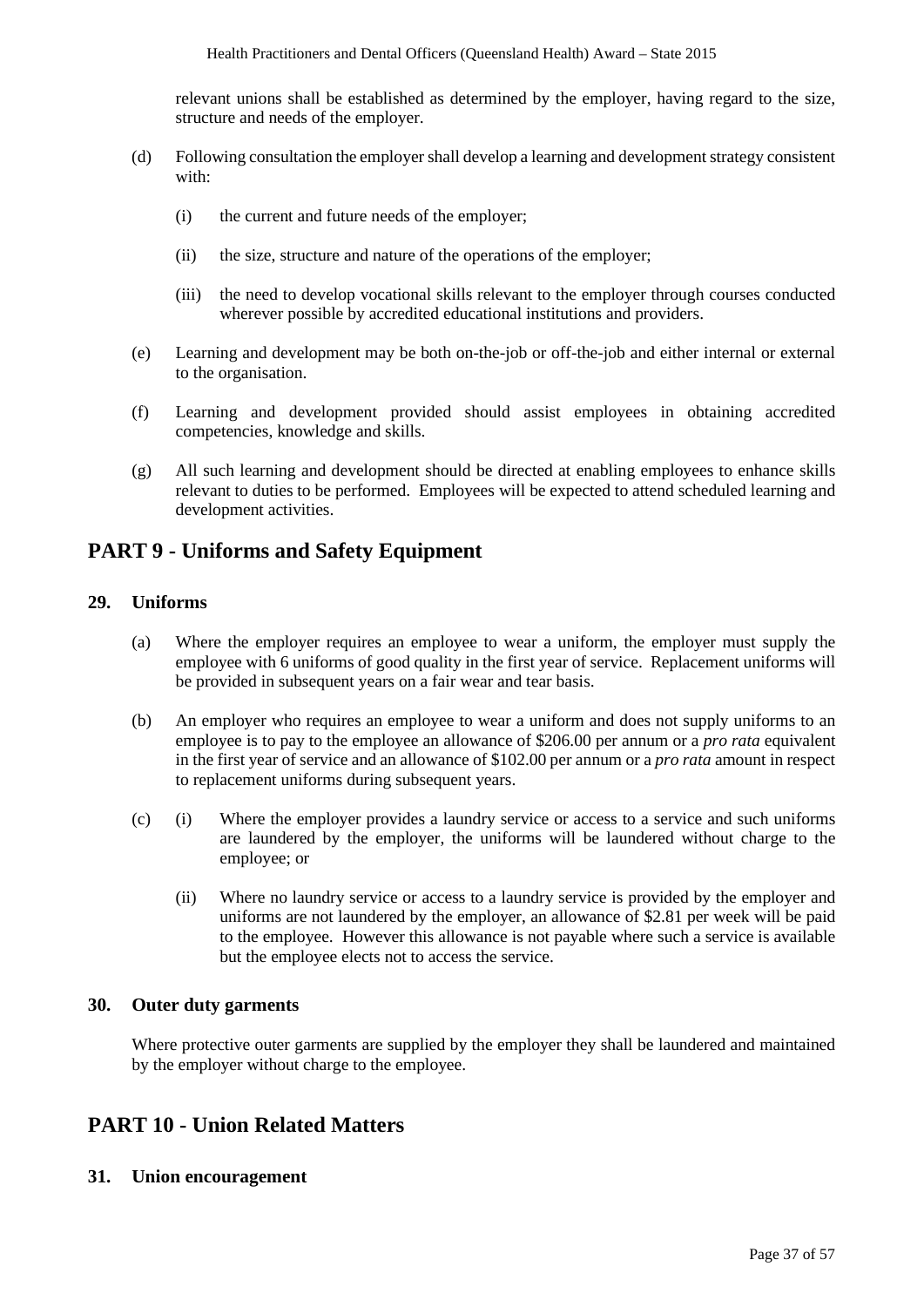- (a) The parties recognise the right of individuals to join a union and will encourage that membership. However, it is also recognised that union membership remains at the discretion of individuals.
- (b) An application for union membership and information on the relevant union/s will be provided to all employees at the point of engagement.
- (c) Information on the relevant union/s will be included in induction materials.
- (d) Union representative/s will be provided with the opportunity to discuss union membership with new employees.

### **32. Union delegates**

- (a) The parties acknowledge the constructive role democratically elected union delegates undertake in the workplace in relation to union activities that support and assist members. That role will be formally recognised, accepted and supported.
- (b) Employees will be given full access to union delegates/officials during working hours to discuss any employment matter or seek union advice, provided that service delivery is not disrupted and work requirements are not unduly affected.
- (c) Provided that service delivery and work requirements are not unduly affected, delegates will be provided convenient access to facilities for the purpose of undertaking union activities. Such facilities include: telephones, computers, e-mail, photocopiers, facsimile machines, storage facilities, meeting rooms and notice boards. It is expected that management and delegates will take a reasonable approach to the responsible use of such facilities for information and communication purposes.
- (d) Subject to the relevant employee's written approval and any confidentiality provisions, delegates may request access to documents and policies related to a member's employment.

### **33. Industrial relations education leave**

- (a) Industrial relations education leave is paid time off to acquire knowledge and competencies in industrial relations. Such knowledge and competencies can allow employees to effectively participate in consultative structures, perform a representative role and further the effective operation of grievance and dispute settlement procedures.
- (b) Employees may be granted up to 5 working days (or the equivalent hours) paid time off (non-cumulative) per calendar year, approved by the employer, to attend industrial relations education sessions.
- (c) Additional leave, over and above 5 working days non-cumulative (or the equivalent hours) in any one calendar year may be granted where approved structured employees' training courses involve more than 5 working days (or the equivalent). Such leave will be subject to consultation between the employer, the relevant union and the employee.
- (d) Upon request and subject to approval by the employer, employees may be granted paid time off in special circumstances to attend management committee meetings, union conferences, and Australian Council of Trade Unions (ACTU) Congress.
- (e) The granting of industrial relations education leave or any additional special leave should not impact adversely on service delivery, work requirements or the effectiveness and efficiency of the hospital and health service/work unit concerned. At the same time, such leave shall not be unreasonably refused.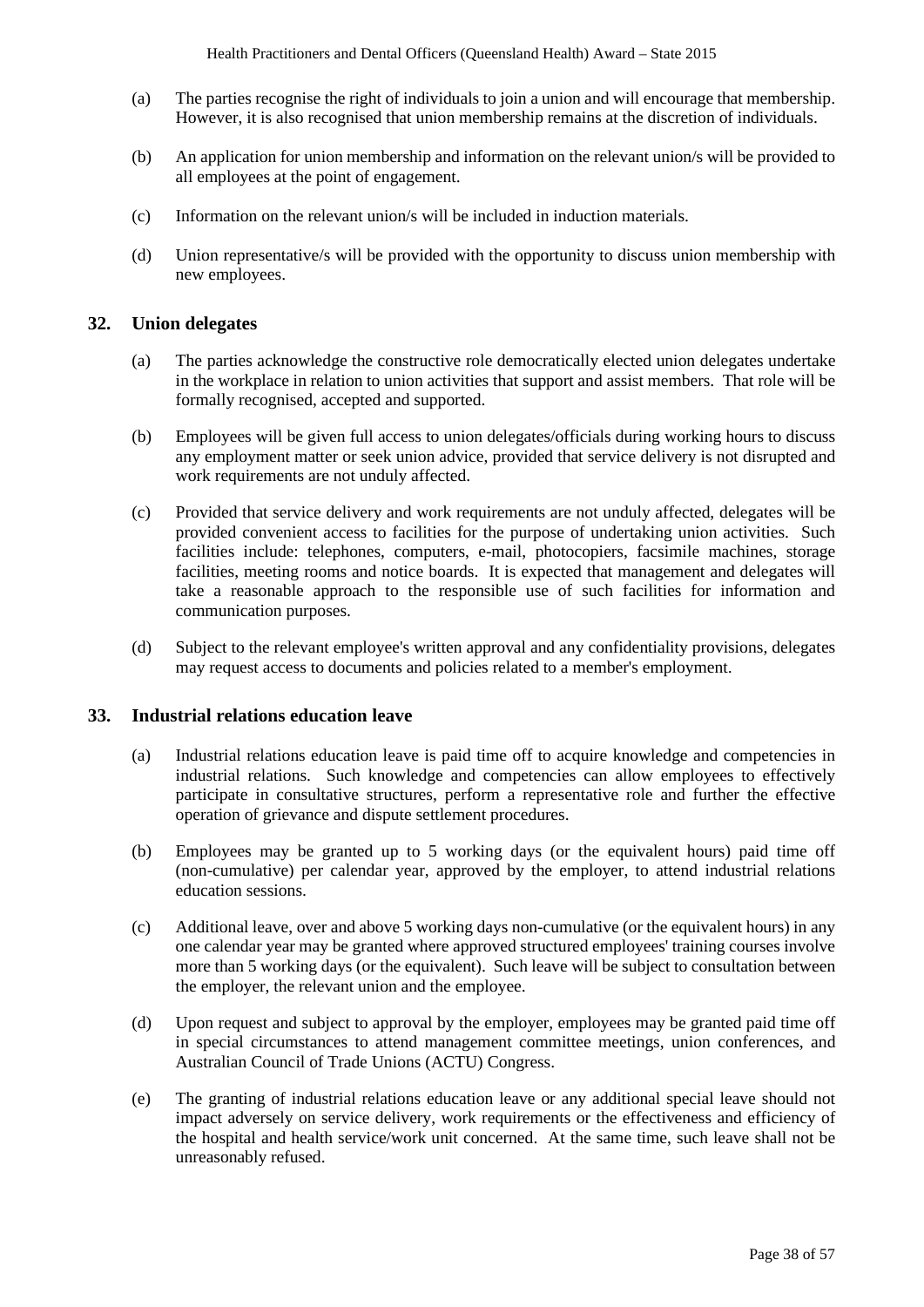(f) At the discretion of the employer, employees may be granted special leave without pay to undertake work with their union.

#### **34. Right of entry**

- (a) Authorised industrial officer
	- (i) An 'authorised industrial officer' is any union official holding a current authority issued by the Industrial Registrar.
	- (ii) Right of entry is limited to workplaces where the work performed falls within the registered coverage of the union.
- (b) Entry procedure
	- (i) An authorised industrial officer may enter a workplace at which an employer carries on a calling of the officer's organisation, during the employer's business hours, to exercise a power under Chapter 9, Part 1, Division 5, Subdivision 2 of the Act as long as the authorised industrial officer:
		- (A) has notified the employer or the employer's representative of the officer's presence; and
		- (B) produces their authorisation, if required by the employer or the employer's representative.
	- (ii) Clause 34(b)(i) does not apply if, on entering the workplace, the officer discovers that neither the employer nor the employer's representative having charge of the workplace is present.
	- (iii) A person must not obstruct or hinder any authorised industrial officer exercising their right of entry.
	- (iv) If the authorised industrial officer does not comply with a condition of clause 34(b)(i) the authorised industrial officer may be treated as a trespasser.
- (c) Inspection of records
	- (i) An authorised industrial officer is entitled to inspect the time and wages record required to be kept under section 339 of the Act.
	- (ii) An authorised industrial officer is entitled to inspect such time and wages records of any current employee except if the employee:
		- (A) is ineligible to become a member of the authorised industrial officer's union; or
		- (B) has made a written request to the employer that they do not want their record inspected.
	- (iii) The authorised industrial officer may make a copy of the record, but cannot require any help from the employer.
	- (iv) A person must not, by threats or intimidation, persuade or attempt to persuade an employee or prospective employee to make, or refuse to make, a written request to the employer or prospective employer that the record not be available for inspection by an authorised industrial officer.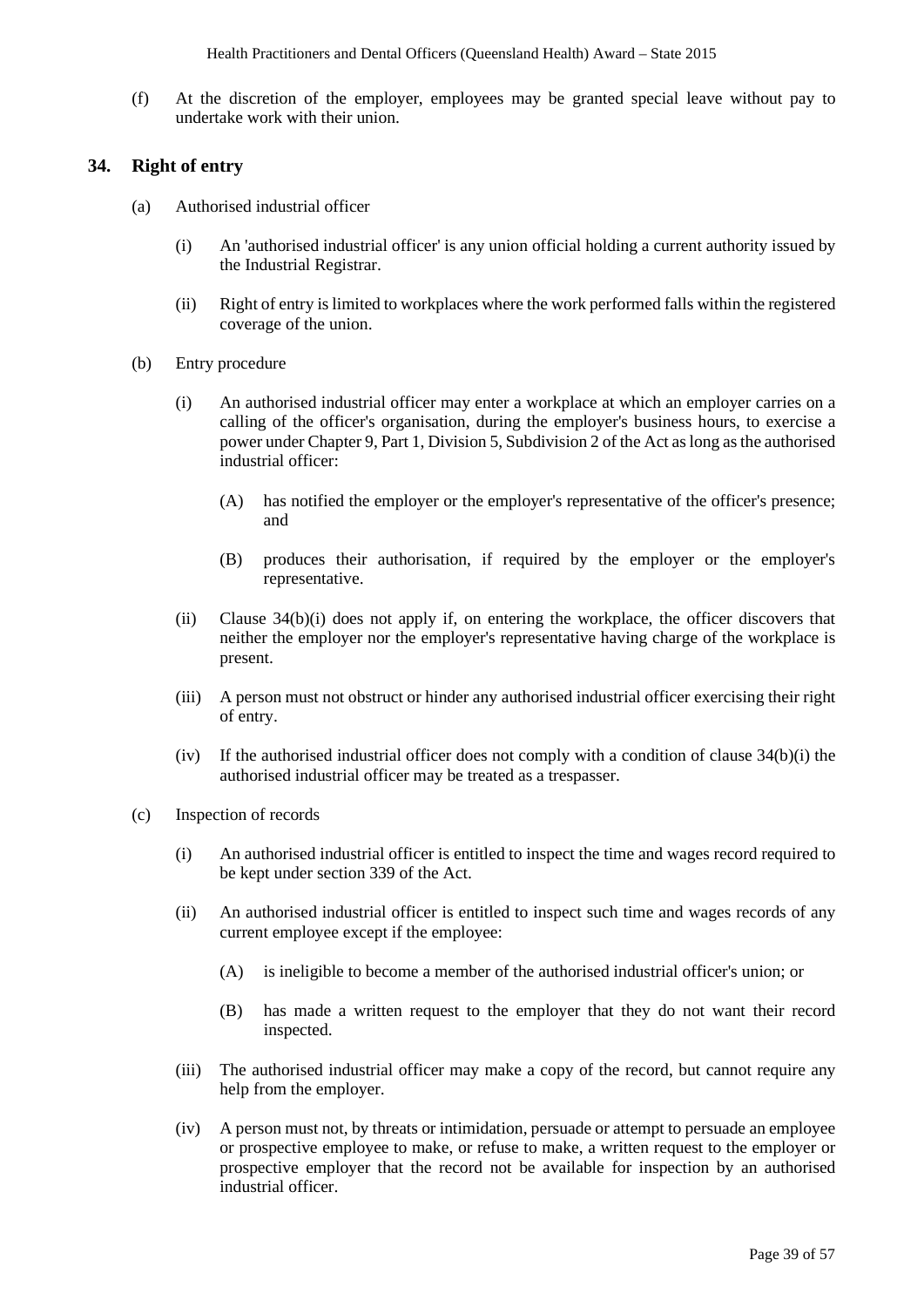Health Practitioners and Dental Officers (Queensland Health) Award – State 2015

(d) Discussions with employees

An authorised industrial officer is entitled to discuss with the employer, or a member or employee eligible to become a member of the union:

- (i) matters under the Act during working or non-working time; and
- (ii) any other matter with a member or employee eligible to become a member of the union, during non-working time.
- (e) Conduct
	- (i) The employer must not obstruct the authorised industrial officer exercising their right of entry powers.
	- (ii) An authorised industrial officer must not wilfully obstruct the employer, or an employee during the employee's working time.

*Note: Clause 34 - Right of entry, deals with comparable provisions contained within the Act. In order to ensure the currency of existing legal requirements parties are advised to refer to Chapter 9, Part 1, Division 5 of the Act as amended from time to time.*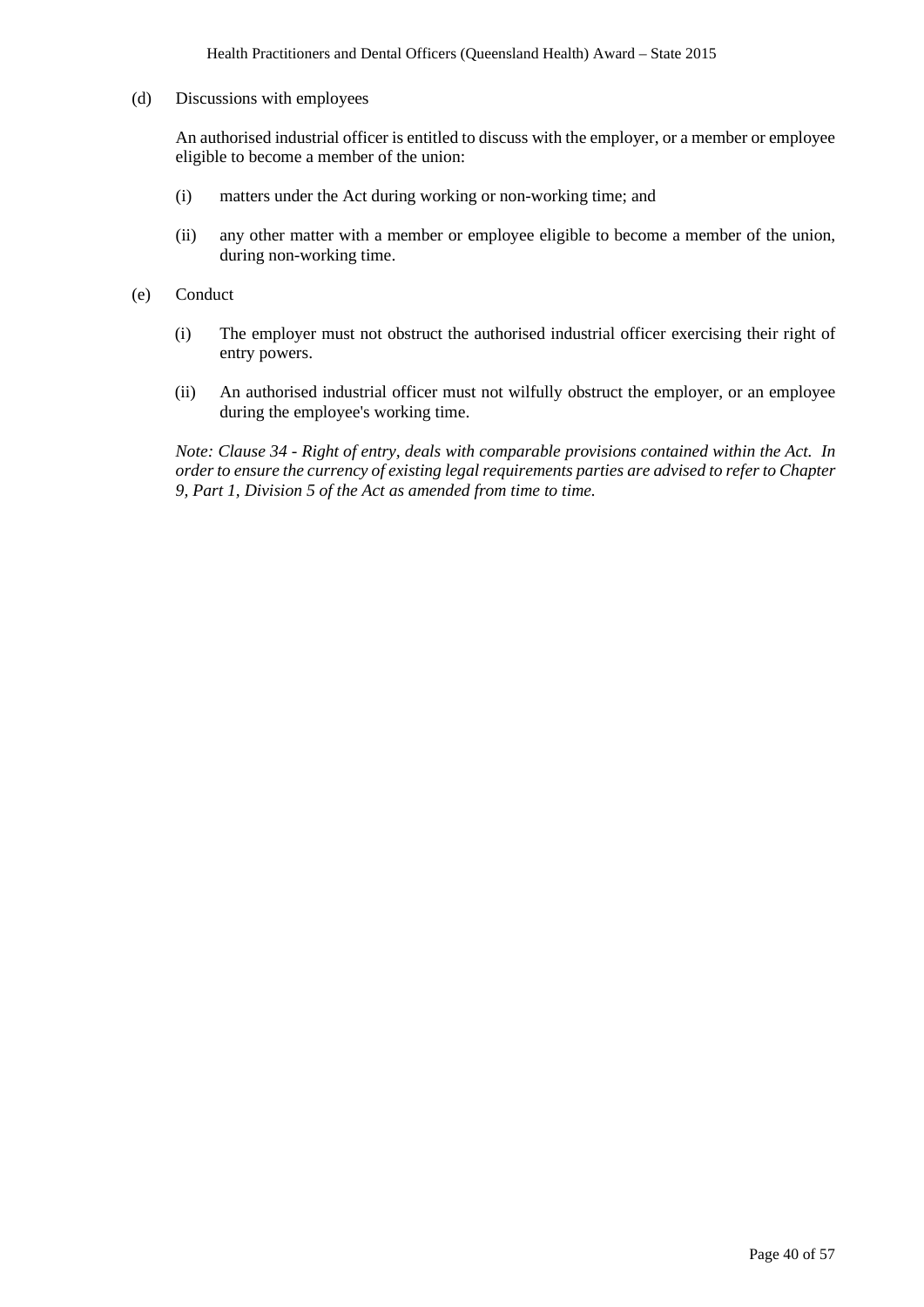## **Schedule 1 - Work areas/units included in Department of Health (as at 1 March 2017)**

- Office of the Director-General;
- Clinical Excellence Division;
- Corporate Services Division;
- Healthcare Purchasing and System Performance Division;
- Prevention Division:
- Strategy, Policy and Planning Division;
- Queensland Ambulance Service;
- Health Support Queensland; and
- eHealth Qld.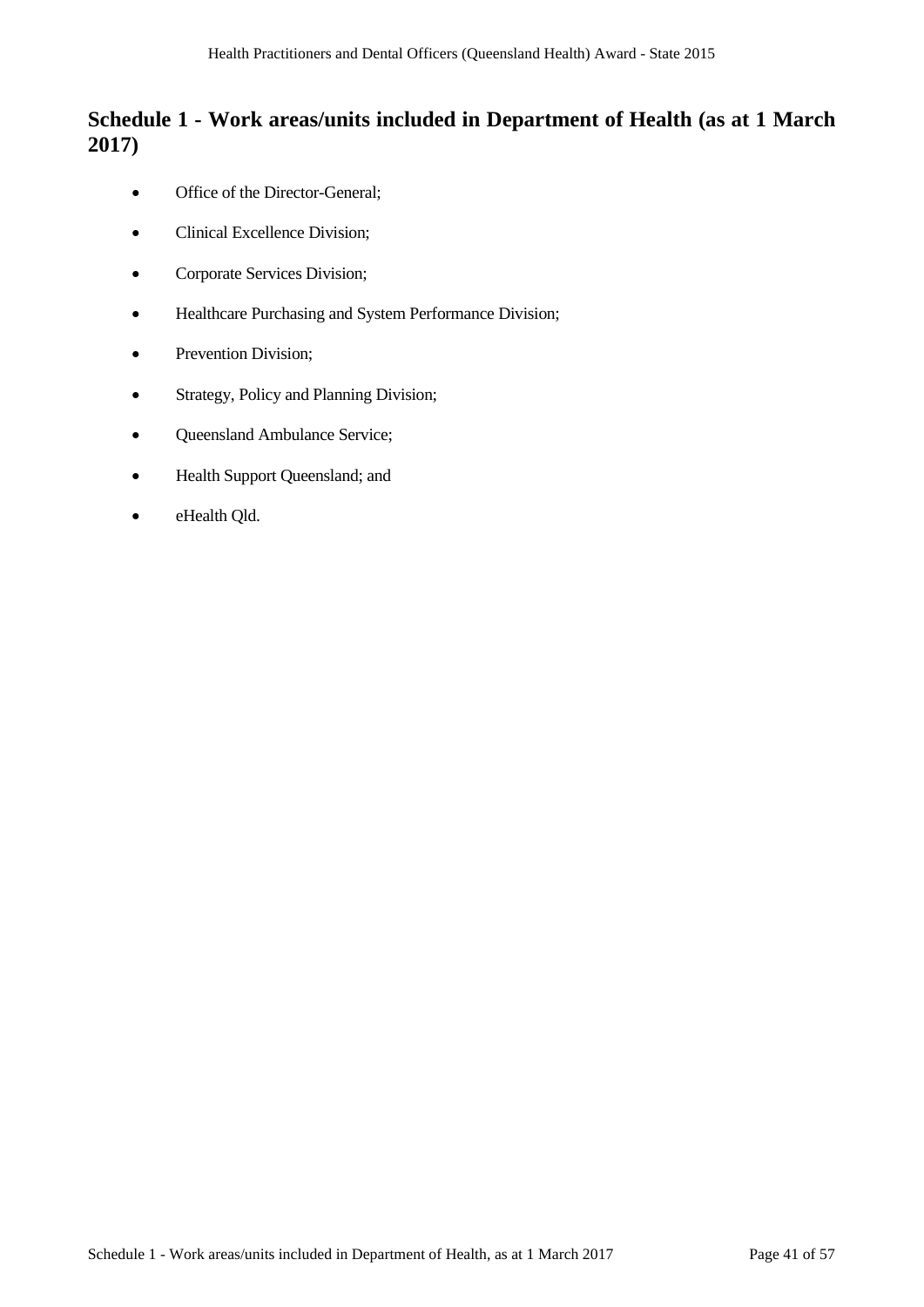## **Schedule 2 - Health Practitioner and Dental Officer Streams**

- **S2.1** Health practitioners are employees who:
	- (a) Are in disciplines listed under S2.2 and who:
		- (i) provide a direct contribution to service delivery across the continuum of care to provide integrated health services in one or more of the following program areas:
			- (A) acute care;
			- (B) ambulatory care;
			- (C) rehabilitation;
			- (D) extended care;
			- (E) integrated mental health;
			- (F) primary care;
			- (G) protection and prevention; **and**
		- (ii) are directly involved in health protection and prevention, assessment, diagnosis and treatment of patients and to the community; **or**
	- (b) Directly manage, and have a professional responsibility for, the clinical services provided by employees who meet the definition in S2.1(a).
- **S2.2** Health practitioner eligible disciplines:
	- Anaesthetic Technicians
	- Audiologists
	- Biomedical Engineers and Technicians
	- Breast Imaging Radiographers
	- Cardiac Perfusionists
	- Chemists and/or Radio-chemists
	- Child Guidance Therapists
	- Child Therapists
	- Clinical Measurement Scientists and Technicians
	- Dental Prosthetists
	- Dental Technicians
	- Dental Therapists
	- Dietitians/Nutritionists
	- Environmental Health Officers
	- Epidemiologists
	- **Exercise Physiologists**
	- Forensic Scientists and Technicians
	- Genetic Counsellors
	- Health Promotion Officers
	- Leisure Therapists
	- Medical Illustrators
	- Medical Laboratory Scientists and Technicians
	- Music Therapists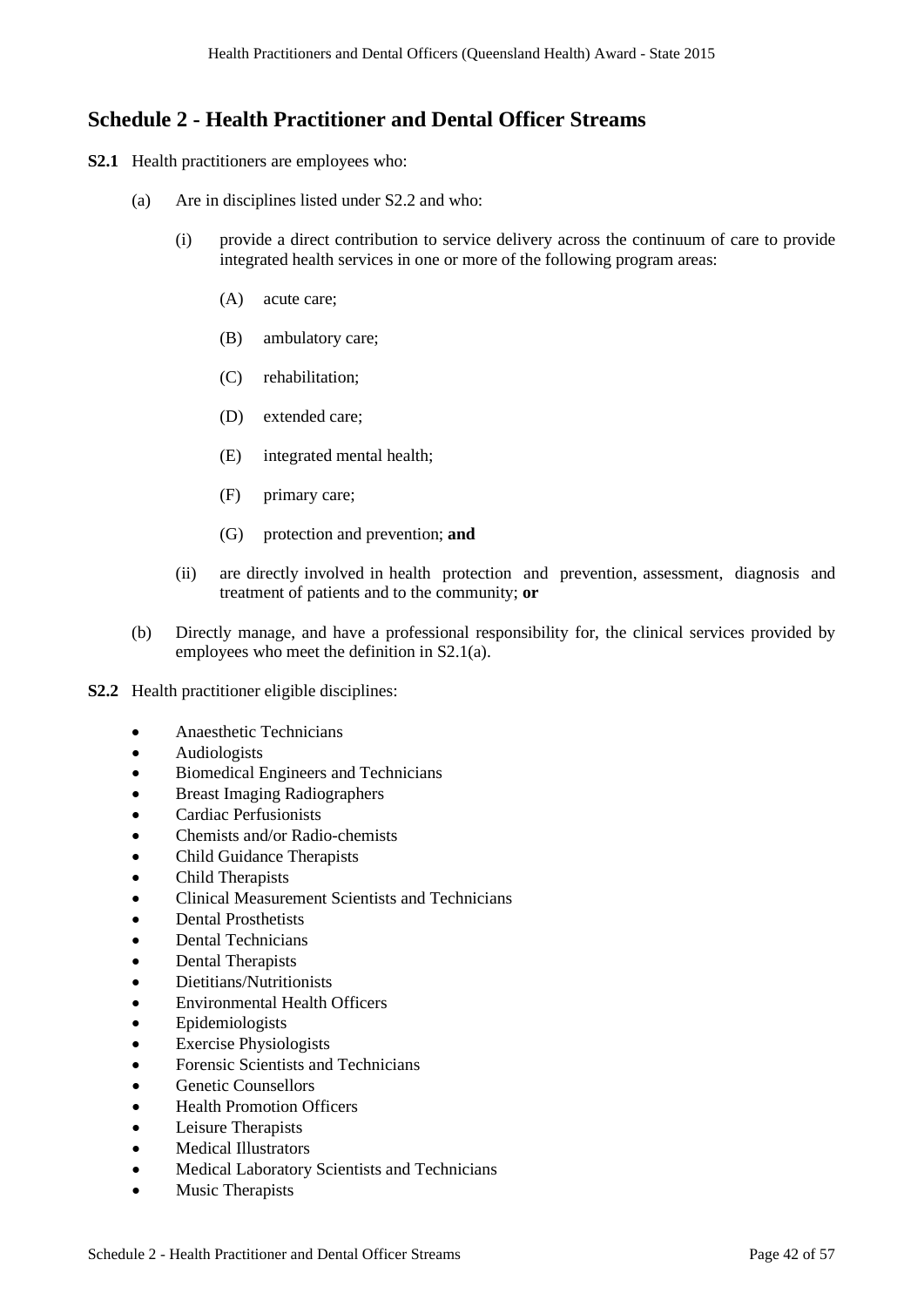- Neurophysiologists
- Nuclear Medicine Technologists
- Nutritionists
- Occupational Therapists
- Oral Health Therapists
- Orthoptists
- Orthotists, Prosthetists and Technicians
- Patient Safety Officers
- Pharmacists and Technicians
- Physicists including Radiation Oncology Medical Physicists, Nuclear Medical Physicists, Radiology Medical Physicists, and Health Physicists
- Physiotherapists
- Podiatrists
- Psychologists including Clinical and Neuro Psychologists
- Public Health Officers
- Radiation Therapists
- Radiographers/Medical Imaging Technologists
- Rehabilitation Engineers and Technicians
- Researchers, Clinical Trial Coordinators and Data Collection Officers
- Scientists Environmental Health
- Social Work Associates
- Social Workers
- Sonographers
- Speech Pathologists, and
- Welfare Officers.

### **S2.3** Dental officers are:

- (a) Dentists who hold a dental registration with the Dental Board of Australia; or
- (b) Dental specialists who hold a dental registration with the Dental Board of Australia as a specialist.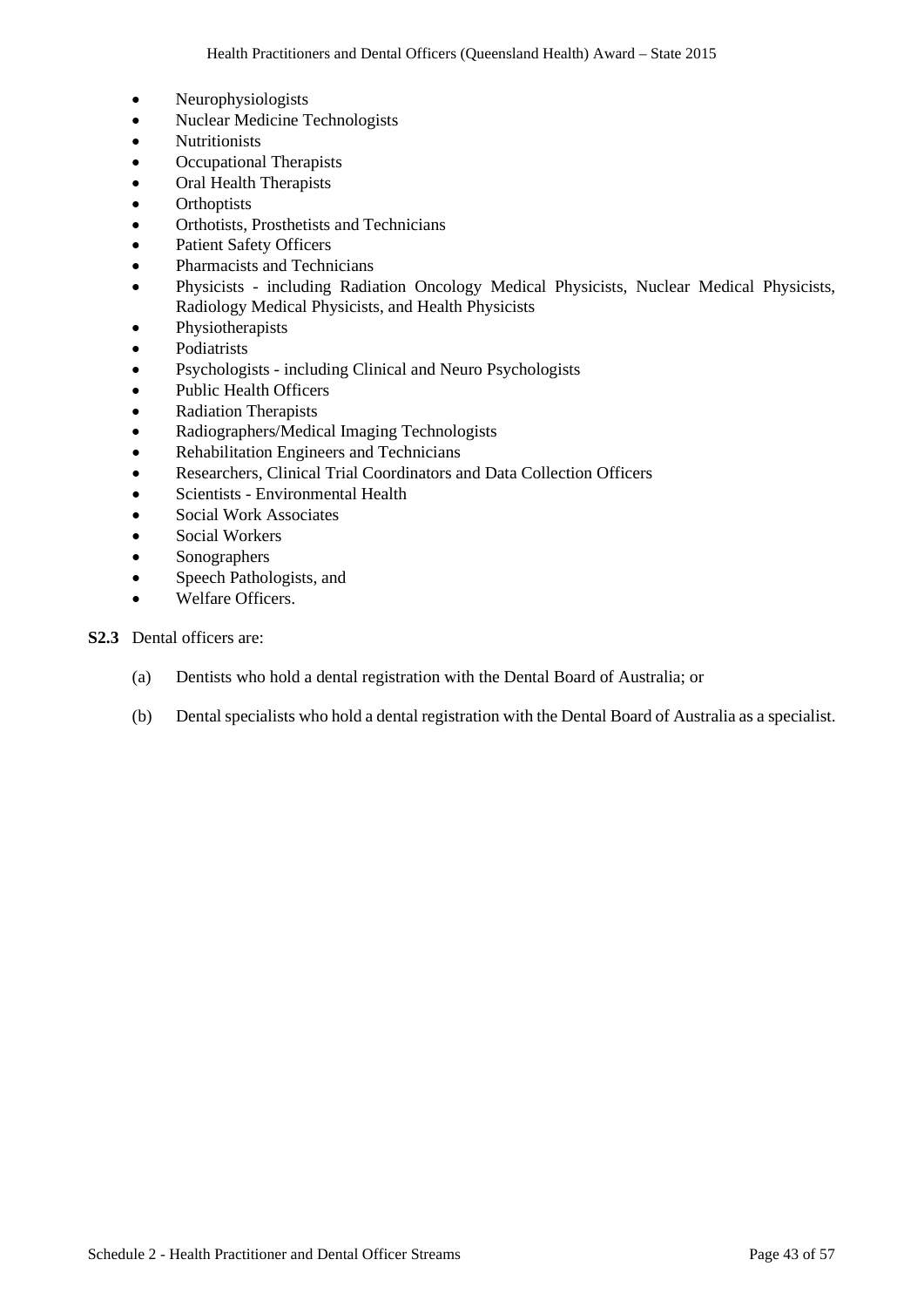## **Schedule 3 - Generic Level Statements - Health Practitioners**

The health practitioner stream comprises roles which meet the eligibility requirements contained in Schedule 2.1 and are in disciplines contained in Schedule 2.2.

Generic level statements should be read in conjunction with the definitions as contained in clause 3 of this Award.

Within the HP classification structure, there are three streams; clinical; technical (including but not limited to roles with an education or research focus, or containing elements of all features); and management. Roles may require employees to work across streams.

Clinical Stream comprises a number of roles:

- to which are attached a mandatory, minimum tertiary degree or agreed equivalent qualification as determined by the employer or delegate; and
- the duties of which reflect a combination of discipline-specific practitioner responsibilities and/or an identifiable specialisation/management within a profession.

Technical Stream comprises a number of roles:

- to which are attached a mandatory, minimum tertiary diploma, advanced diploma or agreed equivalent qualification as determined by the employer or delegate; and
- the duties of which reflect a combination of discipline-specific practitioner responsibilities providing direct assistance to, but possibly acting in isolation from, other roles; and/or supervision of roles within technical work units.

Management stream comprises a number of roles to which are attached mandatory, minimum tertiary qualifications associated with a relevant health practitioner profession or discipline, as determined by the employer or delegate.

#### **Health Practitioner One (HP 1)**

Classification at Health Practitioner One (HP1) level is reserved for employees in the process of completing prerequisite education or training, or fulfilling supervised practice requirements prior to being unconditionally registered for roles otherwise commencing at HP2 or HP3 classification levels. Roles at HP1 level are those with a primary focus on building toward the attainment of a recognised, acceptable level of knowledge and skill in their given domain.

Requiring only a narrow set of knowledge and skills in their given discipline, these roles involve the performance of duties under the close clinical or technical practice supervision of more experienced Health Practitioners within the given domain, with the quality of work output generated by the role closely monitored and assessed. HP1 roles may be referred to as cadetship, traineeship, scholarship, pre-registration, internship, or Professional Development Year (PDY) roles.

## **Health Practitioner Two (HP 2)**

#### *Technical*

Roles at HP2 level require employees to hold a Diploma or Advanced Diploma or agreed equivalent qualification.

Roles at Health Practitioner 2 are technical roles demonstrating competent technical knowledge and skill in their given domain. Employees are expected to undertake a range of tasks within the context of the role's duties, with levels of supervision and guidance from more experienced practitioners decreasing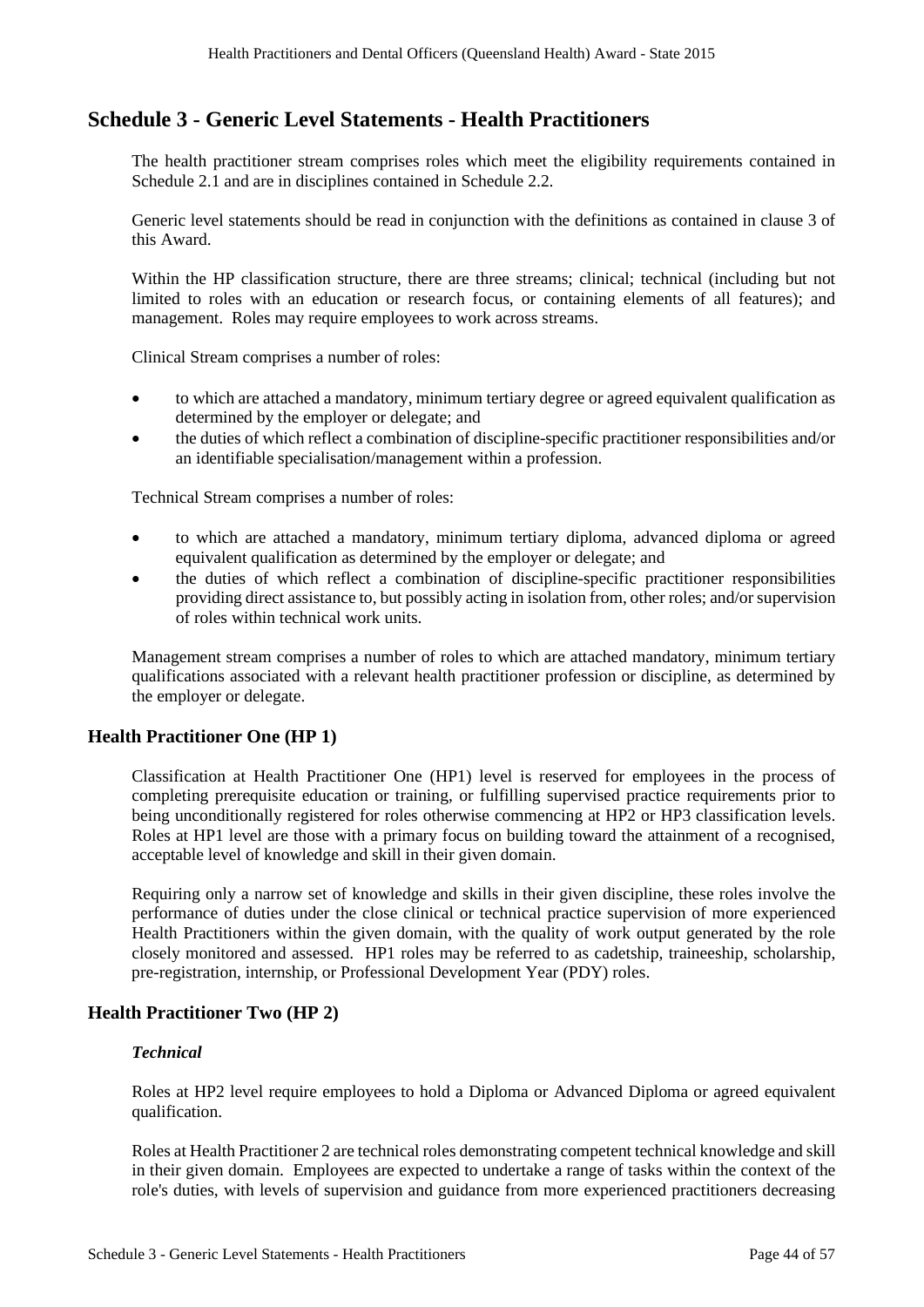commensurate with increasing experience.

Roles at this level require employees to perform mostly routine technical duties and undertake more complex technical tasks under the supervision of more experienced practitioners. They would be expected to be an active participant within their multidisciplinary work unit or technical team.

As experience builds, employees make decisions and solve problems by exercising technical judgement with increasing independence. Employees are expected to manage their own workload, as directed, and are expected to understand and comply with standards, polices and processes applicable to the role or work area.

Commensurate with level of experience, employees provide technical education and mentoring to students and provide peer support to less experienced technical colleagues or direction to assistant and support staff.

## **Health Practitioner Three (HP 3)**

#### *Clinical*

Roles at this level require employees to hold at least a relevant tertiary degree (or equivalent) qualification in an eligible Health Practitioner clinical profession.

HP3 covers newly qualified professionals, developing clinicians, and proficient clinicians.

Employees at this level utilise an acquired level of professional knowledge and skills to deliver professional clinical services in accordance with professional standards, guidelines and work unit procedures. Employees usually participate as a member of a professional or multi-disciplinary team.

Roles have a clinical or education or research focus, or may involve elements of all three. Employees perform a range of duties, mostly of a routine nature. Duties are performed under regular supervision and/or guidance from more experienced practitioners, however with levels of clinical practice supervision decreasing, commensurate with experience in the role or similar roles.

Employees may be expected to manage their own workloads, undertaking routine duties largely independently and by exercising sound levels of professional clinical judgement in decision-making. More complex clinical decision making is undertaken with support or guidance.

Employees are required to participate in research, quality or service improvement activities, under the supervision of a more experienced practitioner. Employees may be required to provide direction and guidance or education to students, assistant and support staff, or to less experienced HP3 level practitioners, also under the supervision of more senior staff.

A primary educator employee at this level will assist and support more senior clinical educators in the development, delivery and evaluation of education and training programs within a discipline or service area.

A primary research employee at this level actively contributes to, or manages part of, a clinical research project/s, with research outcomes typically being applied to clinical practice within a service.

#### *Technical*

Roles at this level require employees to hold at least a relevant diploma (or equivalent) qualification in an eligible Health Practitioner technical discipline.

HP3 covers senior technician roles that demand the application of high levels of technical knowledge and skills.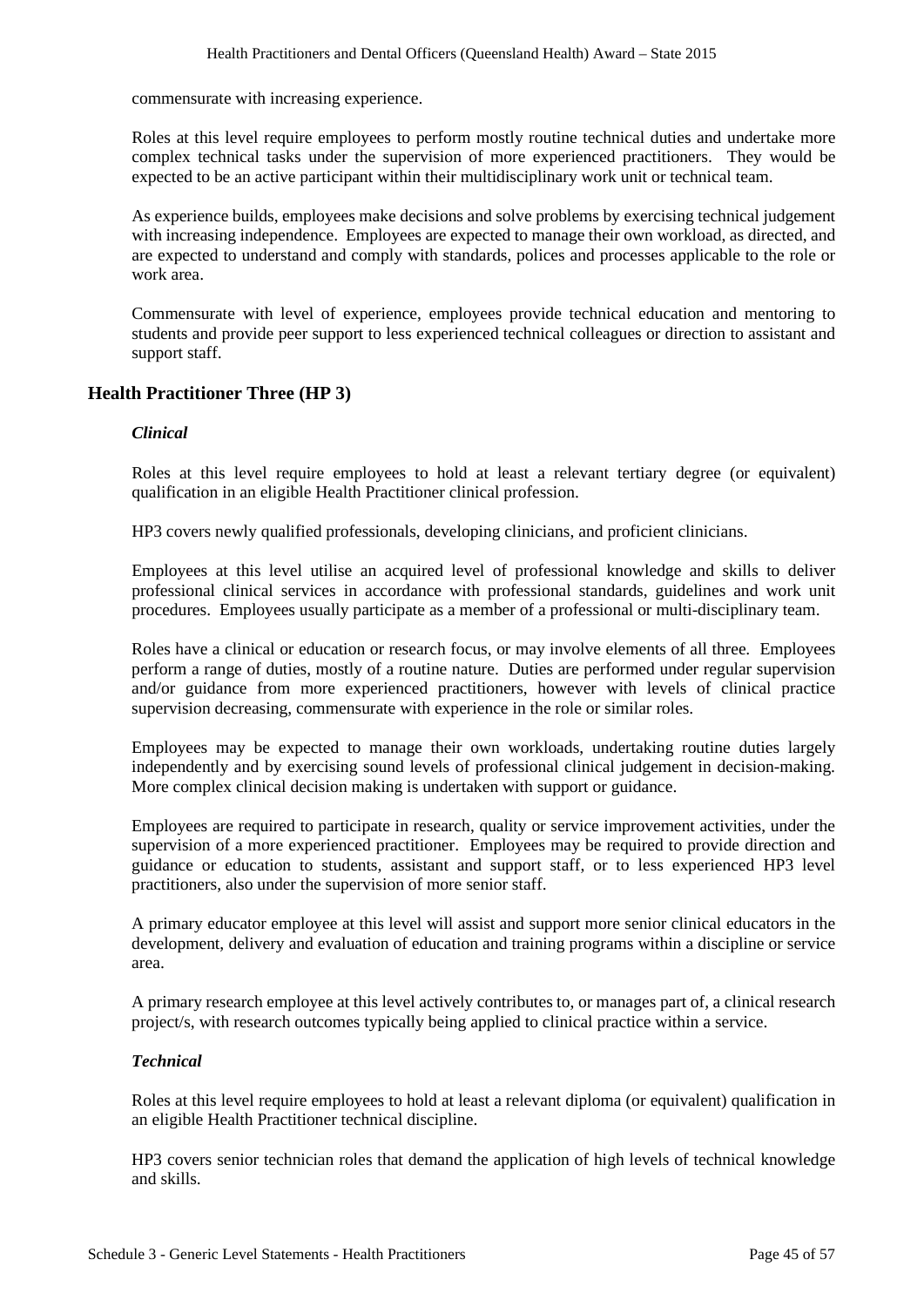Technical employees at this level demonstrate high levels of knowledge and skills in the application of conventional methods and techniques associated with a particular discipline. Technical employees at HP3 utilise proven technical expertise and proficiency in order to undertake duties that frequently involve the performance of complex technical tasks.

Technical employees at this level must exercise independent judgement in providing technical services of a complex nature where principles, procedures, techniques or methods require expansion, adaptation or modification.

## *Management (Technical)*

Technical roles at this level require employees to hold at least a relevant diploma (or equivalent) qualification in an eligible Health Practitioner technical discipline.

Technical management employees at this level provide technical leadership within a work area and supervise/manage a small technical team or work unit that may operate across multiple sites/facilities.

Management responsibilities at this level typically include coordinating workflow for a team or work unit, monitoring and assessing the quality and standard of work produced by subordinate staff, and staff performance appraisal.

## **Health Practitioner Four (HP 4)**

#### *Clinical*

Roles at this level require employees to hold at least a relevant tertiary degree (or equivalent) qualification in an eligible Health Practitioner clinical profession.

Employees at Health Practitioner 4 demonstrate the application of high levels of clinical expertise, and provide clinical leadership within a team. Roles may have a clinical, education or research focus, or may involve elements of all three.

Employees provide clinical services of a complex and varied nature where principles, procedures, techniques or methods frequently require adaptation or modification, with clinical decisions based on valid and reliable evidence. Employees perform a majority of tasks independently, with a requirement for only minimum levels of clinical practice supervision. Employees may be recognised as a reference point within a team.

Employees are expected to research and apply professional clinical evidence to identify opportunities for quality and service improvement activities. Employees ensure that service initiatives are integrated into professional clinical practice, guidelines and policies at a service level, with minimal support/direction from a more senior practitioner.

Employees are expected to provide general clinical advice to supervisors/managers and relevant stakeholders in relation to the delivery of professional clinical services. Employees are responsible for ensuring the maintenance of clinical outcomes and professional standards within the work area.

Primary educator employees will be responsible for the development, delivery and evaluation of clinical education and training programs within a discipline or service area.

Primary researcher employees will have a designated role as a researcher within a team/project, undertaking research of a complex and critical nature, or may manage a small clinical research project/s, with research outcomes being applied to clinical practice within a service or more broadly.

#### *Management (Clinical)*

Roles at this level require employees to hold at least a relevant tertiary degree (or equivalent)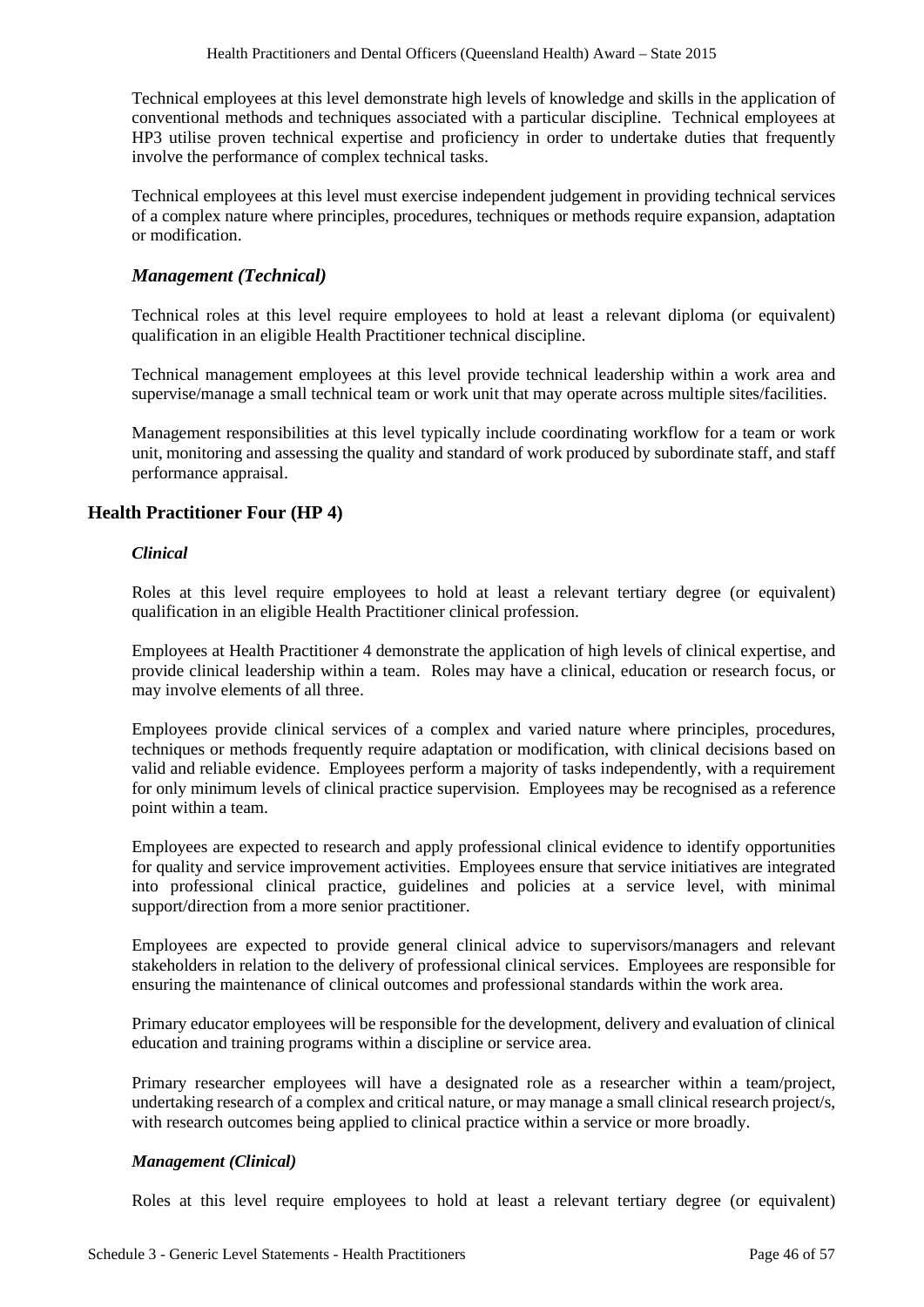qualification in an eligible Health Practitioner clinical profession.

Clinical management roles at HP4 require base level managerial knowledge and skills, coupled with highly developed clinical expertise and a sound understanding of the heath care continuum.

Management responsibilities at this level will include operational management/supervision of a small professional team or work unit. The focus may be facility or service based.

Employees provide advice and direction to a small team and undertake clinical governance activities within the service, operating with a high degree of independence.

Employees are responsible for providing clinical leadership within a service; that includes the provision of clinical practice supervision and education/training to HP3 level clinicians. Employees will be responsible for monitoring and reporting of professional standards, quality and service delivery outcomes.

Employees may provide input into strategic planning for a service and will be responsible for ensuring alignment of team or work unit activities to the strategic direction of the service. Clinical management employees at this level may be responsible for the appropriate management of allocated financial resources, and/or maintenance of equipment and assets, in defined areas.

#### *Technical*

Roles at this level require employees to hold at least a relevant diploma (or equivalent) qualification in an eligible Health Practitioner technical discipline.

HP4 covers advanced technician roles that demand the application of advanced levels of specialised technical knowledge and skills. Employees provide the point of reference for technical advice at a service level.

Employees provide specialised or generalist technical services of a highly complex nature requiring exercise of fully independent technical judgement and advanced level command of conventional methods and specialised techniques.

Technical employees contribute to the development of technical competence within a service, providing education/training to HP3 level technicians, leading quality and service improvement initiatives, and leading technical governance activities for a technical discipline within a service.

#### *Management (Technical)*

Roles at this level require employees to hold at least a relevant diploma (or equivalent) qualification in an eligible Health Practitioner technical discipline.

Technical management employees at this level demonstrate well developed managerial knowledge and skills, and an advanced level of technical knowledge, skills and expertise and leadership across two or more speciality areas.

Technical management employees at this level have operational, staff and resource management responsibilities for a medium size technical work unit/s across one or more sites, or a large technical work unit based at a single facility.

Employees ensure that service initiatives are integrated into technical practice, work unit guidelines and service protocols. Employees provide high level advice to supervisors/managers to contribute to the strategic direction and planning for a service.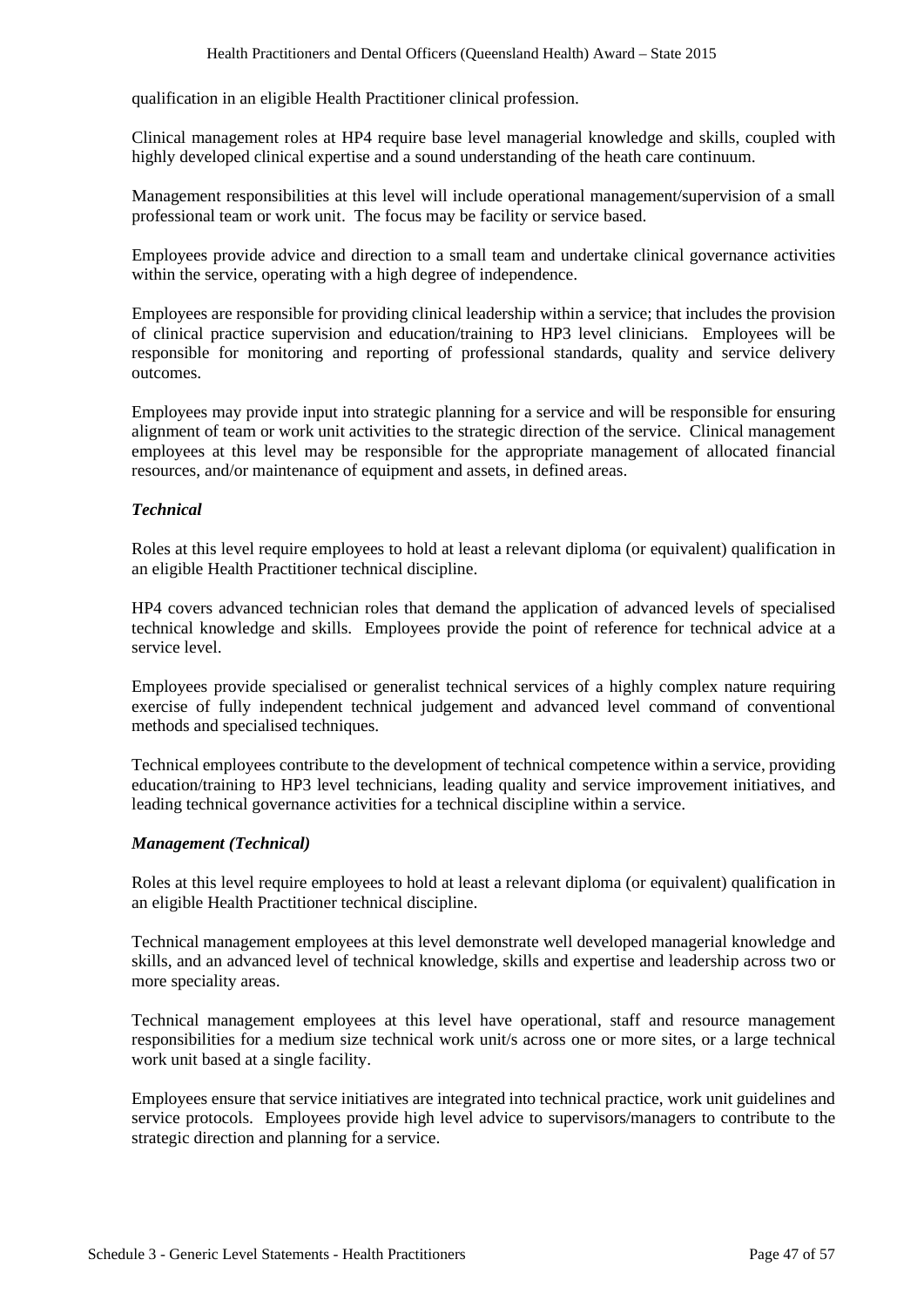### **Health Practitioner Five (HP5)**

#### *Clinical*

Roles at this level require employees to hold at least a relevant tertiary degree (or equivalent) qualification in an eligible Health Practitioner clinical profession.

Clinical employees at Health Practitioner 5 demonstrate application of advanced levels of clinical expertise that are recognised at a service level, and provide significant clinical leadership within a service. Professional clinical roles at HP 5 may have a clinical, education or research focus, or may involve elements of all three.

Clinical employees at HP5 level provide specialised or generalist clinical services of a significantly complex and critical nature, with significant scope. Duties are performed through the fully independent application of clinical expertise and use of advanced or novel techniques.

Employees are expected to utilise evidence and research to lead the identification, development, implementation and evaluation of quality and service improvement initiatives and the development of better practice. Employees provide high level clinical advice to supervisors/managers and relevant stakeholders in relation to the development of clinical services.

Clinical employees provide high level clinical leadership within the professional and/or multidisciplinary team/s, and are recognised as the reference point for other clinicians at a service level. Employees contribute to clinical governance and professional competence at a service level, providing clinical practice supervision, and providing advanced training and guidance to HP4 level clinicians seeking to build capability.

A primary educator role develops, delivers and participates in evaluation of specialised education and training programs within services. A primary educator employee contributes to the strategic direction of professional development programs that contribute to enhanced clinical practice knowledge and skills across a service.

A primary researcher leads and manages clinical research programs or a component of a major clinical research program with research outcomes influencing clinical processes and standards of clinical practice and requires relevant postgraduate research qualification and a recent history of peer reviewed publishing on complex clinical practice and / or broad professional topics (not associated with obtaining academic qualifications).

#### *Management (Clinical)*

Roles at this level require employees to hold at least a relevant tertiary degree (or equivalent) qualification in an eligible Health Practitioner clinical profession.

Clinical management employees at HP5 require well developed managerial knowledge and skills and strategic leadership ability, coupled with an advanced level of clinical expertise and comprehensive understanding of the health care continuum.

Employees operationally manage and supply strategic direction to a medium size professional or multidisciplinary team/work unit operating across one or more sites or clinical service areas, ensuring adherence to clinical service standards and achievement of quality and service delivery objectives.

Employees undertake strategic planning for a service, and provide advocacy for the service in advising senior management and relevant stakeholders. The strategic focus will be service based.

Employees are responsible for managing clinical governance processes within a service and/or leading professional governance activities for a particular discipline across a service/s.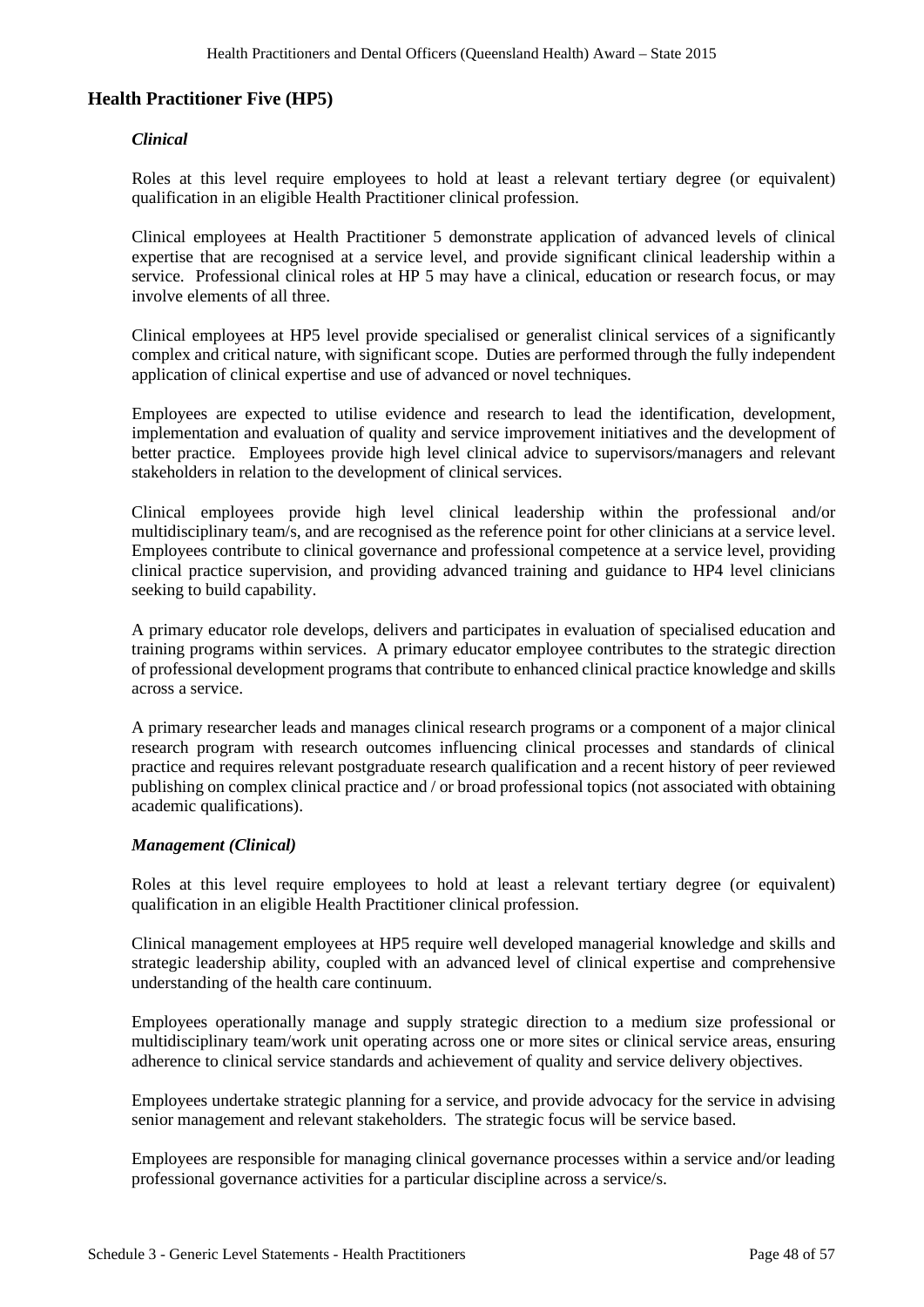Clinical management employees at this level are responsible for the management of human, financial and physical resources, including management of one or more cost centre budgets.

### *Technical*

Roles at this level require employees to hold at least a relevant diploma (or equivalent) qualification in an eligible Health Practitioner technical discipline.

Technical employees at Health Practitioner 5 demonstrate an expert level of technical knowledge and skills, performing in an expert capacity with command of highly specialised techniques within their given technical domain.

Employees provide authorative technical advice and leadership within a service, and provide a reference point for stakeholders within and outside the discipline/service, at a state-wide or national level.

Employees would be expected to contribute to the development of technical competence in the discipline/service at a state or national level and to advocate for and influence the discipline / service's strategic direction of technical practice.

### *Management (Technical)*

Roles at this level require employees to hold at least a relevant diploma (or equivalent) qualification in an eligible Health Practitioner technical discipline.

Technical employees at Health Practitioner 5 demonstrate highly developed managerial and strategic leadership knowledge and skills, and expert level of technical expertise.

Employees operationally manage large and diverse multi-disciplinary technical team/s, operating across multiple jurisdictions. The strategic focus will be service based across multiple disciplines/settings.

Employees direct the provision of services in the given technical function, ensuring integration of service delivery with professional healthcare stakeholder groups across multiple jurisdictions.

## **Health Practitioner Six (HP 6)**

#### *Clinical*

Roles at this level require employees to hold at least a relevant tertiary degree (or equivalent) qualification in an eligible Health Practitioner clinical profession.

Clinical employees at Health Practitioner 6 demonstrate expert levels of clinical expertise that are recognised at a state-wide level, operating in a capacity as an expert clinical consultant on a state-wide or national basis, utilising expert command of highly specialised techniques.

HP6 clinical employees contribute to the development of professional competence in the given area at a state wide level, and may be expected to advocate or influence relevant stakeholders in relation to the development of strategic direction for clinical practice. HP6 clinical employees lead the development of relevant professional standards, they are recognised as an authorative reference point for clinical expertise, at a state or national level.

Employees may lead professional governance activities, providing clinical practice supervision and education for staff and students, as well as providing expert level training and guidance to advanced level clinicians seeking to build capability.

A primary educator employee at this level will be responsible for the strategic development, delivery and evaluation of a range of professional education and training programs in collaboration with tertiary education providers. Employees manage clinical educations programs that have state-wide scope for a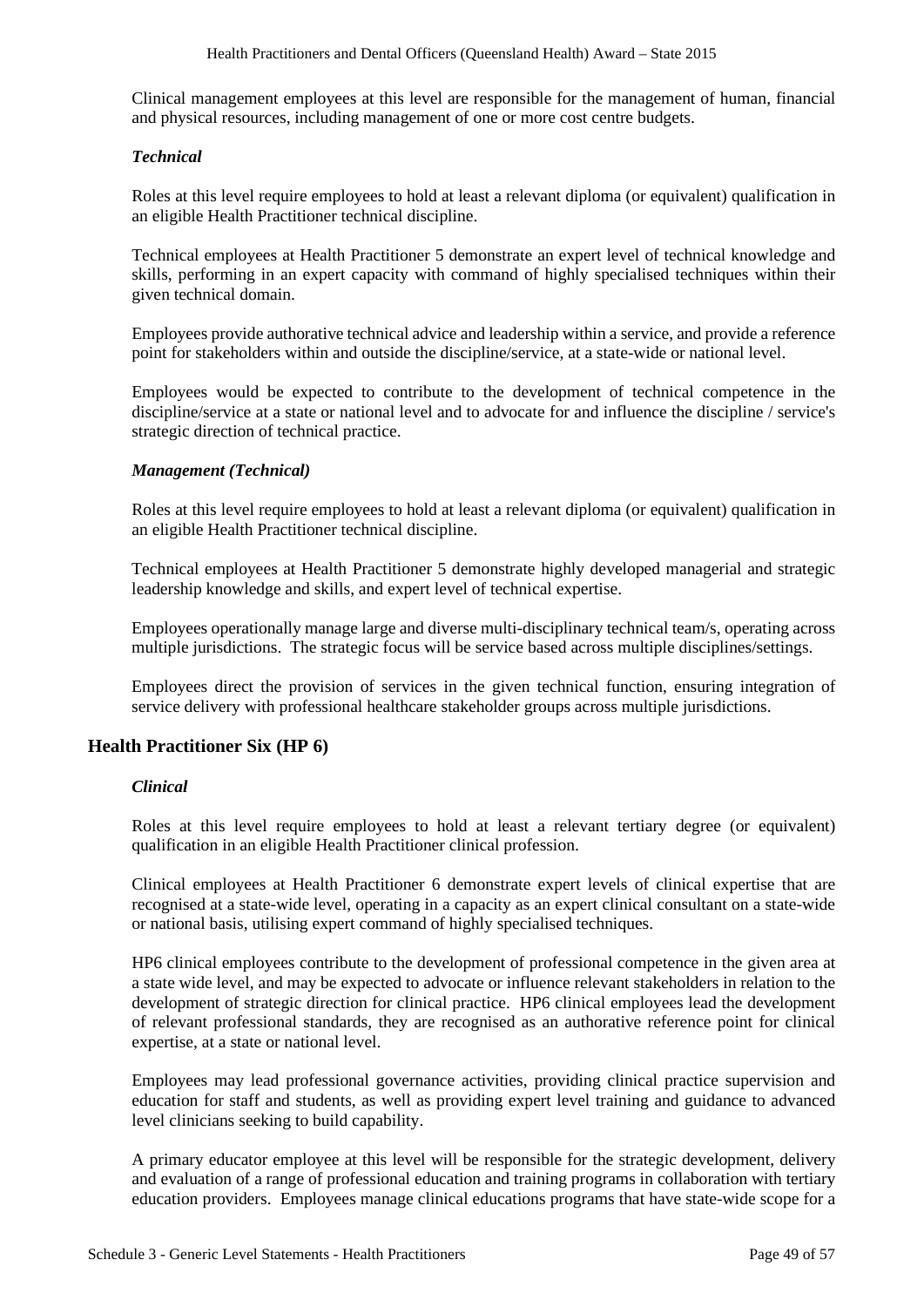professional discipline/s, and directly contribute to the development of professional competence associated with a discipline/s or state-wide speciality clinical health service.

A primary researcher employee at this level will lead and manage a clinical research program/s of significant scope and importance to health services, with research outcomes having wide-spread application to clinical practice for diverse population groups. Primary research roles at this level require obtainment of:

- post-graduate research qualification/s; and
- a recent history of additional clinical research, evidenced by publication in peer reviewed journals; and
- a successful record of obtaining competitive research grants and funds.

#### *Management (Clinical)*

Roles at this level require employees to hold at least a relevant tertiary degree (or equivalent) qualification in an eligible Health Practitioner clinical profession.

Clinical management roles at HP6 require highly developed managerial knowledge and skills and strategic focus, coupled with an expert level of clinical expertise and significant understanding of the health care continuum.

Employees will be responsible for all aspects of operational and strategic management of a large discipline-specific team/service or a large multi-disciplinary team/service, or a state-wide speciality health service of critical importance to Queensland. Subordinate teams / services managed by employees at this level typically operate within a large facility across multiple clinical service areas, or across multiple sites/facilities and clinical settings.

Employees lead strategic planning for a service/s and strategically direct the management of service delivery, ensuring alignment with health service strategic objectives.

Management employees at this level are accountable for the management of clinical governance systems within a service/s, and typically lead professional governance activities within a service, for a health practitioner discipline. The professional management focus of these roles is service-wide and involves alignment across multiple clinical specialties/settings.

Employees provide authoritative counsel to executive and other managerial or relevant stakeholders on matters falling within their jurisdiction of managerial responsibility and/or recognised expertise. Employees may additionally be required to provide managerial leadership in the development of professional or clinical practice standards on a state-wide basis.

Management employees at this level have responsibilities for the management of significant human, financial and physical resources, including management of one or more major cost centre budgets.

#### **Health Practitioner Seven (HP 7)**

#### *Clinical*

Roles at this level require employees to hold at least a relevant tertiary degree (or equivalent) qualification in an eligible Health Practitioner clinical profession.

Clinical roles at HP7 require expert levels of professional/clinical expertise and provide high level clinical leadership within a discipline/service that operates at a major tertiary referral hospital, or for multiple disciplines/services that would be recognised either nationally or internationally.

The employee is the reference point within and outside the discipline/service and performs duties in a strategic consultant capacity. Employees use expert level command of specialised techniques to provide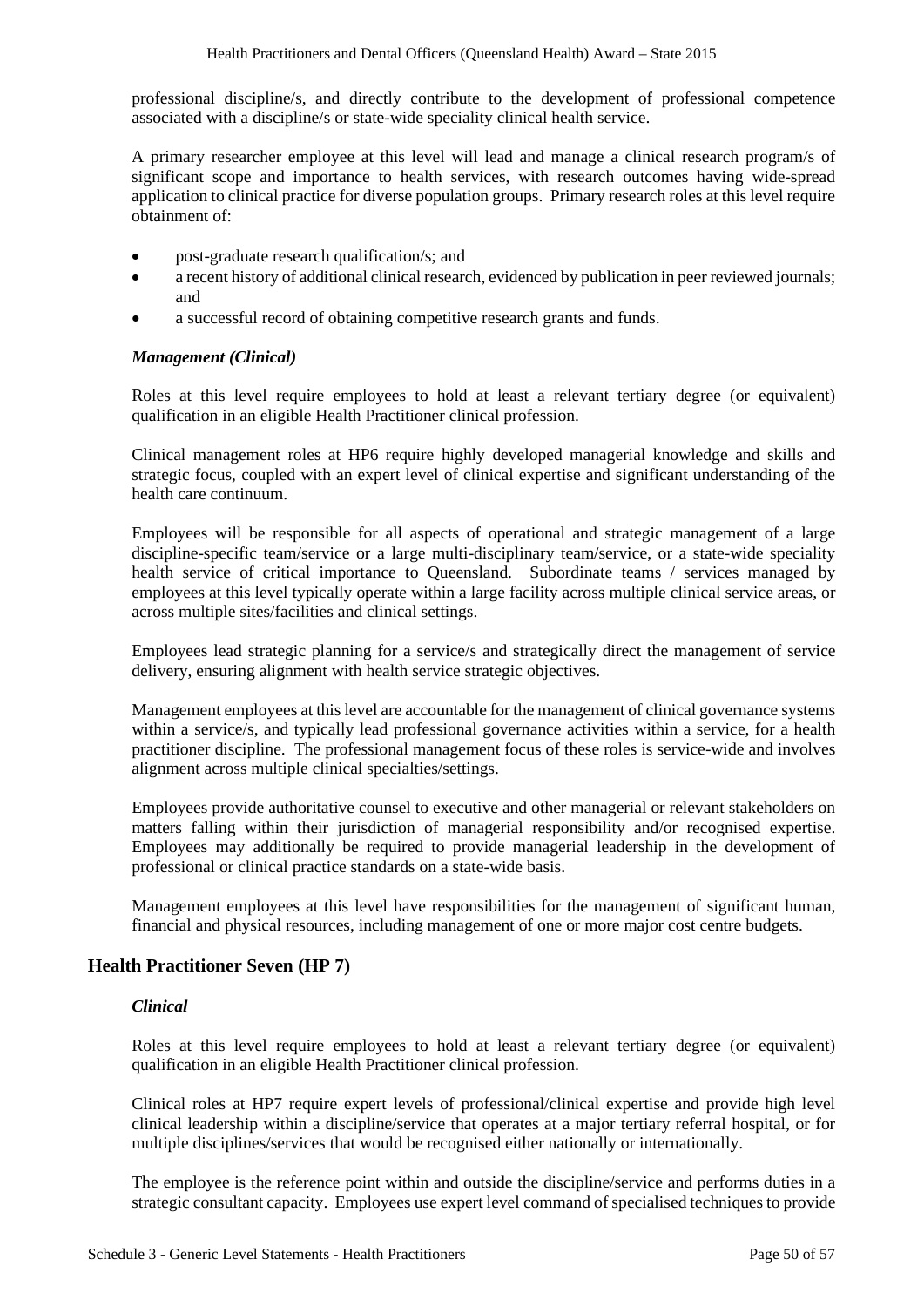formal, consultant-level clinical services. Employees are required to provide authoritative clinical advice on a national/international level.

Clinical employees at this level are integral to the development of state-wide professional competence for a health practitioner discipline/s on a state-wide basis (or nationally) and leads the review, development and implementation of clinical practice standards, policy and procedures for services of significant clinical complexity, scope and importance to Queensland.

Primary educator employees strategically direct, develop and manage a major, complex clinical education program/s for health services, typically on a state-wide basis. Employees are required to advocate for professional development learning outcomes across multiple discipline/s and significantly influence the development of professional competence on a state-wide basis by establishing critical links with a range of tertiary education providers.

Primary researcher employees strategically lead and manage significant multi-disciplinary clinical research programs of critical clinical importance to Queensland, with research outcomes having widespread application for diverse population groups. Research outcomes are implemented as standard clinical practice.

Primary research employees demonstrate extensive clinical research knowledge, skills and expertise in the specific area of research or across a variety of areas with international reputation in their research agenda. Employees are required to lead and manage effective partnerships with universities, professional bodies, non-government sector organisations and external research organisations.

Primary research roles require obtainment of one or more of the following mandatory qualifications:

- relevant masters/post doctoral level research qualification/s; and
- an additional significant history of publication in peer reviewed journals; and
- an extensive history of success in obtaining competitive research grants and funds.

#### *Management (Clinical)*

Roles at this level require employees to hold at least a relevant tertiary degree (or equivalent) qualification in an eligible Health Practitioner clinical profession.

Clinical management employees at HP7 require expert managerial knowledge and skills and high level strategic leadership capabilities, coupled with an expert level of clinical expertise and significant understanding of the health care continuum and wider health service inter-dependencies.

HP7 management employees are members of, or have significant engagement with, the Executive to inform critical decision-making.

Management employees at HP7 demonstrate an ability for the leadership of major complex services. The employee manages a large team that provides a major, complex service either at a tertiary referral hospital or across multiple hospitals / facilities.

Work undertaken utilises strategic-level, professional management skills across large, diverse and/or complex professional teams or disciplines, which may have State-wide operation, of significant importance and the ability to supply strategic direction to a large professional team operating at a tertiary referral hospital; or over multiple sites and services.

Demonstrates high level strategic leadership expertise, and applied expert level clinical expertise, to lead, direct and manage a large and diverse, or large and complex, service that operates at a major tertiary referral hospital or across multiple hospitals/facilities or across a state-wide area.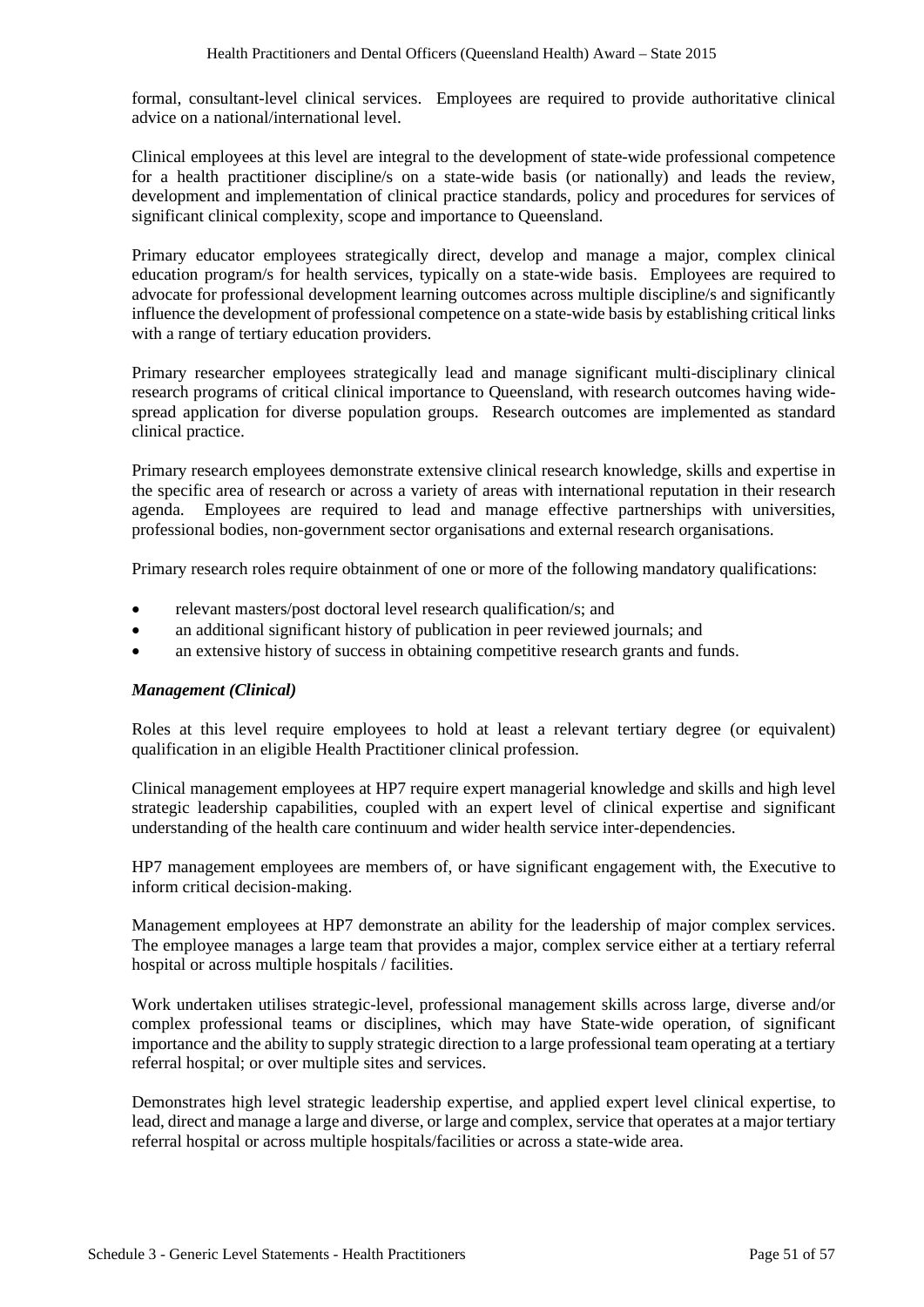The employee is required to advocate strategically on matters of high importance in a given area at a state-wide level. The employee is expected to challenge existing service protocols and leads the development of new state-level policy.

### **Health Practitioner Eight (HP 8)**

#### *Management*

Roles at this level require employees to hold at least a relevant tertiary degree (or equivalent) qualification in an eligible Health Practitioner clinical profession.

Management employees at HP8 require expert strategic leadership and managerial knowledge and skills and expert understanding of broad and complex health service systems and inter-dependencies.

Roles at HP8 are members of an executive management team, and have significant managerial influence to inform corporate decision-making.

Management positions at Health Practitioner 8 carry full accountabilities for the direction and management of large/very large and complex services, usually involving leadership across a diverse range of professions/disciplines and services/settings.

Employees strategically and operationally manage a large/very large health practitioner workforce that provides a major complex health service/s, and is recognised as a having a major leading influence on the development of profession-specific or multi-disciplinary allied health clinical practice and service models on a state-wide basis.

Employees operate as key drivers within the organisation, leading and facilitating frameworks for the strategic development of high-quality, state-wide standards of performance, safety, patient care and inter-service coordination, within relevant governmental and national directions.

Employees direct the state wide development of professional competence within a discipline area and for relevant multidisciplinary services, providing strategic leadership and authoritative advice on the development of relevant state-wide professional standards to a wide variety of stakeholders.

Employees demonstrate professional leadership through harnessing knowledge to contribute to the development of the professional discipline or multidisciplinary health service, including incorporating evidence-based initiatives into clinical practice.

Employees at HP8 actively contribute to overall corporate strategy and identify health service initiatives. In doing so, roles challenge existing protocols and initiate and lead policy changes to achieve health outcomes. Employees are fully accountable for advice provided, as well as its flow-on implications.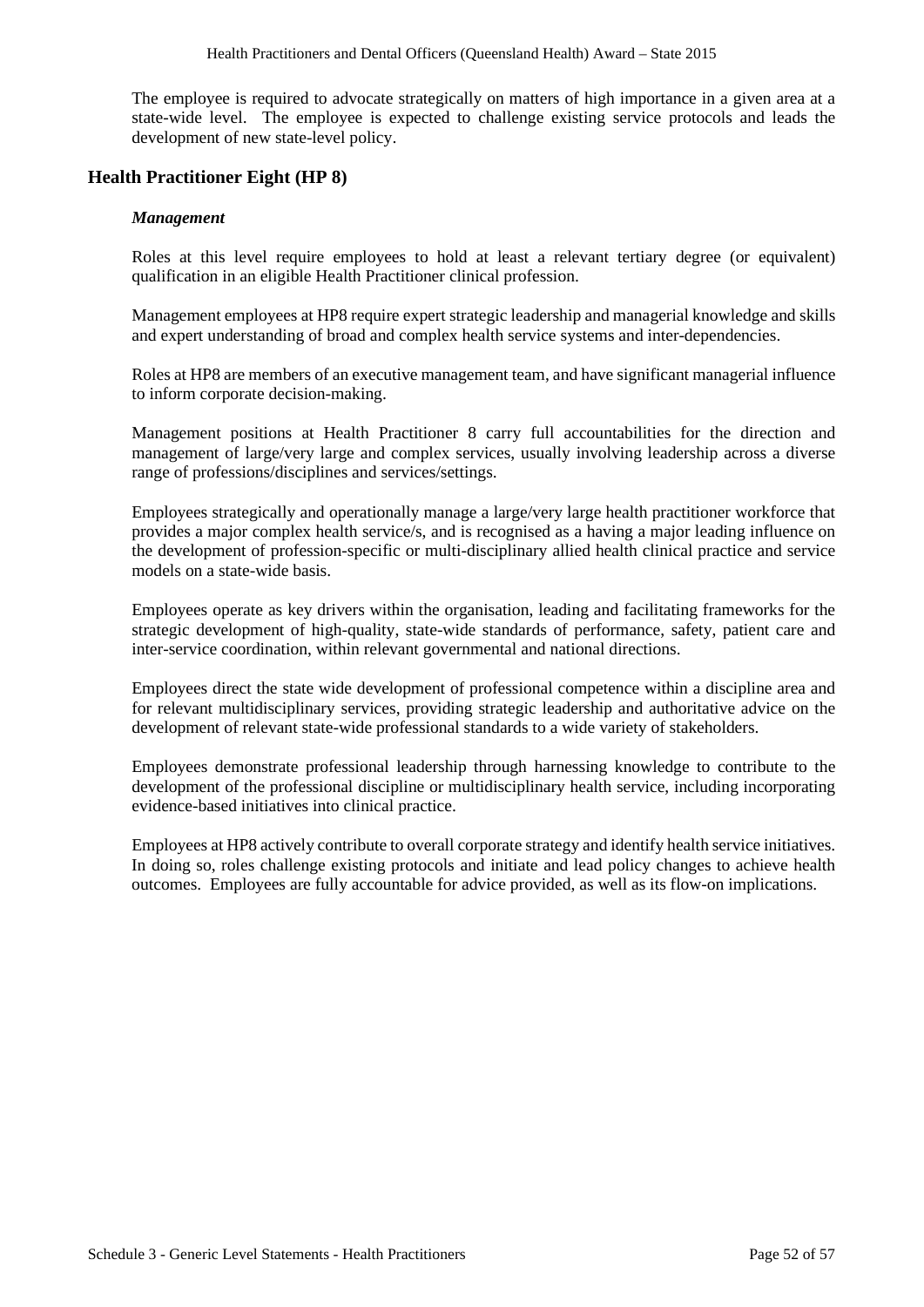## **Schedule 4 - Generic Level Statements - Dentists and Dental Specialists**

## **Dentist (Level 1)**

Positions classified at this level cover both recently qualified and developing practitioners.

Positions classified at this level have a clinical focus and undertake clinical duties in dentistry commensurate with the level of clinical experience, mostly of a routine nature. Clinical duties at this level require a competent level of professional knowledge and skill, and ability to undertake routine clinical practice independently.

Employees classified at this level participate in, and may have responsibility for, an oral health team.

Dentists appointed as such will commence on a paypoint according to years of experience and satisfactory work performance, and will be eligible to advance by increment to paypoint 1.6, and no further.

#### **Senior Dentist (Level 2)**

A Senior Dentist (Clinical) maintains advanced clinical knowledge, skills, and experience, and provides clinical leadership for one or more oral health teams.

Clinical duties at this level require incumbents to possess advanced skills recognised by their peers as being demonstrably higher than those required by a Dentist; have a demonstrated involvement in mentoring and developing other members of the oral health team over an extended period of time; and have a demonstrated commitment to continuing professional education.

A Senior Dentist (Managerial) will be responsible for the operational management and clinical leadership of one or more oral health teams. Employees classified at this level require competent managerial knowledge and skills.

A Senior Dentist (Managerial) will typically maintain clinical duties, as for a Dentist or Senior Dentist (Clinical) position.

Appointments to Senior Dentist positions are merit based.

Senior Dentists appointed as such will routinely commence on paypoint DO2.1 and will be eligible to advance by annual increments to paypoint 2.4, and no further.

## **Principal Dentist (Level 3)**

Employees classified at this level will be responsible for the operational management and clinical leadership of a number of oral health teams within or across a service.

Managerial responsibilities may include planning and resource management, and alignment with and contribution to the strategic direction of the service. Employees classified at this level require competent managerial knowledge and skills and performance of duties with a high degree of independence.

Employees classified at this level will typically maintain clinical duties, as for a Dentist or Senior Dentist position.

Principal Dentists appointed as such will commence on paypoint DO3.1 and will be eligible to advance by annual increments to paypoint 3.2, and no further.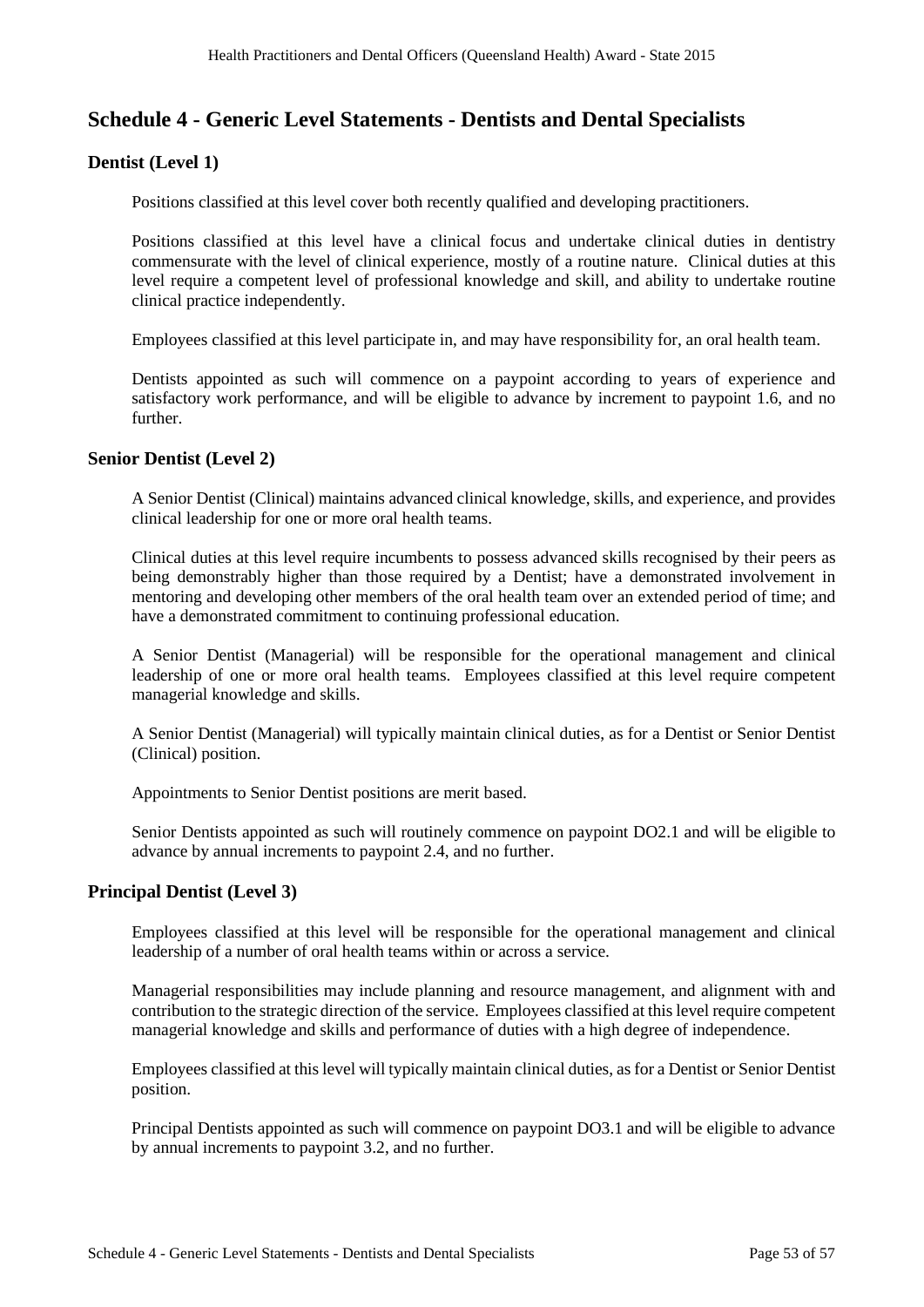## **Director (Level 4)**

Employees classified at this level will be responsible for the operational management and clinical leadership for a service within or across a Hospital and Health Service, or at a statewide level.

Managerial responsibilities may include high level planning and resource management, and setting strategic direction for a service. Employees classified at this level require high level managerial knowledge and skills, and are recognised as the clinical leader for an oral health service.

Employees classified at this level may maintain clinical duties depending on the role and local service requirements.

Directors appointed as such will commence on paypoint 4.1, and advance by annual increments to paypoint 4.2, and no further.

### **Dental Specialist (Level DS1)**

Positions classified at this level require incumbents to be registered as a dental specialist with the Dental Board of Australia and provide specialist oral health care related to their specialty.

Positions classified at this level cover recently qualified, developing and experienced dental specialists.

Dental Specialists appointed as such will commence on paypoint DS1.1, and advance by annual increments to paypoint DS1.5, and no further.

## **Senior Dental Specialist (Level DS2)**

Positions classified at this level require incumbents to be registered as a dental specialist with the Dental Board of Australia and provide advanced specialist oral health care within their specialist field.

Clinical duties at this level require incumbents to possess advanced clinical skills, knowledge and experience within their specialist field, recognised by peers; have a demonstrated involvement in teaching and continuing professional education over an extended period of time; have a demonstrated commitment to evidence based practice within their specialist field; and, have a demonstrated high level of contribution to the profession and/or public oral health services.

Appointments to Senior Dentist Specialist positions are merit based.

Senior Dental Specialists appointed as such will commence on paypoint DS2.1, and advance by annual increments to paypoint to DS2.3 and, no further.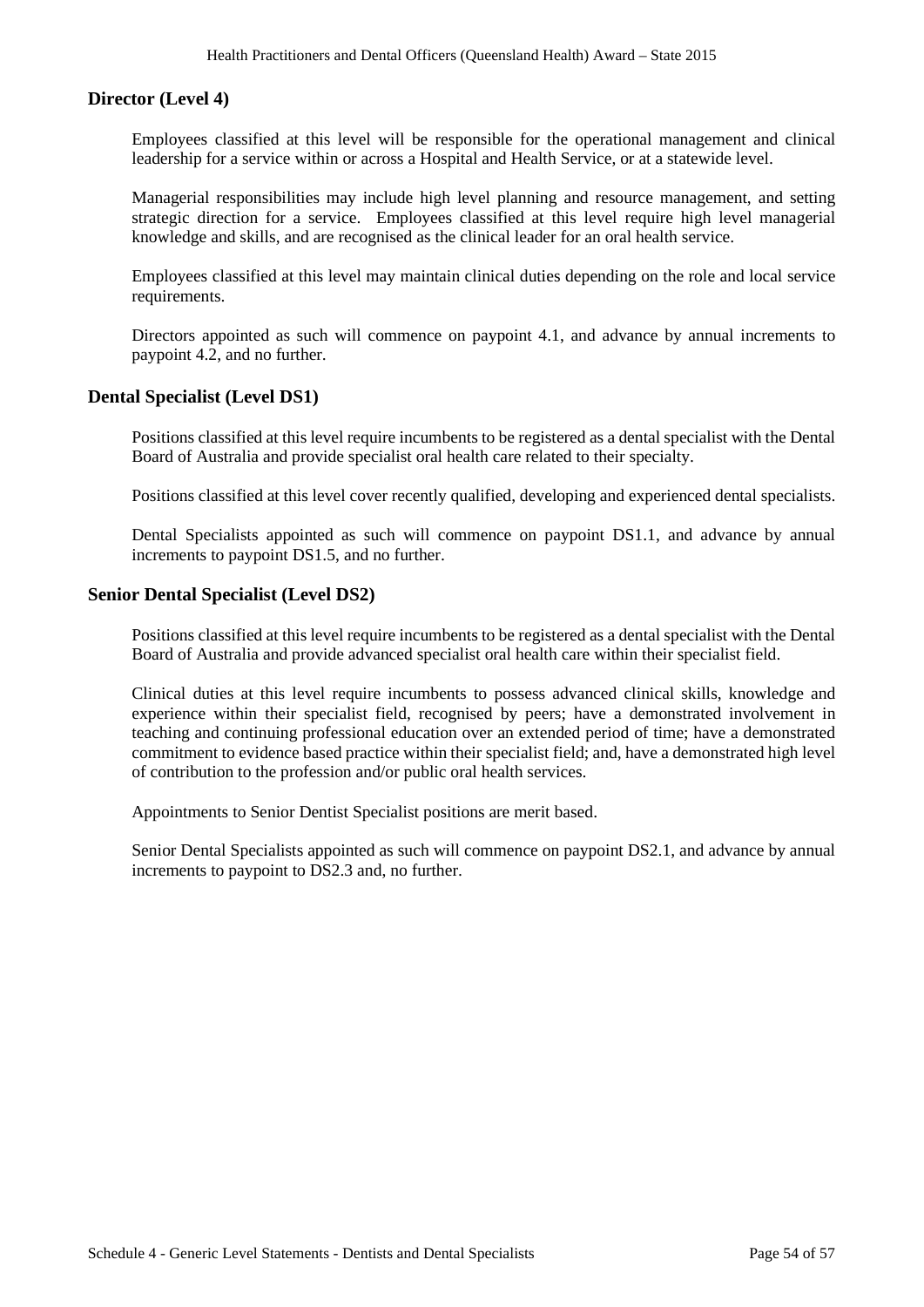## **Schedule 5 - Supported Wage System**

This Schedule defines the conditions which will apply to employees who because of the effects of a disability are eligible for a supported wage under the supported wage system.

**Definitions -** In this Schedule:

**approved assessor** means a person accredited by the management unit established by the Commonwealth under the supported wage system to perform assessments of an individual's productive capacity within the supported wage system

**assessment instrument** means the tool provided for under the supported wage system that records the assessment of the productive capacity of the person to be employed under the supported wage system

**disability support pension** means the Commonwealth pension scheme to provide income security for persons with a disability as provided under the *Social Security Act 1991* (Cth), or any successor to that scheme

**relevant minimum wage** means the minimum wage prescribed in this Award for the class of work for which an employee is engaged

**supported wage system (sws)** means the Commonwealth Government system to promote employment for people who cannot work at full Award wages because of a disability, as documented in the Supported The Handbook is available from the following website: www.jobaccess.gov.au

**sws wage assessment agreement** means the document in the form required by the Department of Social Services that records the employee's productive capacity and agreed wage rate

#### **Eligibility criteria**

- (a) Employees covered by this Schedule will be those who are unable to perform the range of duties to the competence level required within the class of work for which the employee is engaged under this Award, because of the effects of a disability on their productive capacity, and who meet the impairment criteria for receipt of a disability support pension.
- (b) This Schedule does not apply to any existing employee who has a claim against the employer which is subject to the provisions of the *Workers' Compensation and Rehabilitation Act 2003*.

### **Supported wage rates**

(a) Employees to whom this Schedule applies will be paid the applicable percentage of the relevant minimum wage according to the following Table and Note:

| Assessed capacity (see below) | Relevant minimum wage* |
|-------------------------------|------------------------|
| 10%                           | 10%                    |
| 20%                           | 20%                    |
| 30%                           | 30%                    |
| 40%                           | 40%                    |
| 50%                           | 50%                    |
| 60%                           | 60%                    |
| 70%                           | 70%                    |
| 80%                           | 80%                    |
| 90%                           | 90%                    |

\*Note: The minimum amount payable to an employee receiving a supported wage must not be less than \$90 per week.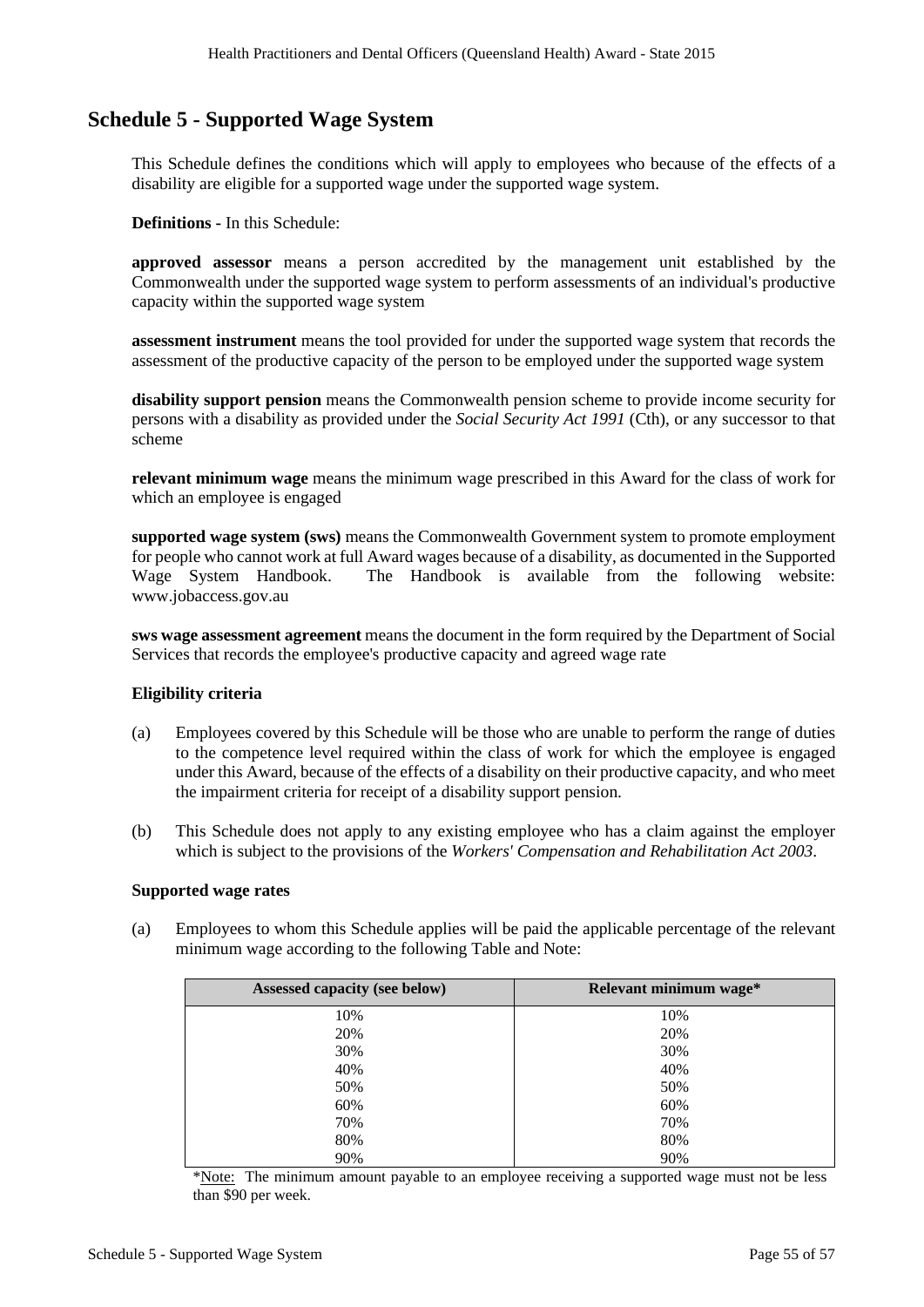(b) Where an employee's assessed capacity is 10%, the employee must receive a high degree of assistance and support.

#### **Assessment of capacity**

- (a) For the purpose of establishing the percentage of the relevant minimum wage, the productive capacity of the employee will be assessed in accordance with the sws by an approved assessor, having consulted the employer and employee and, if the employee so desires, a union which the employee is eligible to join.
- (b) All assessments made under this Schedule must be documented in a sws wage assessment agreement, and retained by the employer as a time and wages record in accordance with the Act.

#### **Review of assessment**

The assessment of the applicable percentage should be subject to annual or more frequent review on the basis of a reasonable request for such a review. The process of review must be in accordance with the procedures for assessing capacity under the sws.

#### **Other terms and conditions of employment**

Where an assessment has been made, the applicable percentage will apply to the relevant minimum wage only. Employees covered by the provisions of this Schedule will be entitled to the same terms and conditions of employment as other workers covered by this Award on a *pro rata* basis.

#### **Workplace adjustment**

If the employer wishes to employ a person under the provisions of this Schedule it must take reasonable steps to make changes in the workplace to enhance the employee's capacity to do the job. Changes may involve re-design of job duties, working time arrangements and work organisation.

#### **Trial period**

- (a) In order for an adequate assessment of the employee's capacity to be made, the employer may employ a person under the provisions of this Schedule for a trial period not exceeding 12 weeks, except that in some cases additional work adjustment time (not exceeding four weeks) may be needed.
- (b) During that trial period the assessment of capacity will be undertaken and the percentage of the relevant minimum wage for a continuing employment relationship will be determined.
- (c) The minimum amount payable to the employee during the trial period must be no less than the amount recorded in the Note under the Table (above).
- (d) Work trials should include induction or training as appropriate to the job being trialled.
- (e) Where the employer and employee wish to establish a continuing employment relationship following the completion of the trial period, a further contract of employment will be entered into based on the outcome of assessment (see **Assessment of capacity -** above).